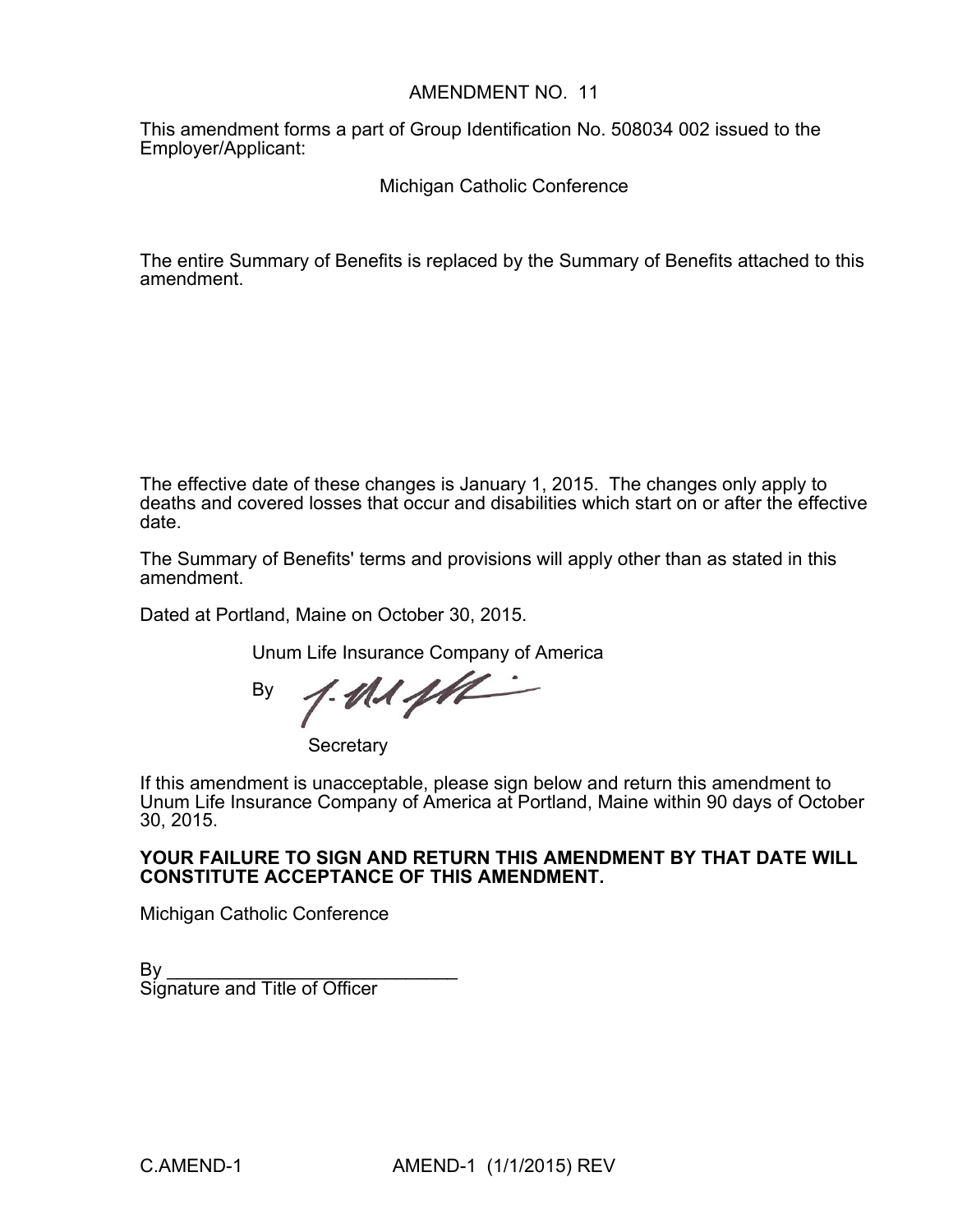# UNUN

### **GROUP INSURANCE SUMMARY OF BENEFITS NON-PARTICIPATING**

**IDENTIFICATION NUMBER:** 508034 002

**EFFECTIVE DATE OF**

**COVERAGE:** July 1, 2001

**ANNIVERSARY DATE:** July 1

**GOVERNING JURISDICTION:** Maine

# **Unum Life Insurance Company of America insures the lives of**

 $\mathcal{L}_\mathcal{L} = \mathcal{L}_\mathcal{L} = \mathcal{L}_\mathcal{L} = \mathcal{L}_\mathcal{L} = \mathcal{L}_\mathcal{L} = \mathcal{L}_\mathcal{L} = \mathcal{L}_\mathcal{L} = \mathcal{L}_\mathcal{L} = \mathcal{L}_\mathcal{L} = \mathcal{L}_\mathcal{L} = \mathcal{L}_\mathcal{L} = \mathcal{L}_\mathcal{L} = \mathcal{L}_\mathcal{L} = \mathcal{L}_\mathcal{L} = \mathcal{L}_\mathcal{L} = \mathcal{L}_\mathcal{L} = \mathcal{L}_\mathcal{L}$ 

 $\mathcal{L}_\mathcal{L} = \mathcal{L}_\mathcal{L} = \mathcal{L}_\mathcal{L} = \mathcal{L}_\mathcal{L} = \mathcal{L}_\mathcal{L} = \mathcal{L}_\mathcal{L} = \mathcal{L}_\mathcal{L} = \mathcal{L}_\mathcal{L} = \mathcal{L}_\mathcal{L} = \mathcal{L}_\mathcal{L} = \mathcal{L}_\mathcal{L} = \mathcal{L}_\mathcal{L} = \mathcal{L}_\mathcal{L} = \mathcal{L}_\mathcal{L} = \mathcal{L}_\mathcal{L} = \mathcal{L}_\mathcal{L} = \mathcal{L}_\mathcal{L}$ 

# **Michigan Catholic Conference**

### **under the Select Group Insurance Trust Policy No. 292000**

Unum Life Insurance Company of America (referred to as Unum) will provide benefits under this Summary of Benefits. Unum makes this promise subject to all of this Summary of Benefits' provisions.

The Employer should read this Summary of Benefits carefully and contact Unum promptly with any questions. This Summary of Benefits is delivered in and is governed by the laws of the governing jurisdiction.

Signed for Unum at Portland, Maine on the Effective Date of Coverage.

Meditors

President Secretary

 $4.0144$ 

Unum Life Insurance Company of America 2211 Congress Street Portland, Maine 04122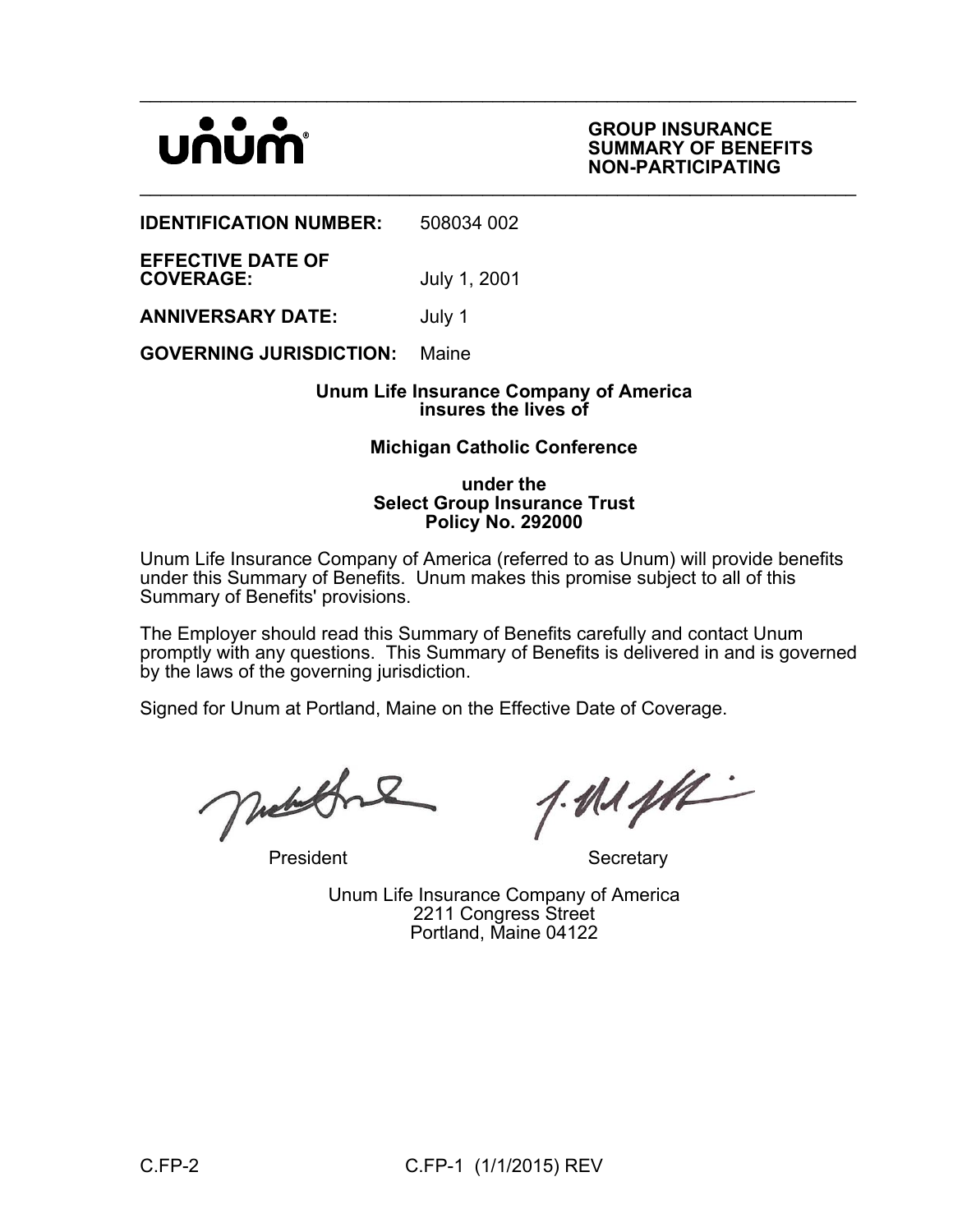# **TABLE OF CONTENTS**

|                                                              | B@G-AD&D-1 |
|--------------------------------------------------------------|------------|
| ACCIDENTAL DEATH AND DISMEMBERMENT INSURANCE PLAN B@G-AD&D-1 |            |
|                                                              |            |
|                                                              |            |
|                                                              |            |
|                                                              |            |
|                                                              |            |
|                                                              |            |
|                                                              |            |
|                                                              |            |
|                                                              |            |
|                                                              |            |
|                                                              |            |
|                                                              |            |
|                                                              |            |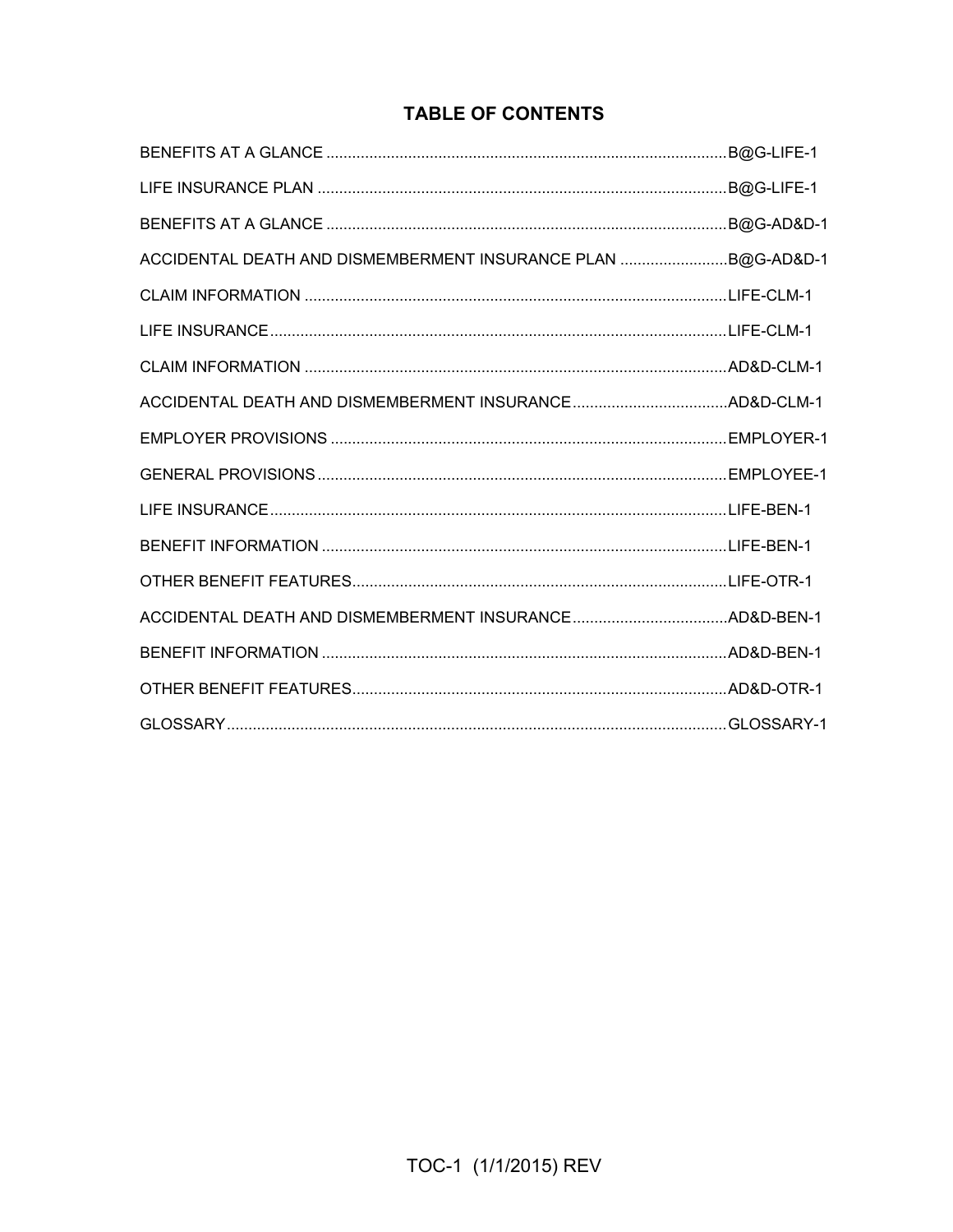# **BENEFITS AT A GLANCE**

### **LIFE INSURANCE PLAN**

This life insurance plan provides financial protection for your beneficiary(ies) by paying a benefit in the event of your death. The amount your beneficiary(ies) receive(s) is based on the amount of coverage in effect just prior to the date of your death according to the terms and provisions of the plan.

#### **MICHIGAN CATHOLIC CONFERENCE'S ORIGINAL PLAN EFFECTIVE DATE:**

**IDENTIFICATION NUMBER:** 508034 002

#### **ELIGIBLE GROUP(S):**

Group 1

All Employees in active employment in the United States with the Employer and who are members of a class named for insurance by the Michigan Catholic Conference as part of the **Covered Unit** policy

Group 2

Diocesan Priests in active employment in the United States with the Employer

#### **MINIMUM HOURS REQUIREMENT:**

Employees must be working at least 20 hours per week.

#### **WAITING PERIOD:**

For employees in an eligible group on or before July 1, 2001: None

For employees entering an eligible group after July 1, 2001: First of the month coincident with or next following the date you enter an eligible group

#### **REHIRE:**

If your employment ends and you are rehired within 1 year, your previous work while in an eligible group will apply toward the waiting period. All other Summary of Benefits' provisions apply.

#### **WHO PAYS FOR THE COVERAGE:**

#### **For you:**

*If you participate in a supplemental Unum group life insurance plan with the Employer:*

You and your Employer must make contributions for your coverage.

*If you do not participate in a supplemental Unum group life insurance plan with the Employer:*

Your Employer must make contributions for your coverage.

#### **ELIMINATION PERIOD:**

Premium Waiver: 180 days

Disability-based benefits begin the day after Unum approves your claim and the elimination period is completed.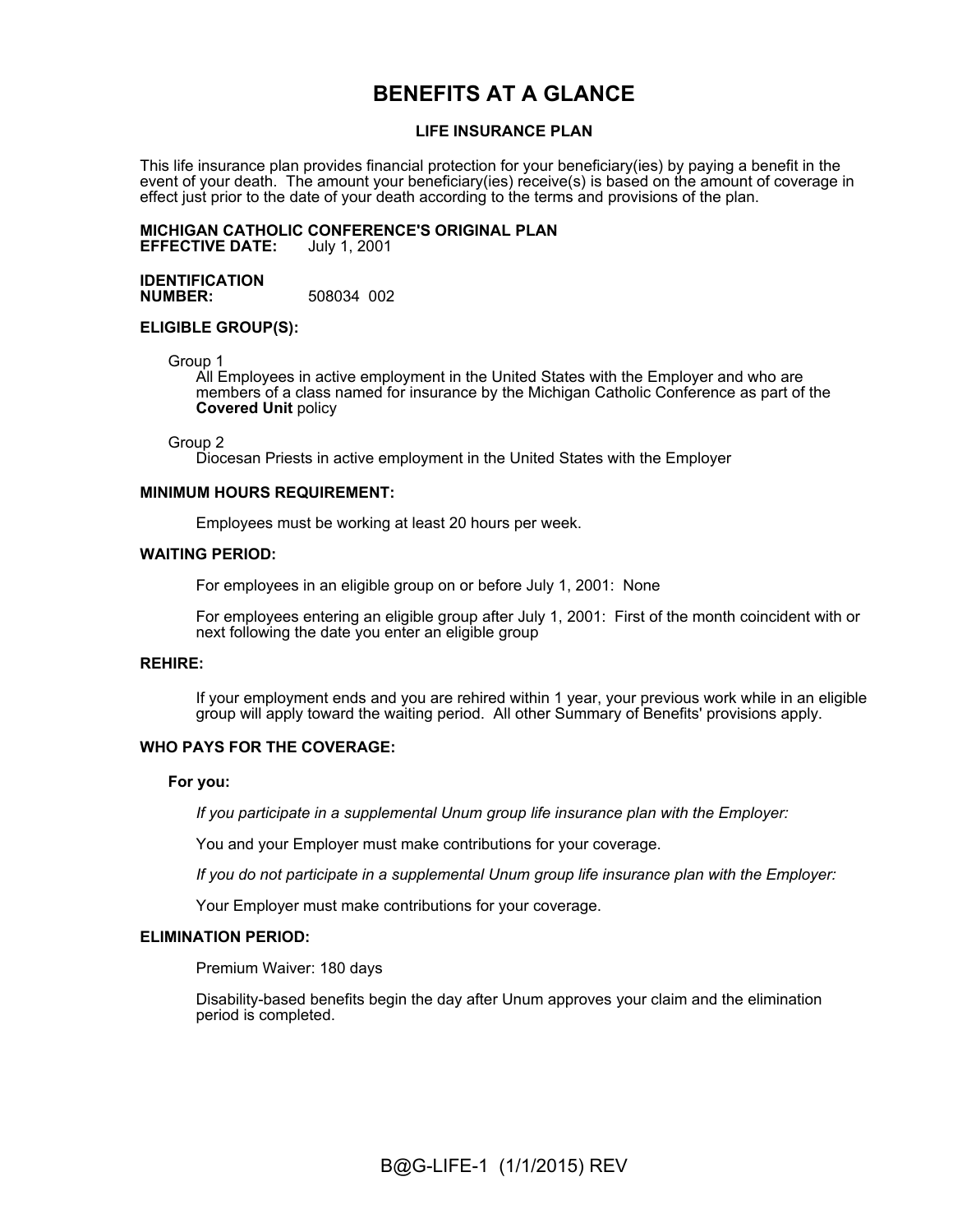#### **LIFE INSURANCE BENEFIT:**

#### **AMOUNT OF LIFE INSURANCE FOR YOU**

#### **Conference members of parishes offering 1x salary benefit** 1 x annual earnings

#### **Conference members of parishes offering 1.5x salary benefit** 1.5 x annual earnings

#### **Conference members of parishes offering 2x salary benefit** 2 x annual earnings

#### **Diocesan Priests** \$50,000

**Conference members of parishes offering 1x salary benefit, Conference members of parishes offering 1.5x salary benefit, Conference members of parishes offering 2x salary benefit** All amounts are rounded to the next higher multiple of \$1,000, if not already an exact multiple thereof.

AMOUNT OF LIFE INSURANCE AVAILABLE IF YOU BECOME INSURED AT CERTAIN AGES OR HAVE REACHED CERTAIN AGES WHILE INSURED

If you have reached age 70, but not age 75, your amount of life insurance will be:

- 65% of the amount of life insurance you had prior to age 70; or
- 65% of the amount of life insurance shown above if you become insured on or after age 70 but before age 75.

There will be no further increases in your amount of life insurance.

If you have reached age 75, but not age 80, your amount of life insurance will be:

- 42% of the amount of life insurance you had prior to your first reduction; or
- 42% of the amount of life insurance shown above if you become insured on or after age 75 but before age 80.

There will be no further increases in your amount of life insurance.

If you have reached age 80, but not age 85, your amount of life insurance will be:

- 27% of the amount of life insurance you had prior to your first reduction; or
- 27% of the amount of life insurance shown above if you become insured on or after age 80 but before age 85.

There will be no further increases in your amount of life insurance.

If you have reached age 85 or more, your amount of life insurance will be:

- 18% of the amount of life insurance you had prior to your first reduction; or
- 18% of the amount of life insurance shown above if you become insured on or after age 85.

There will be no further increases in your amount of life insurance.

EVIDENCE OF INSURABILITY IS REQUIRED FOR THE AMOUNT OF YOUR INSURANCE OVER:

**Conference members of parishes offering 1x salary benefit, Conference members of parishes offering 1.5x salary benefit, Conference members of parishes offering 2x salary benefit** \$300,000

OVERALL MAXIMUM BENEFIT OF LIFE INSURANCE FOR YOU:

**Conference members of parishes offering 1x salary benefit, Conference members of parishes offering 1.5x salary benefit, Conference members of parishes offering 2x salary benefit** \$500,000

**SOME LOSSES MAY NOT BE COVERED UNDER THIS PLAN. (See LIFE-BEN-5 section)**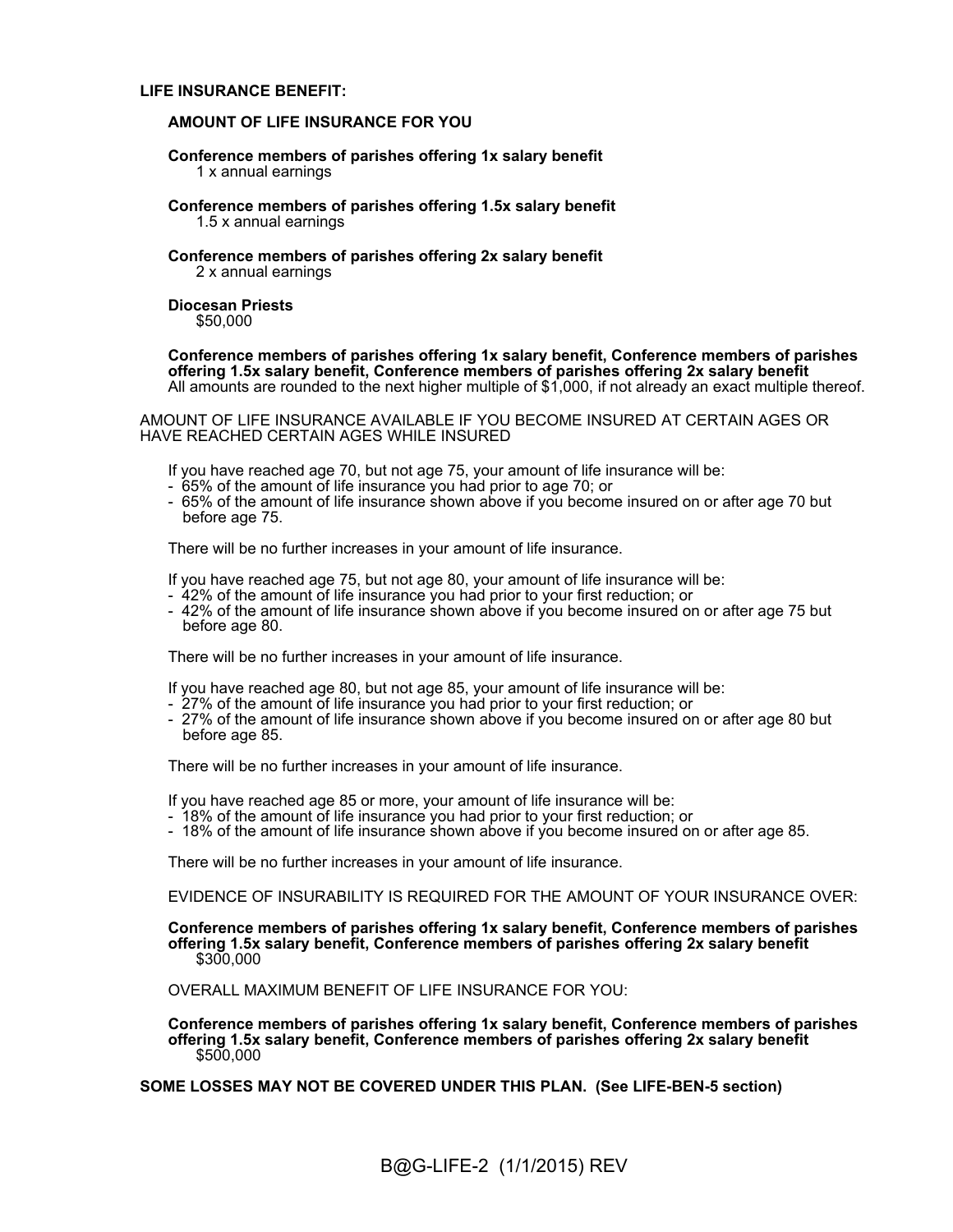### **OTHER FEATURES:**

Accelerated Benefit (LIFE-BEN-4 section)

Conversion (LIFE-BEN-3 section)

Portability (LIFE-OTR-1 section)

**The above items are only highlights of this plan. For a full description of your coverage, continue reading your certificate of coverage section.** The plan includes enrollment, risk management and other support services related to your Employer's Benefit Program.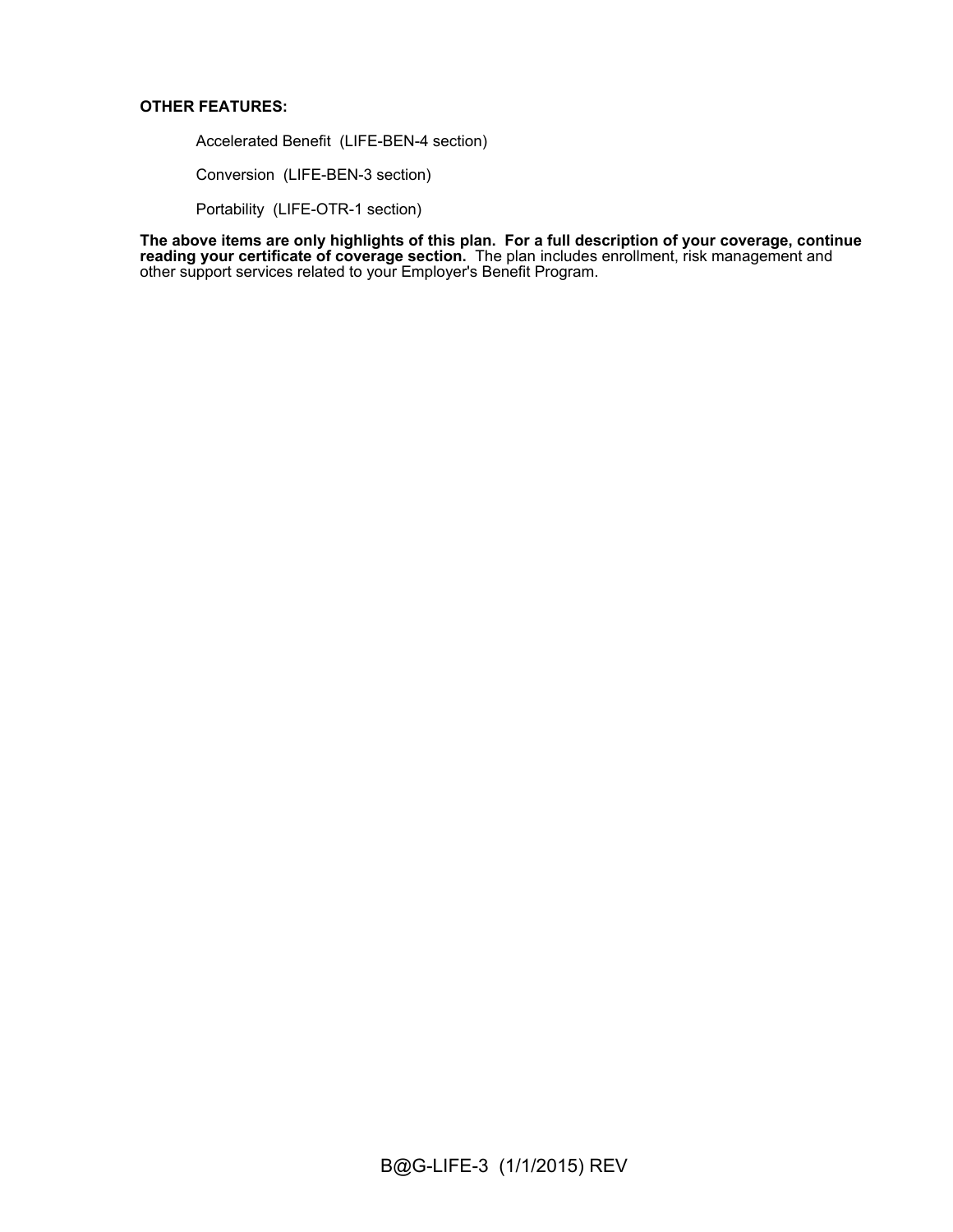# **BENEFITS AT A GLANCE**

### **ACCIDENTAL DEATH AND DISMEMBERMENT INSURANCE PLAN**

This accidental death and dismemberment insurance plan provides financial protection for your beneficiary(ies) by paying a benefit in the event of your death or for you in the event of any other covered loss. The amount you or your beneficiary(ies) receive(s) is based on the amount of coverage in effect just prior to the date of your death or any other covered loss according to the terms and provisions of the plan.

# **MICHIGAN CATHOLIC CONFERENCE'S ORIGINAL PLAN**

**EFFECTIVE DATE:** July 1, 2001

#### **IDENTIFICATION NUMBER:** 508034 002

### **ELIGIBLE GROUP(S):**

Group 1

All Employees in active employment in the United States with the Employer and who are members of a class named for insurance by the Michigan Catholic Conference as part of the Covered Unit policy

#### Group 2

Diocesan Priests in active employment in the United States with the Employer

### **MINIMUM HOURS REQUIREMENT:**

Employees must be working at least 20 hours per week.

#### **WAITING PERIOD:**

For employees in an eligible group on or before July 1, 2001: None

For employees entering an eligible group after July 1, 2001: First of the month coincident with or next following the date you enter an eligible group

#### **REHIRE:**

If your employment ends and you are rehired within 1 year, your previous work while in an eligible group will apply toward the waiting period. All other Summary of Benefits' provisions apply.

#### **WHO PAYS FOR THE COVERAGE:**

Your Employer pays the cost of your coverage.

#### **ACCIDENTAL DEATH AND DISMEMBERMENT BENEFIT:**

#### **AMOUNT OF ACCIDENTAL DEATH AND DISMEMBERMENT (AD&D) INSURANCE FOR YOU**

When eligible for a full benefit, the amount equal to your life amount. In certain circumstances a partial benefit may be payable.

MAXIMUM BENEFIT OF ACCIDENTAL DEATH AND DISMEMBERMENT INSURANCE FOR YOU:

**Conference members of parishes offering 1x salary benefit, Conference members of parishes offering 1.5x salary benefit, Conference members of parishes offering 2x salary benefit** \$500,000

#### **REPATRIATION BENEFIT FOR YOU**

Maximum Benefit Amount:

Up to \$5,000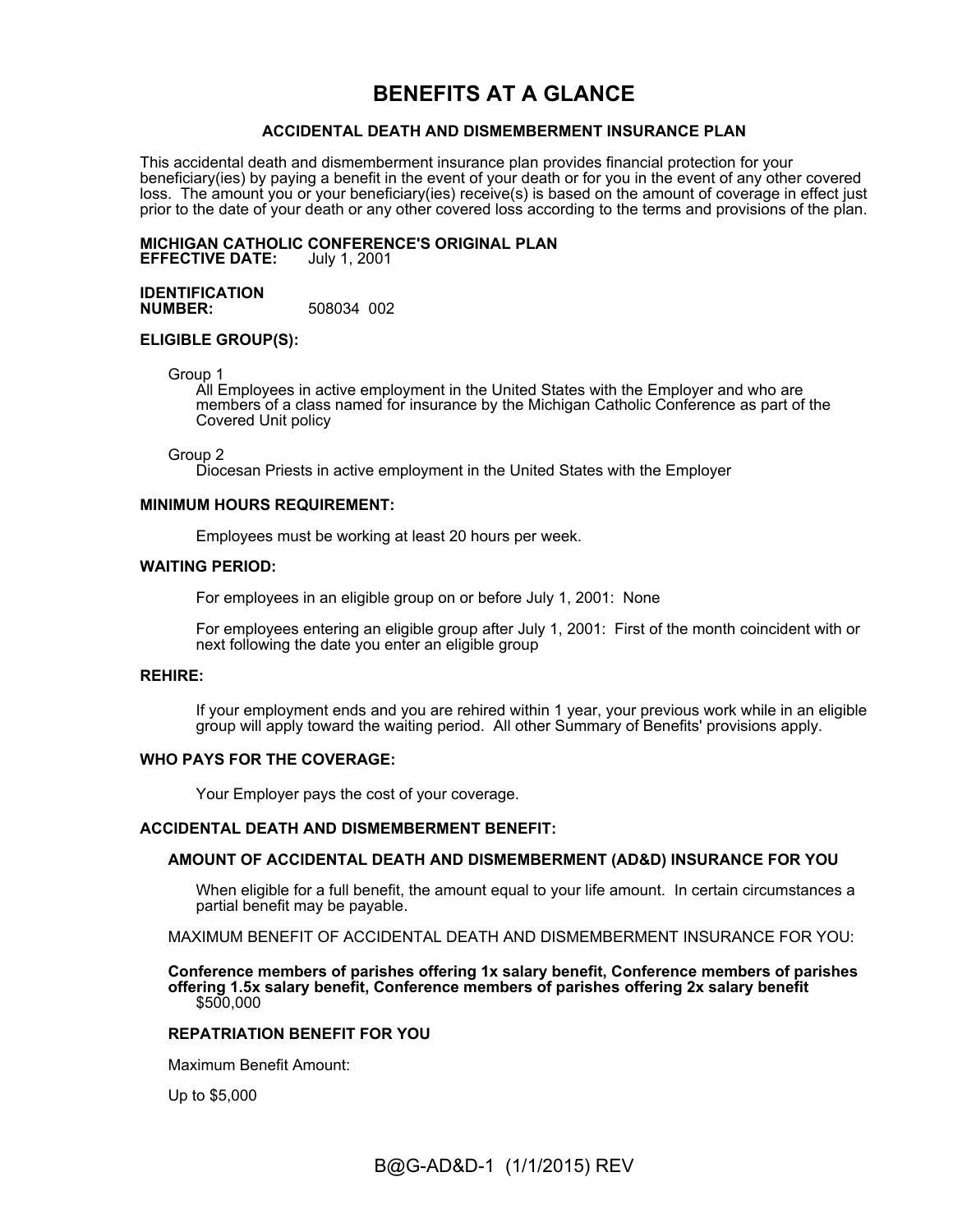The Repatriation Benefit is separate from any accidental death and dismemberment benefit which may be payable. To receive the Repatriation Benefit, your accidental death benefit must be paid first.

### **SEATBELT(S) AND AIR BAG BENEFIT FOR YOU**

Maximum Benefit Payment:

Seatbelt(s): \$10,000

Air bag: \$5,000

The Seatbelt(s) and Air Bag Benefit is separate from any accidental death and dismemberment benefit which may be payable. To receive the Seatbelt(s) and Air Bag Benefit, your accidental death benefit must be paid first.

#### **EDUCATION BENEFIT**

#### **Each Qualified Child**

Benefit Amount per Academic Term for which a Qualified Child is enrolled:

The lesser of:

- 12.5% of the Full Amount of the employee's accidental death and dismemberment insurance; or
- \$12,500

Maximum Benefit Payments:

8 per lifetime

Maximum Benefit Amount:

\$100,000

Maximum Benefit Period:

6 years from the date the first benefit payment has been made.

The Education Benefit is separate from any accidental death and dismemberment benefit which may be payable. In order for your Qualified Child to receive the Education Benefit, your accidental death benefit must be paid first.

#### **SOME LOSSES MAY NOT BE COVERED UNDER THIS PLAN. (See AD&D-BEN-4 section)**

#### **OTHER FEATURES:**

Portability (AD&D-OTR-1 section)

**The above items are only highlights of this plan. For a full description of your coverage, continue reading your certificate of coverage section.** The plan includes enrollment, risk management and other support services related to your Employer's Benefit Program.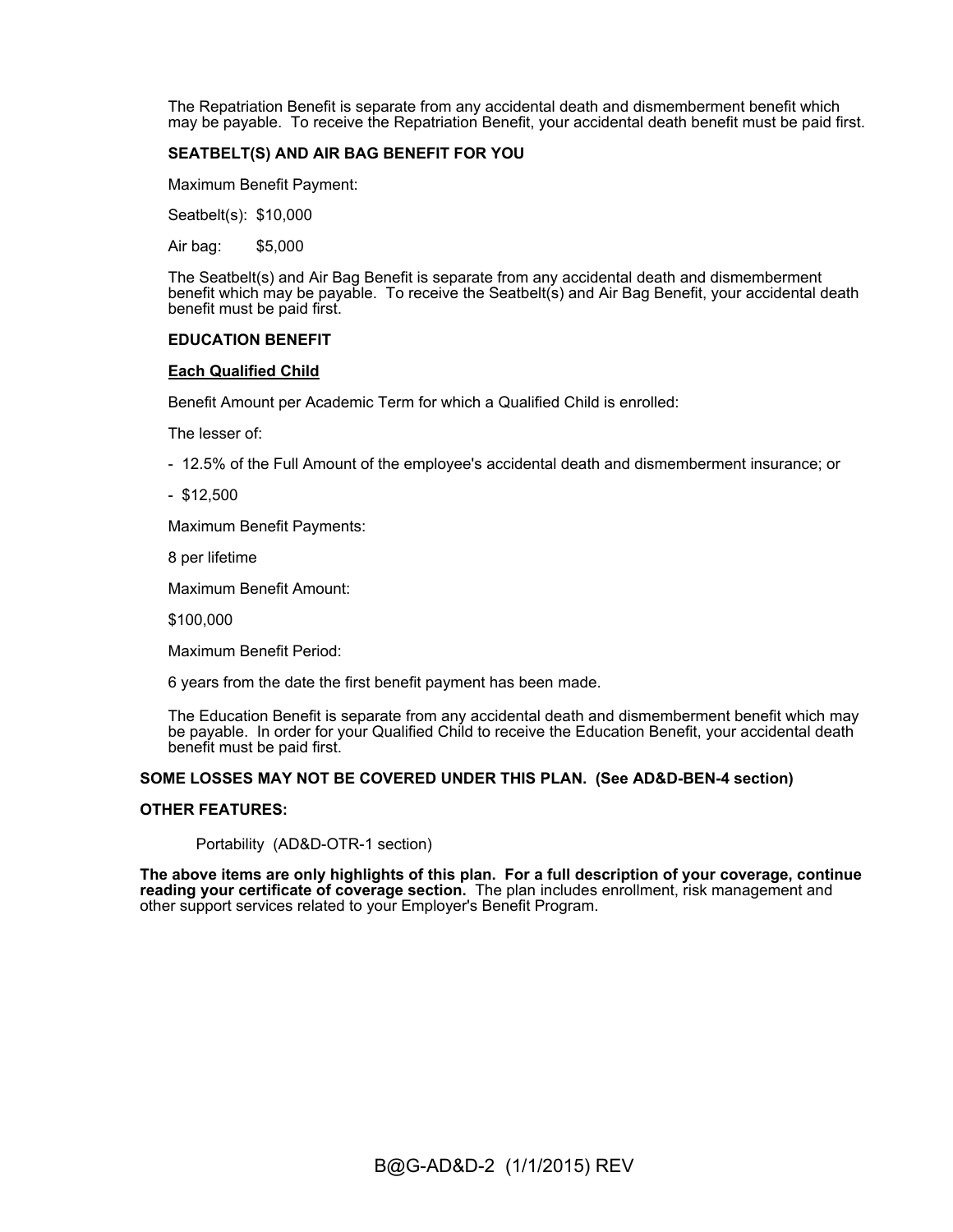# **CLAIM INFORMATION**

# **LIFE INSURANCE**

# *WHEN DO YOU OR YOUR AUTHORIZED REPRESENTATIVE NOTIFY UNUM OF A CLAIM?*

We encourage you or your authorized representative to notify us as soon as possible, so that a claim decision can be made in a timely manner.

If a claim is based on your disability, written notice and proof of claim must be sent no later than 90 days after the end of the elimination period.

If a claim is based on death, written notice and proof of claim must be sent no later than 90 days after the date of death.

If it is not possible to give proof within these time limits, it must be given no later than 1 year after the proof is required as specified above. These time limits will not apply during any period you or your authorized representative lacks the legal capacity to give us proof of claim.

The claim form is available from your Employer, or you or your authorized representative can request a claim form from us. If you or your authorized representative does not receive the form from Unum within 15 days of the request, send Unum written proof of claim without waiting for the form.

If you have a disability, you must notify us immediately when you return to work in any capacity, regardless of whether you are working for the Michigan Catholic Conference or another employer.

# *HOW DO YOU FILE A CLAIM FOR A DISABILITY?*

You or your authorized representative, and your Employer must fill out your own sections of the claim form and then give it to your attending physician. Your physician should fill out his or her section of the form and send it directly to Unum.

# *WHAT INFORMATION IS NEEDED AS PROOF OF YOUR CLAIM?*

If your claim is based on your disability, your proof of claim, provided at your expense, must show:

- that you are under the **regular care** of a **physician**;
- the date your disability began;
- the cause of your disability;
- the extent of your disability, including restrictions and limitations preventing you from performing your regular occupation or any gainful occupation; and
- the name and address of any **hospital or institution** where you received treatment, including all attending physicians.

We may request that you send proof of continuing disability indicating that you are under the regular care of a physician. This proof, provided at your expense, must be received within 45 days of a request by us.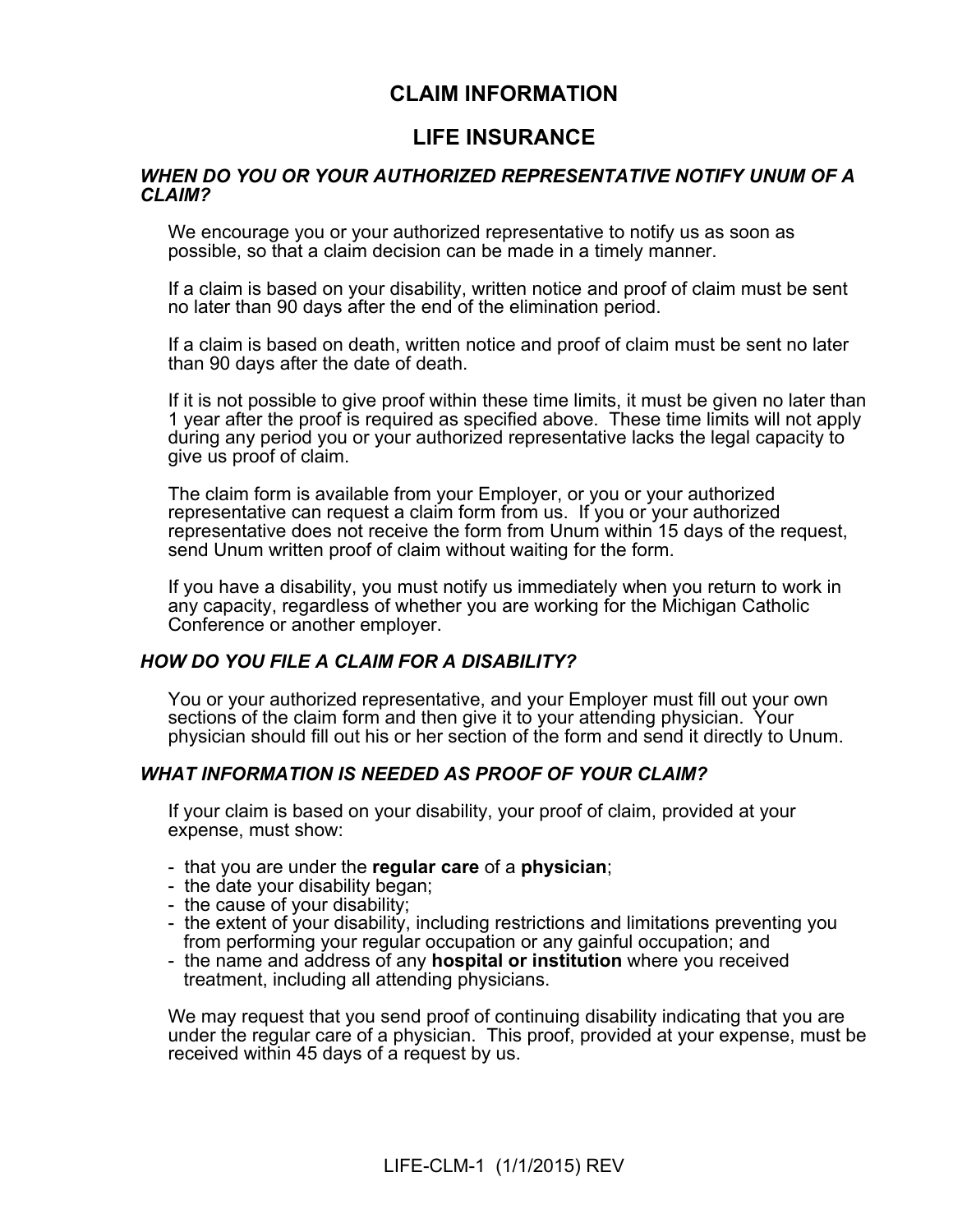If claim is based on death, proof of claim, provided at your or your authorized representative's expense, must show the cause of death. Also a certified copy of the death certificate must be given to us.

In some cases, you will be required to give Unum authorization to obtain additional medical and non-medical information as part of your proof of claim or proof of continuing disability. Unum will deny your claim if the appropriate information is not submitted.

# *WHEN CAN UNUM REQUEST AN AUTOPSY?*

In the case of death, Unum will have the right and opportunity to request an autopsy where not forbidden by law.

# *HOW DO YOU DESIGNATE OR CHANGE A BENEFICIARY? (Beneficiary Designation)*

At the time you become insured, you should name a beneficiary on your enrollment form for your death benefits under your life insurance. You may change your beneficiary at any time by filing a form approved by Unum with your Employer. The new beneficiary designation will be effective as of the date you sign that form. However, if we have taken any action or made any payment before your Employer receives that form, that change will not go into effect.

It is important that you name a beneficiary and keep your designation current. If more than one beneficiary is named and you do not designate their order or share of payments, the beneficiaries will share equally. The share of a beneficiary who dies before you, or the share of a beneficiary who is disqualified, will pass to any surviving beneficiaries in the order you designated.

If you do not name a beneficiary, or if all named beneficiaries do not survive you, or if your named beneficiary is disqualified, your death benefit will be paid to your estate.

Instead of making a death payment to your estate, Unum has the right to make payment to the first surviving family members of the family members in the order listed below:

- spouse;
- child or children;
- mother or father; or
- sisters or brothers.

If we are to make payments to a beneficiary who lacks the legal capacity to give us a release, Unum may pay up to \$2,000 to the person or institution that appears to have assumed the custody and main support of the beneficiary. This payment made in good faith satisfies Unum's legal duty to the extent of that payment and Unum will not have to make payment again.

Also, at Unum's option, we may pay up to \$1,000 to the person or persons who, in our opinion, have incurred expenses for your last sickness and death.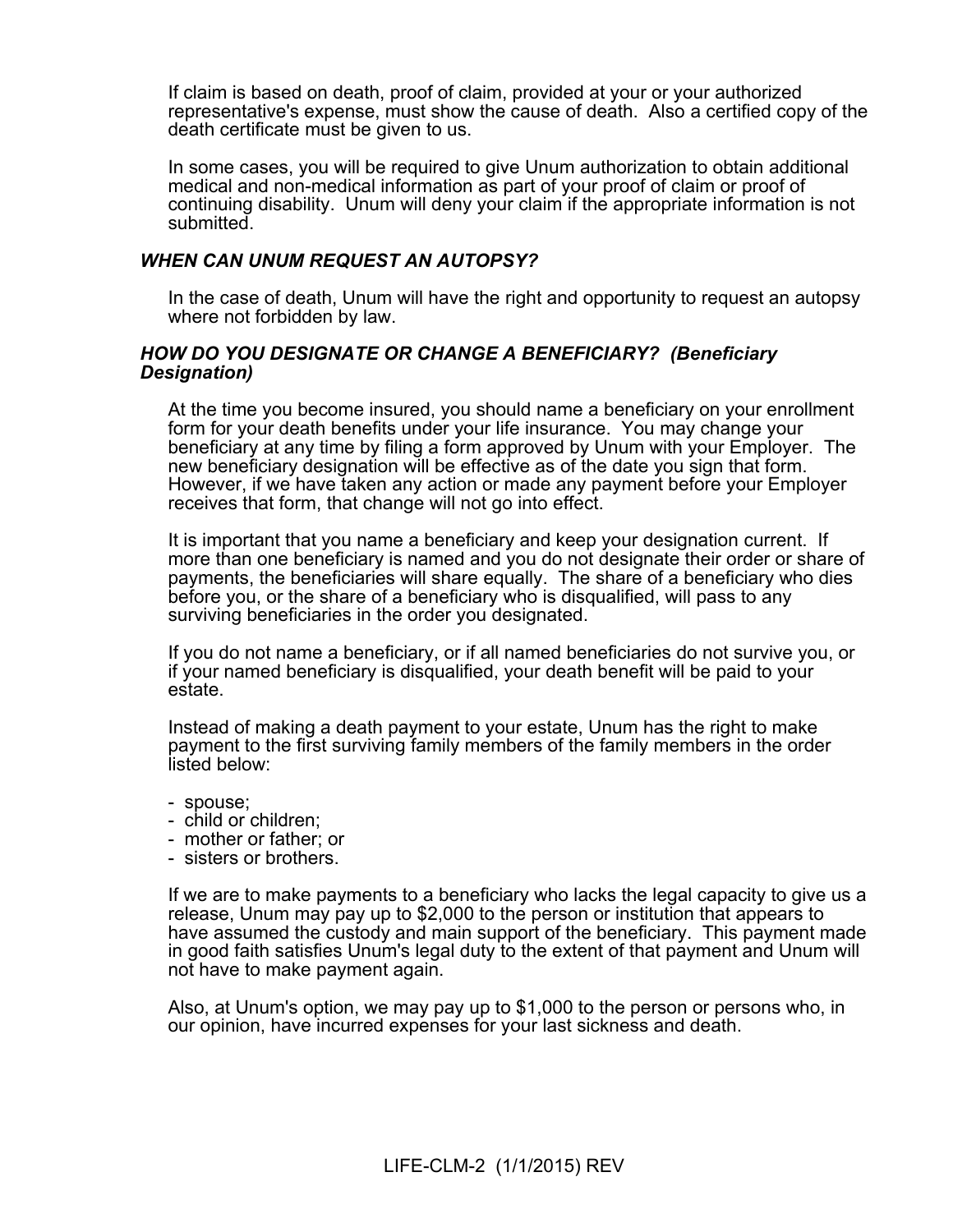# *HOW WILL UNUM MAKE PAYMENTS?*

If your life claim is at least \$10,000, Unum will make available to the beneficiary a **retained asset account** (the Unum Security Account).

Payment for the life claim may be accessed by writing a draft in a single sum or drafts in smaller sums. The funds for the draft or drafts are fully guaranteed by Unum.

If the life claim is less than \$10,000, Unum will pay it in one lump sum to your beneficiary.

Also, your beneficiary may request the life claim to be paid according to one of Unum's other settlement options. This request must be in writing in order to be paid under Unum's other settlement options.

# *WHAT HAPPENS IF UNUM OVERPAYS YOUR CLAIM?*

Unum has the right to recover any overpayments due to:

- fraud; and
- any error Unum makes in processing a claim.

You must reimburse us in full. We will determine the method by which the repayment is to be made.

Unum will not recover more money than the amount we paid you.

# *WHAT ARE YOUR ASSIGNABILITY RIGHTS FOR THE DEATH BENEFITS UNDER YOUR LIFE INSURANCE? (Assignability Rights)*

The rights provided to you by the plan for life insurance are owned by you, unless:

- you have previously assigned these rights to someone else (known as an "assignee"); or
- you assign your rights under the plan(s) to an assignee.

We will recognize an assignee as the owner of the rights assigned only if:

- the assignment is in writing, signed by you, and acceptable to us in form; and
- a signed or certified copy of the written assignment has been received and registered by us at our home office.

We will not be responsible for the legal, tax or other effects of any assignment, or for any action taken under the plan(s') provisions before receiving and registering an assignment.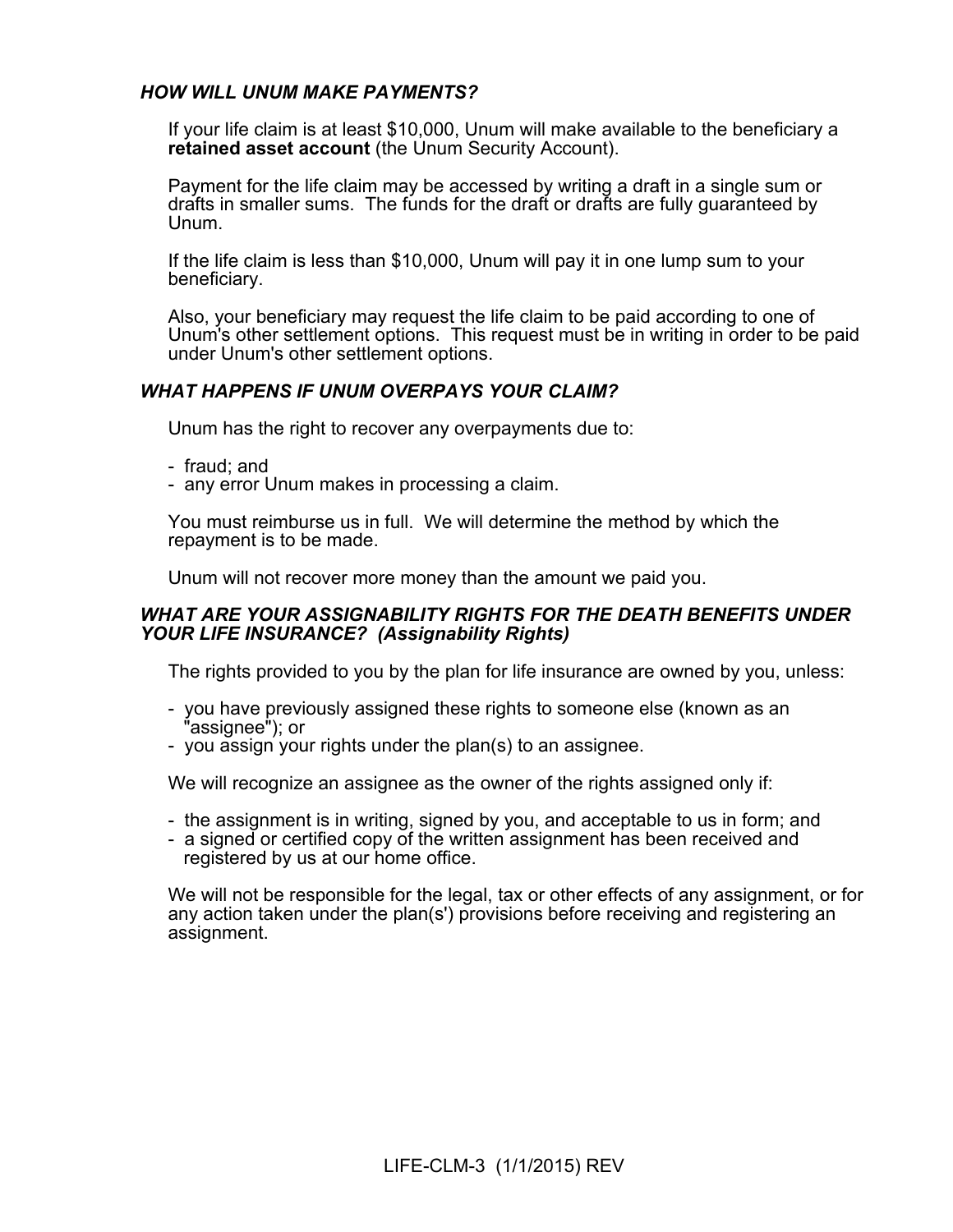# **CLAIM INFORMATION**

# **ACCIDENTAL DEATH AND DISMEMBERMENT INSURANCE**

## *WHEN DO YOU OR YOUR AUTHORIZED REPRESENTATIVE NOTIFY UNUM OF A CLAIM?*

We encourage you or your authorized representative to notify us as soon as possible, so that a claim decision can be made in a timely manner.

If a claim is based on death or other covered loss, written notice and proof of claim must be sent no later than 90 days after the date of death or the date of any other covered loss.

If a claim is based on the Education Benefit, written notice and proof of claim must be sent no later than 60 days after the date of your death.

If it is not possible to give proof within these time limits, it must be given no later than 1 year after the time proof is required as specified above. These time limits will not apply during any period you or your authorized representative lacks the legal capacity to give us proof of claim.

The claim form is available from your Employer, or you or your authorized representative can request a claim form from us. If you or your authorized representative does not receive the form from Unum within 15 days of your request, send Unum written proof of claim without waiting for the form.

# *HOW DO YOU FILE A CLAIM FOR A COVERED LOSS?*

You or your authorized representative and your Employer must fill out your own sections of the claim form and then give it to your attending physician. Your physician should fill out his or her section of the form and send it directly to Unum.

### *WHAT INFORMATION IS NEEDED AS PROOF OF CLAIM?*

If claim is based on death or other covered loss, proof of claim for death or covered loss, provided at your or your authorized representative's expense, must show:

- the cause of death or covered loss;
- the extent of the covered loss;
- the date of covered loss; and
- the name and address of any **hospital or institution** where treatment was received, including all attending **physicians**.

Also, in case of death, a certified copy of the death certificate must be given to us.

In some cases, you will be required to give Unum authorization to obtain additional medical and non-medical information as part of your proof of claim. Unum will deny your claim if the appropriate information is not submitted.

If a claim is based on the Education Benefit, proof of claim, provided at your authorized representative's expense, must show: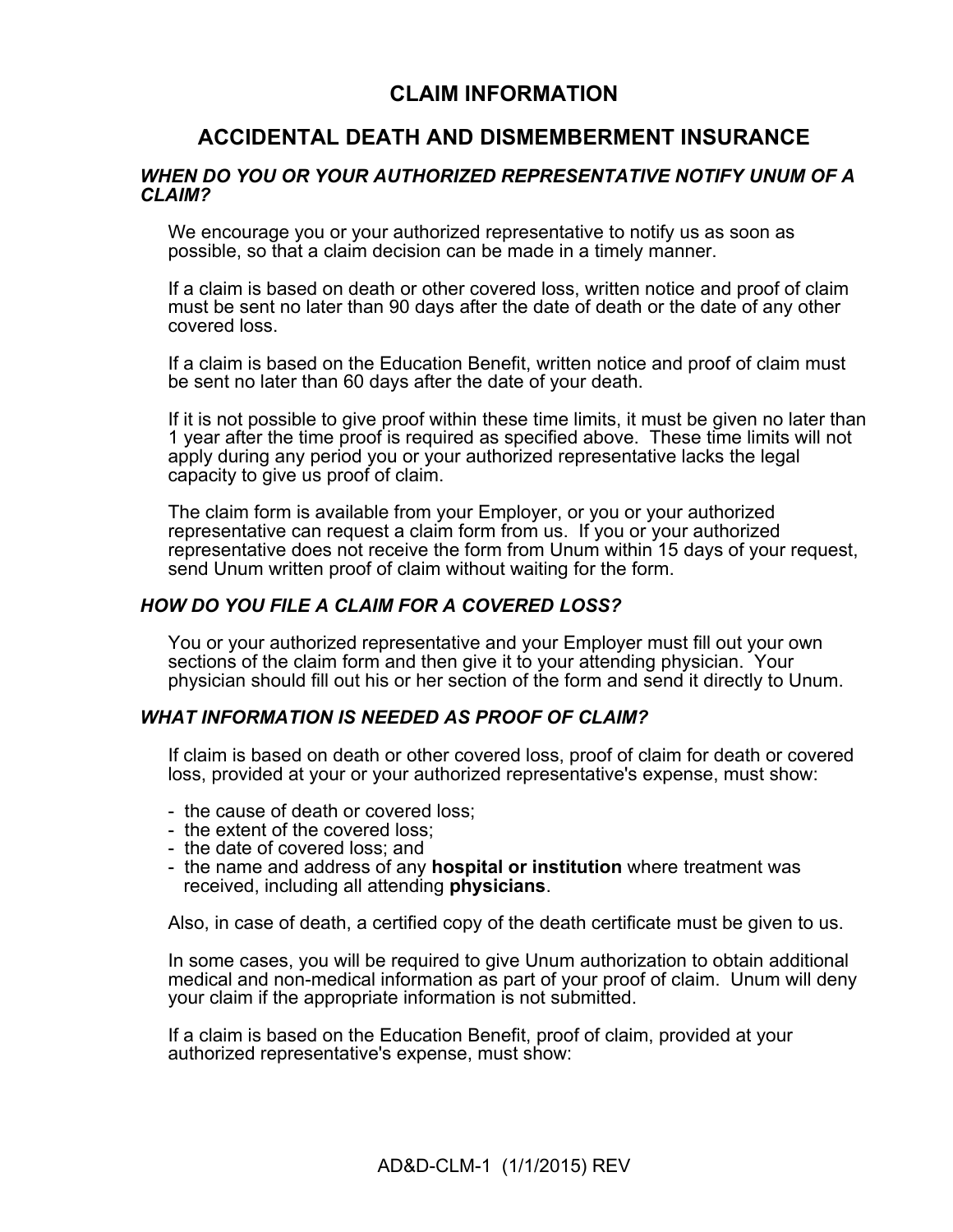- the date of enrollment of your qualified child in an accredited post-secondary institution of higher learning;
- the name of the institution;
- a list of courses for the current academic term; and
- the number of credit hours for the current academic term.

# *WHEN CAN UNUM REQUEST AN AUTOPSY?*

In the case of death, Unum will have the right and opportunity to request an autopsy where not forbidden by law.

# *HOW DO YOU DESIGNATE OR CHANGE A BENEFICIARY? (Beneficiary Designation)*

At the time you become insured, you should name a beneficiary on your enrollment form for your death benefits under your accidental death and dismemberment insurance. You may change your beneficiary at any time by filing a form approved by Unum with your Employer. The new beneficiary designation will be effective as of the date you sign that form. However, if we have taken any action or made any payment before your Employer receives that form, that change will not go into effect.

It is important that you name a beneficiary and keep your designation current. If more than one beneficiary is named and you do not designate their order or share of payments, the beneficiaries will share equally. The share of a beneficiary who dies before you, or the share of a beneficiary who is disqualified, will pass to any surviving beneficiaries in the order you designated.

If you do not name a beneficiary, or if all named beneficiaries do not survive you, or if your named beneficiary is disqualified, your death benefit will be paid to your estate.

Instead of making a death payment to your estate, Unum has the right to make payment to the first surviving family members of the family members in the order listed below:

- spouse;
- child or children;
- mother or father; or
- sisters or brothers.

If we are to make payments to a beneficiary who lacks the legal capacity to give us a release, Unum may pay up to \$2,000 to the person or institution that appears to have assumed the custody and main support of the beneficiary. This payment made in good faith satisfies Unum's legal duty to the extent of that payment and Unum will not have to make payment again.

Also, at Unum's option, we may pay up to \$1,000 to the person or persons who, in our opinion, have incurred expenses for your last sickness and death.

### *HOW WILL UNUM MAKE PAYMENTS?*

If your accidental death or dismemberment claim is at least \$10,000 Unum will make available to you or your beneficiary a **retained asset account** (the Unum Security Account).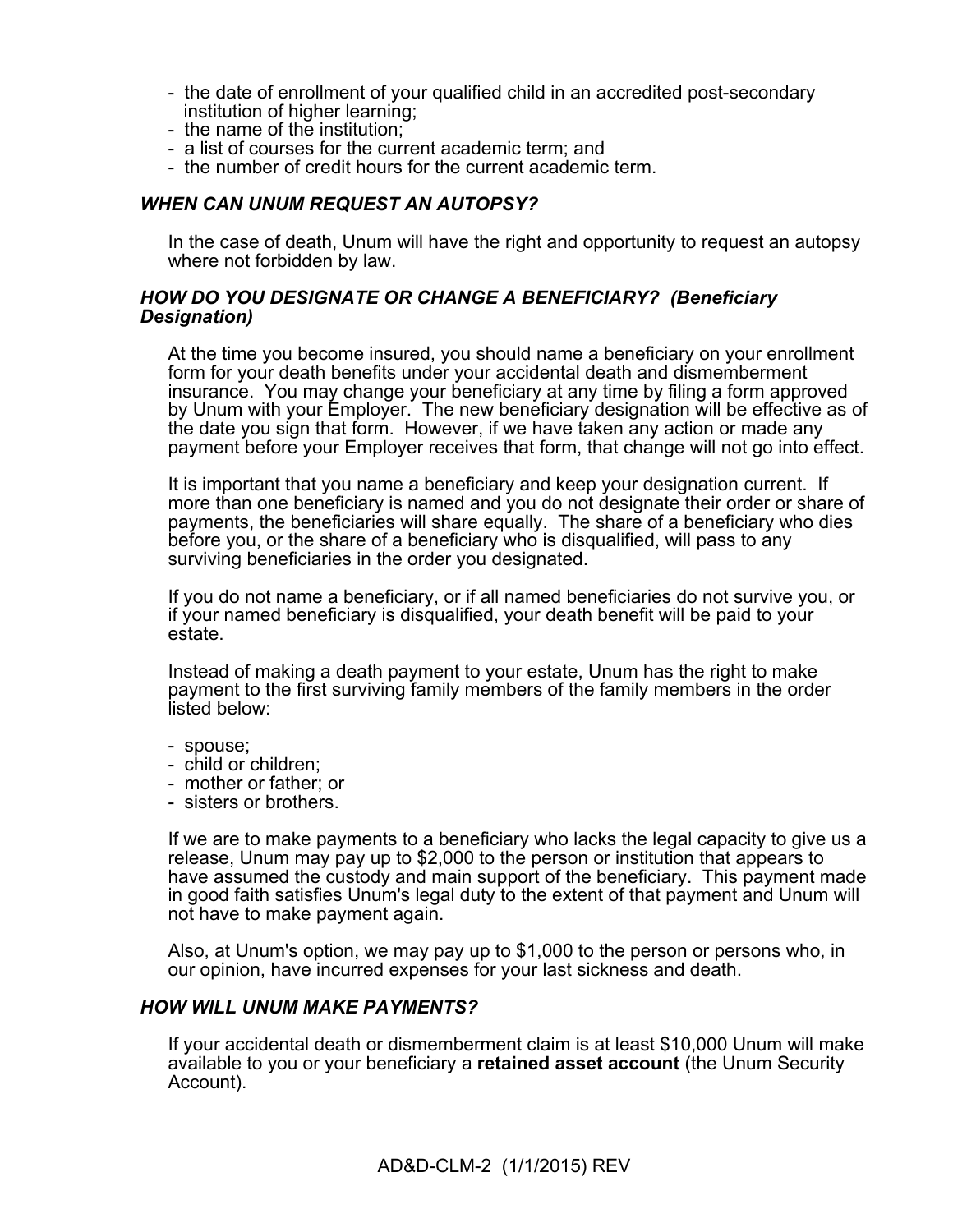Payment for the accidental death or dismemberment claim may be accessed by writing a draft in a single sum or drafts in smaller sums. The funds for the draft or drafts are fully guaranteed by Unum.

If the accidental death or dismemberment claim is less than \$10,000, Unum will pay it in one lump sum to you or your beneficiary.

Also, your beneficiary may request the accidental death claim to be paid according to one of Unum's other settlement options. This request must be in writing in order to be paid under Unum's other settlement options.

The Education Benefit will be paid to your qualified child or the qualified child's legal representative.

All other benefits will be paid to you.

# *WHAT HAPPENS IF UNUM OVERPAYS YOUR CLAIM?*

Unum has the right to recover any overpayments due to:

- fraud; and
- any error Unum makes in processing a claim.

You must reimburse us in full. We will determine the method by which the repayment is to be made.

Unum will not recover more money than the amount we paid you.

### *WHAT ARE YOUR ASSIGNABILITY RIGHTS FOR THE DEATH BENEFITS UNDER YOUR ACCIDENTAL DEATH AND DISMEMBERMENT INSURANCE BENEFITS? (Assignability Rights)*

The rights provided to you by the plan(s) for accidental death insurance benefits are owned by you, unless:

- you have previously assigned these rights to someone else (known as an 'assignee"); or
- you assign your rights under the plan(s) to an assignee.

We will recognize an assignee as the owner of the rights assigned only if:

- the assignment is in writing, signed by you, and acceptable to us in form; and
- a signed or certified copy of the written assignment has been received and registered by us at our home office.

We will not be responsible for the legal, tax or other effects of any assignment, or for any action taken under the plan(s') provisions before receiving and registering an assignment.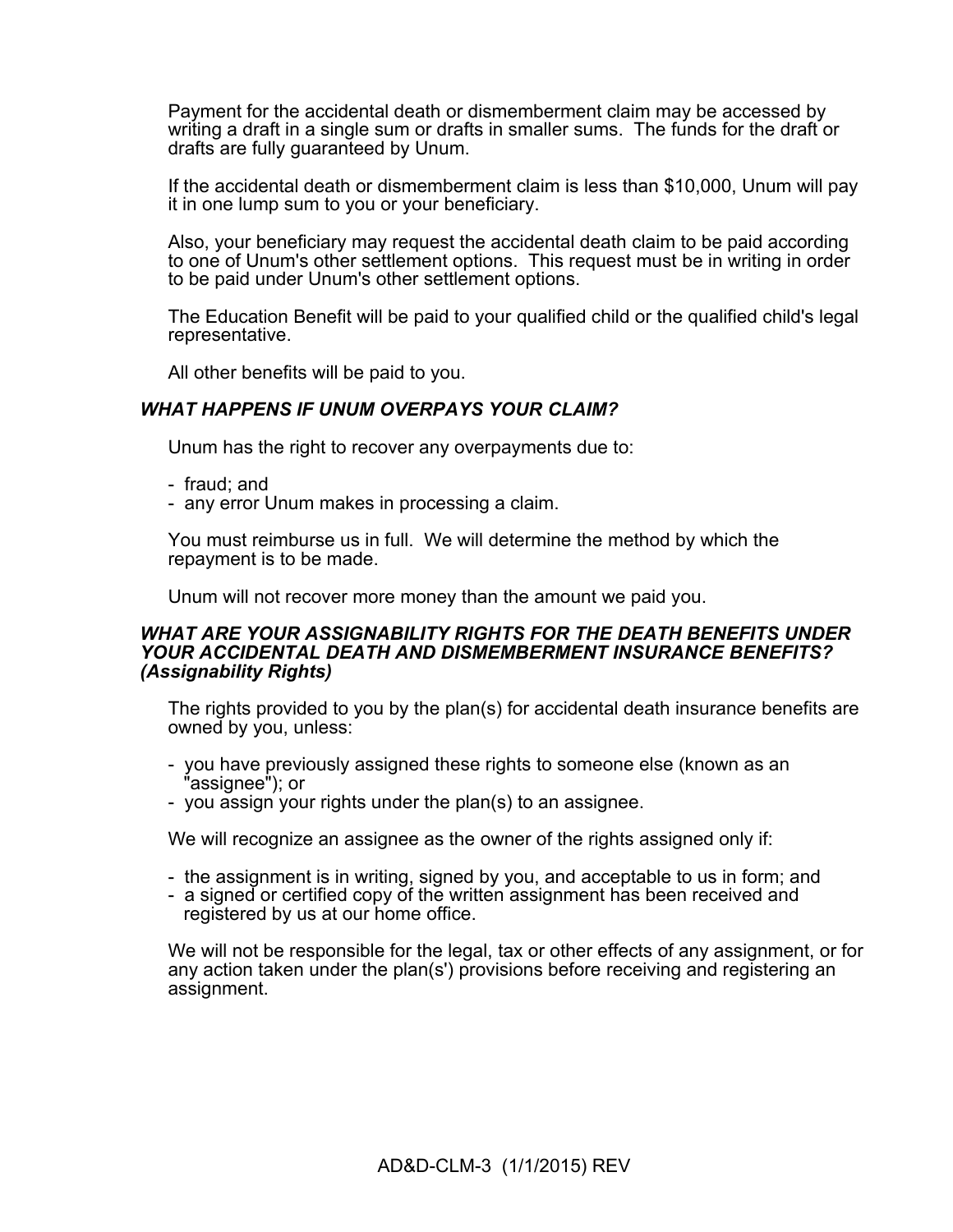# **EMPLOYER PROVISIONS**

# *WHAT DOES THIS SUMMARY OF BENEFITS CONSIST OF FOR THE EMPLOYER?*

This Summary of Benefits consists of:

- all Summary of Benefits' provisions and any amendments and/or attachments issued;
- the Employer's Participation Agreement;
- each employee's application for insurance (employee retains his own copy); and
- the certificate of coverage issued for each employee of the Employer.

This Summary of Benefits may be changed in whole or in part. Michigan Catholic Conference has the right to amend, modify or terminate its benefit plans. Only an officer or a registrar of Unum can approve a change. The approval must be in writing and endorsed on or attached to this Summary of Benefits. No other person, including an agent, may change this Summary of Benefits or waive any part of it.

# *WHAT IS THE COST OF THIS INSURANCE?*

# **LIFE INSURANCE**

Premium payments are *required* for an insured while he or she is disabled under this plan.

The initial premium for each **plan** is based on the initial rate(s) shown in the Rate Information Amendment(s).

# *PREMIUM WAIVER*

Unum does not require premium payments for an insured employee's life coverage if he or she is under age 60 and disabled for 180 days. Proof of disability, provided at the insured employee's expense, must be filed by the insured employee and approved by Unum.

# *INITIAL RATE GUARANTEE AND RATE CHANGES*

Refer to the Rate Information Amendment(s).

# **ACCIDENTAL DEATH AND DISMEMBERMENT INSURANCE**

The initial premium for each **plan** is based on the initial rate(s) shown in the Rate Information Amendment(s).

# *INITIAL RATE GUARANTEE AND RATE CHANGES*

Refer to the Rate Information Amendment(s).

# *WHEN IS PREMIUM DUE FOR THIS SUMMARY OF BENEFITS?*

Premium Due Dates: Premium due dates are based on the Premium Due Dates shown in the Rate Information Amendment(s).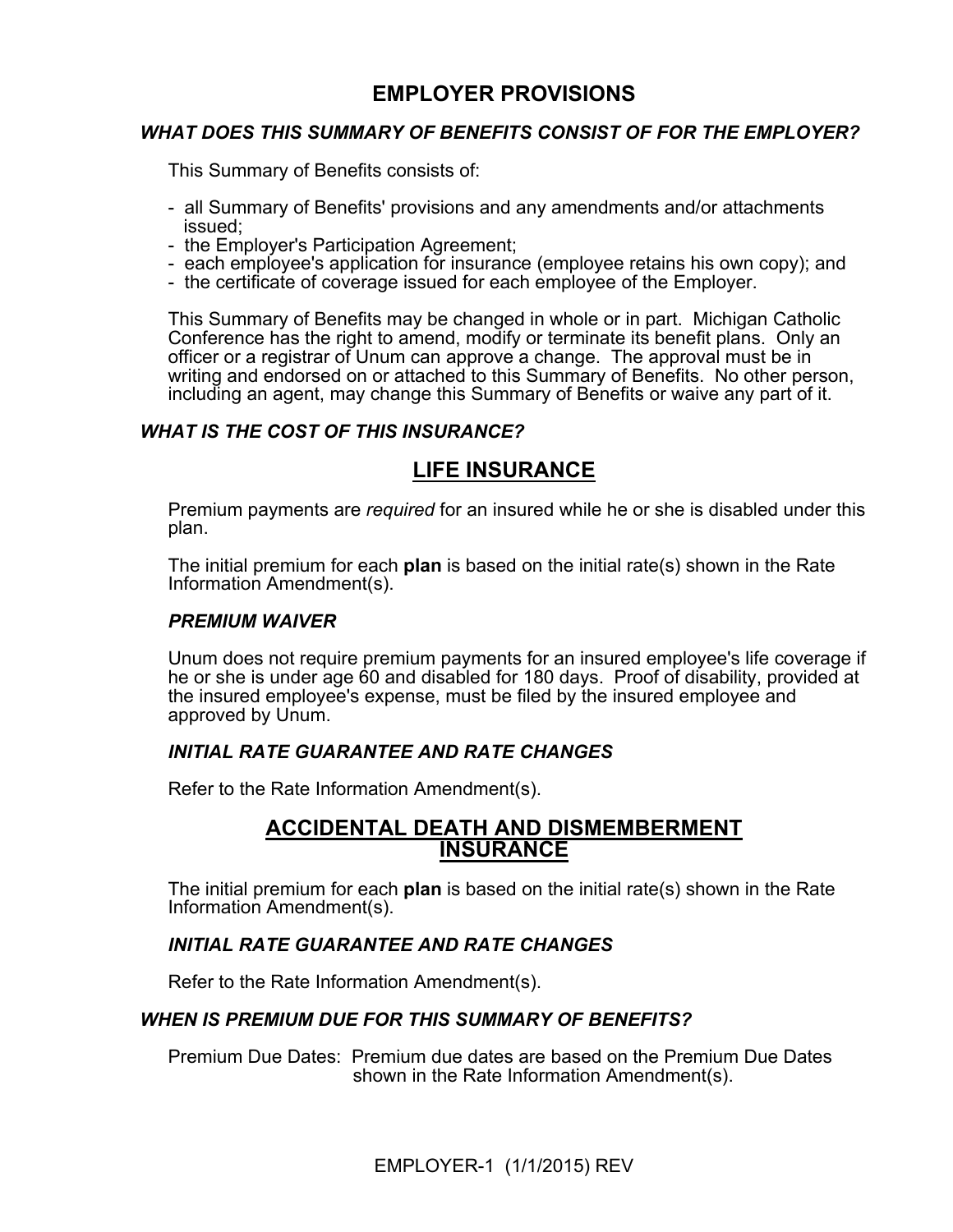The **Employer** must send all premiums to Unum on or before their respective due date. The premium must be paid in United States dollars.

# *WHEN ARE INCREASES OR DECREASES IN PREMIUM DUE?*

Premium increases or decreases which take effect during an insurance month are adjusted and due on the next premium due date following the change. Changes will not be pro-rated daily.

If premiums are paid on other than a monthly basis, premiums for increases and decreases will result in a monthly pro-rated adjustment on the next premium due date.

Unum will only adjust premium for the current plan year and the prior plan year. In the case of fraud, premium adjustments will be made for all plan years.

# *WHAT INFORMATION DOES UNUM REQUIRE FROM THE EMPLOYER?*

The Employer must provide Unum with the following on a regular basis:

- information about employees:
	- who are eligible to become insured;
	- whose amounts of coverage change; and/or
	- whose coverage ends;
- occupational information and any other information that may be required to manage a claim; and
- any other information that may be reasonably required.

Employer records that, in Unum's opinion, have a bearing on this Summary of Benefits will be available for review by Unum at any reasonable time.

Clerical error or omission by Unum will not:

- prevent an employee from receiving coverage;
- affect the amount of an insured's coverage; or
- cause an employee's coverage to begin or continue when the coverage would not otherwise be effective.

# *WHO CAN CANCEL OR MODIFY THIS SUMMARY OF BENEFITS OR A PLAN UNDER THIS SUMMARY OF BENEFITS?*

This Summary of Benefits or a plan under this Summary of Benefits can be cancelled:

- by Unum; or
- by the Michigan Catholic Conference.

Unum may cancel or modify this Summary of Benefits or a plan if:

- there is less than 100% participation of those eligible employees for a Michigan Catholic Conference paid plan; or
- the Michigan Catholic Conference does not promptly provide Unum with information that is reasonably required; or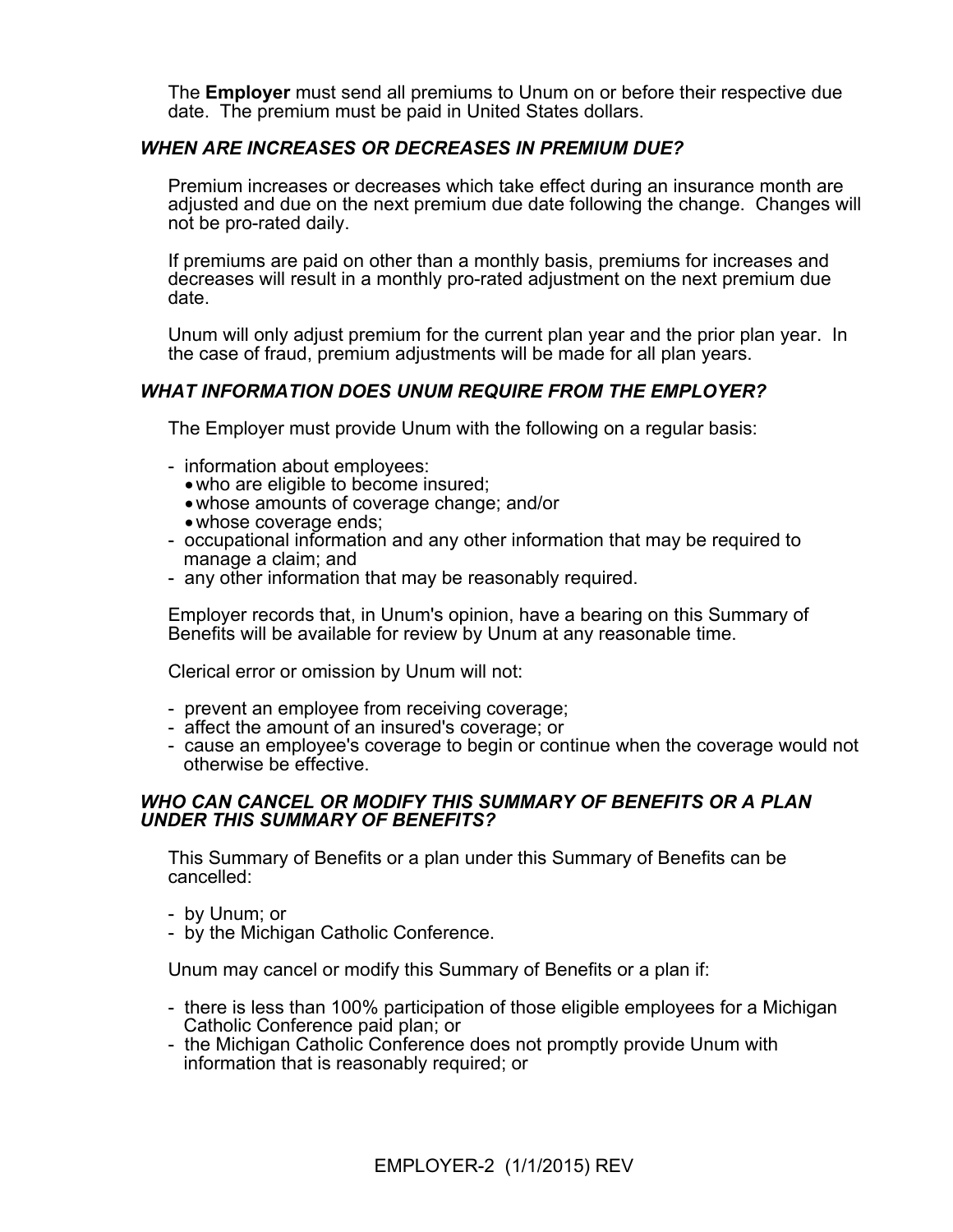- the Michigan Catholic Conference fails to perform any of its obligations that relate to this Summary of Benefits; or
- fewer than 10 employees are insured under a plan; or
- the premium is not paid in accordance with the provisions of this Summary of Benefits that specify whether the Michigan Catholic Conference, the employee, or both, pay the premiums; or
- the Michigan Catholic Conference does not promptly report to Unum the names of any employees who are added or deleted from the eligible group; or
- Unum determines that there is a significant change, in the size, occupation or age of the eligible group as a result of a corporate transaction such as a merger, divestiture, acquisition, sale, or reorganization of the Michigan Catholic Conference and/or its employees; or
- the Michigan Catholic Conference fails to pay any premium within the 31 day **grace period**.

If Unum cancels or modifies this Summary of Benefits or a plan, for reasons other than the Michigan Catholic Conference's failure to pay premium, a written notice will be delivered to the Michigan Catholic Conference at least 31 days prior to the cancellation date or modification date. The Michigan Catholic Conference may cancel this Summary of Benefits or plan if the modifications are unacceptable.

If any portion of the premium is not paid during the grace period, Unum will either cancel or modify this Summary of Benefits or a plan automatically at the end of the grace period. The Michigan Catholic Conference is liable for premium for coverage during the grace period. The Michigan Catholic Conference must pay Unum all premium due for the full period each plan is in force.

The Michigan Catholic Conference may cancel this Summary of Benefits or a plan by written notice delivered to Unum at least 31 days prior to the cancellation date. When both the Michigan Catholic Conference and Unum agree, this Summary of Benefits or a plan can be cancelled on an earlier date. If Unum or the Michigan Catholic Conference cancels this Summary of Benefits or a plan, coverage will end at 12:00 midnight on the last day of coverage.

If this Summary of Benefits or a plan is cancelled, the cancellation will not affect a **payable claim**.

### *WHAT HAPPENS TO AN EMPLOYEE'S COVERAGE UNDER THIS SUMMARY OF BENEFITS WHILE HE OR SHE IS ON A FAMILY AND MEDICAL LEAVE OF ABSENCE?*

We will continue the employee's coverage in accordance with the Employer's Human Resource policy on family and medical leaves of absence if premium payments continue and the Employer approved the employee's leave in writing.

Coverage will be continued until the end of the leave period provided to the employee for injury or sickness.

If the Employer's Human Resource policy doesn't provide for continuation of a plan for an employee during a family and medical leave of absence, the employee's coverage will be reinstated when he or she returns to active employment.

We will not: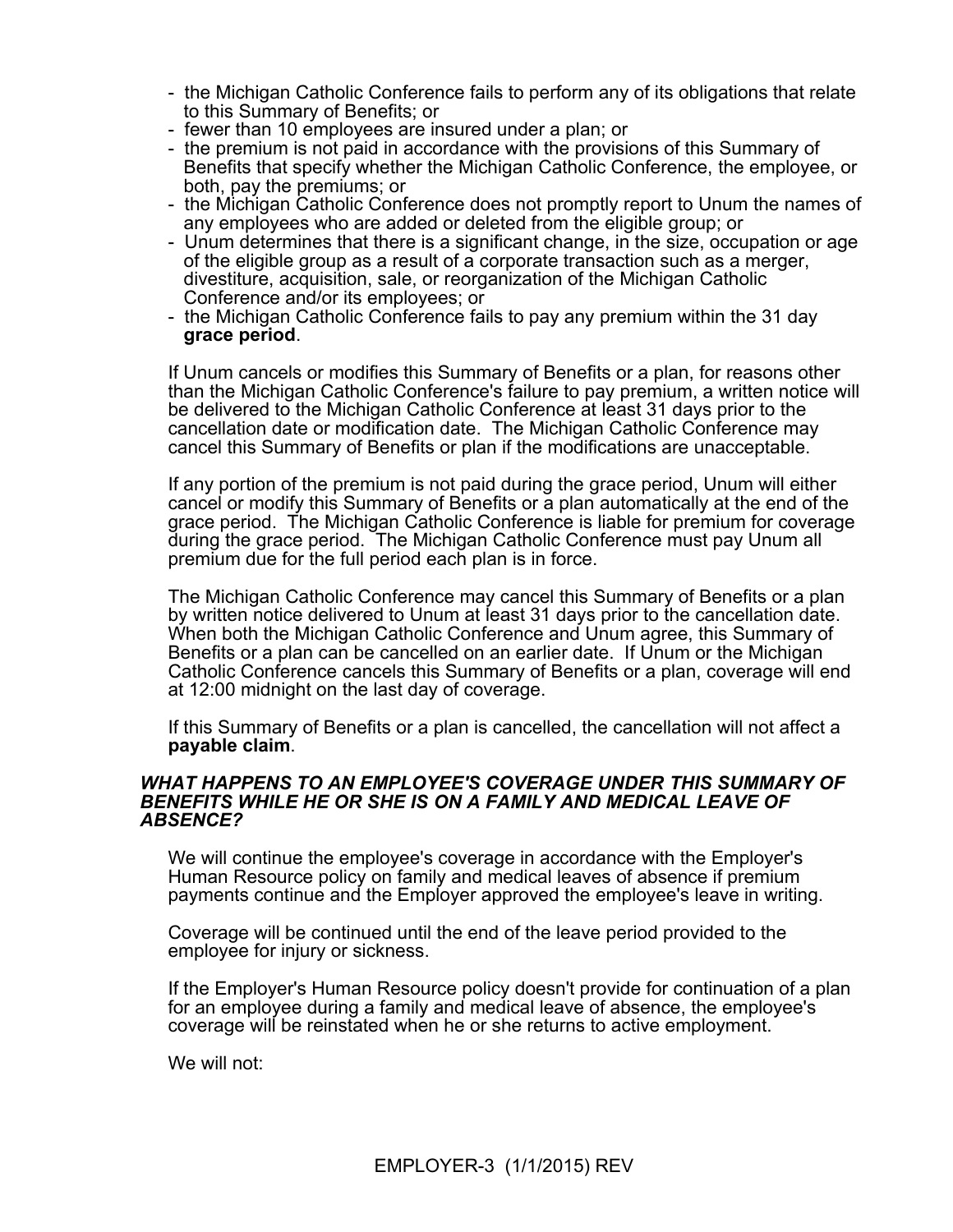- apply a new waiting period; or
- require evidence of insurability.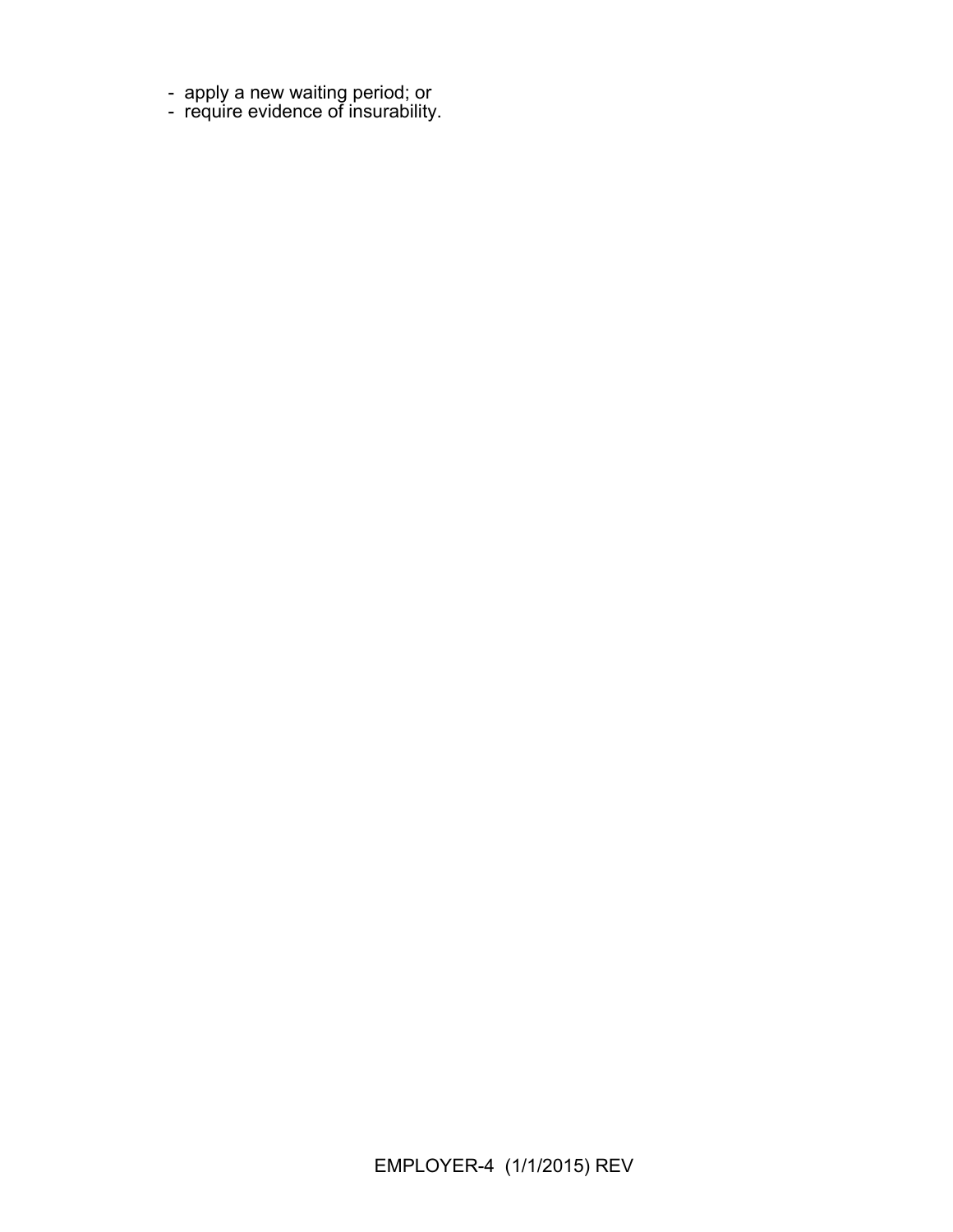# **CERTIFICATE SECTION**

Unum Life Insurance Company of America (referred to as Unum) welcomes you as a client.

This is your certificate of coverage as long as you are eligible for coverage and you become insured. You will want to read it carefully and keep it in a safe place.

Unum has written your certificate of coverage in plain English. However, a few terms and provisions are written as required by insurance law. If you have any questions about any of the terms and provisions, please consult Unum's claims paying office. Unum will assist you in any way to help you understand your benefits.

If the terms and provisions of the certificate of coverage (issued to you) are different from the Summary of Benefits (issued to the Employer), the Summary of Benefits will govern. The Summary of Benefits may be changed in whole or in part. Michigan Catholic Conference has the right to amend, modify or terminate its benefit plans. Only an officer or registrar of Unum can approve a change. The approval must be in writing and endorsed on or attached to the Summary of Benefits. Any other person, including an agent, may not change the Summary of Benefits or waive any part of it.

The Summary of Benefits is delivered in and is governed by the laws of the governing jurisdiction. When making a benefit determination under the Summary of Benefits, Unum has discretionary authority to determine your eligibility for benefits and to interpret the terms and provisions of the Summary of Benefits.

For purposes of effective dates and ending dates under the group Summary of Benefits, all days begin at 12:01 a.m. and end at 12:00 midnight at the Employer's address.

> Unum Life Insurance Company of America 2211 Congress Street Portland, Maine 04122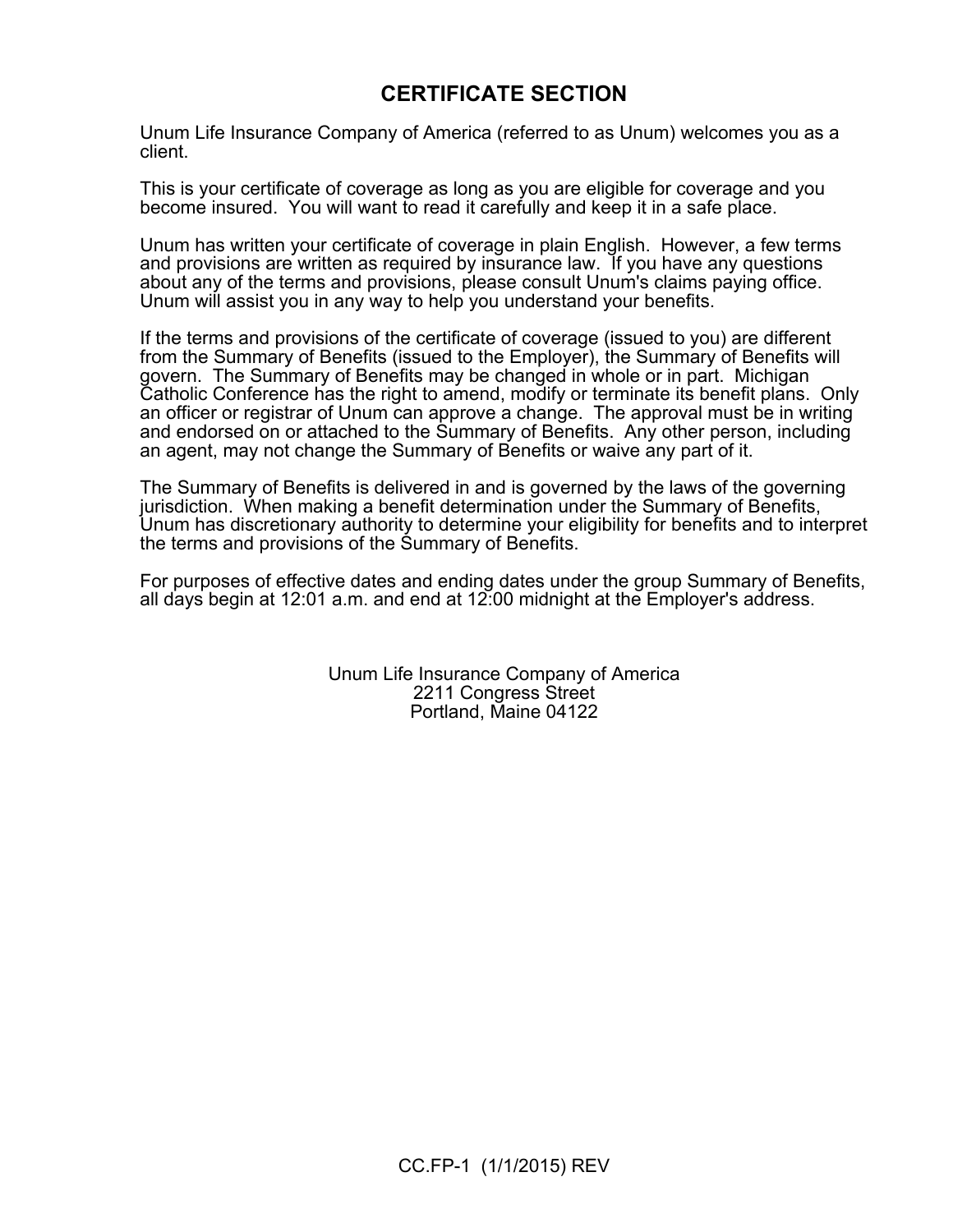# **GENERAL PROVISIONS**

# *WHAT IS THE CERTIFICATE OF COVERAGE?*

This certificate of coverage is a written statement prepared by Unum and may include attachments. It tells you:

- the coverage for which you may be entitled;
- to whom Unum will make a payment; and
- the limitations, exclusions and requirements that apply within a plan.

## *WHEN ARE YOU ELIGIBLE FOR COVERAGE?*

If you are working for your Employer in an eligible group, the date you are eligible for coverage is the later of:

- the plan effective date; or
- the day after you complete your **waiting period**.

# *WHEN DOES YOUR COVERAGE BEGIN?*

When you are not required to make contributions for your coverage under a plan, you will be covered at 12:01 a.m. on the later of:

- the date you are eligible for coverage; or
- the date Unum approves your **evidence of insurability** form, if evidence of insurability is required.

When you are required to make contributions for your coverage under a plan, you will be covered at 12:01 a.m. on the latest of:

- the date you are eligible for coverage, if you apply for insurance on or before that date;
- the date you apply for insurance, if you apply within 31 days after your eligibility date; or
- the date Unum approves your evidence of insurability form, if evidence of insurability is required.

Evidence of insurability is required if you:

- are a late applicant, which means you apply for coverage more than 31 days after the date you are eligible for coverage; or
- voluntarily cancelled your coverage and are reapplying.

An evidence of insurability form can be obtained from your Employer.

### *WHAT IF YOU ARE ABSENT FROM WORK ON THE DATE YOUR COVERAGE WOULD NORMALLY BEGIN?*

If you are absent from work due to injury, sickness, temporary layoff or leave of absence, your coverage will begin on the date you return to **active employment**.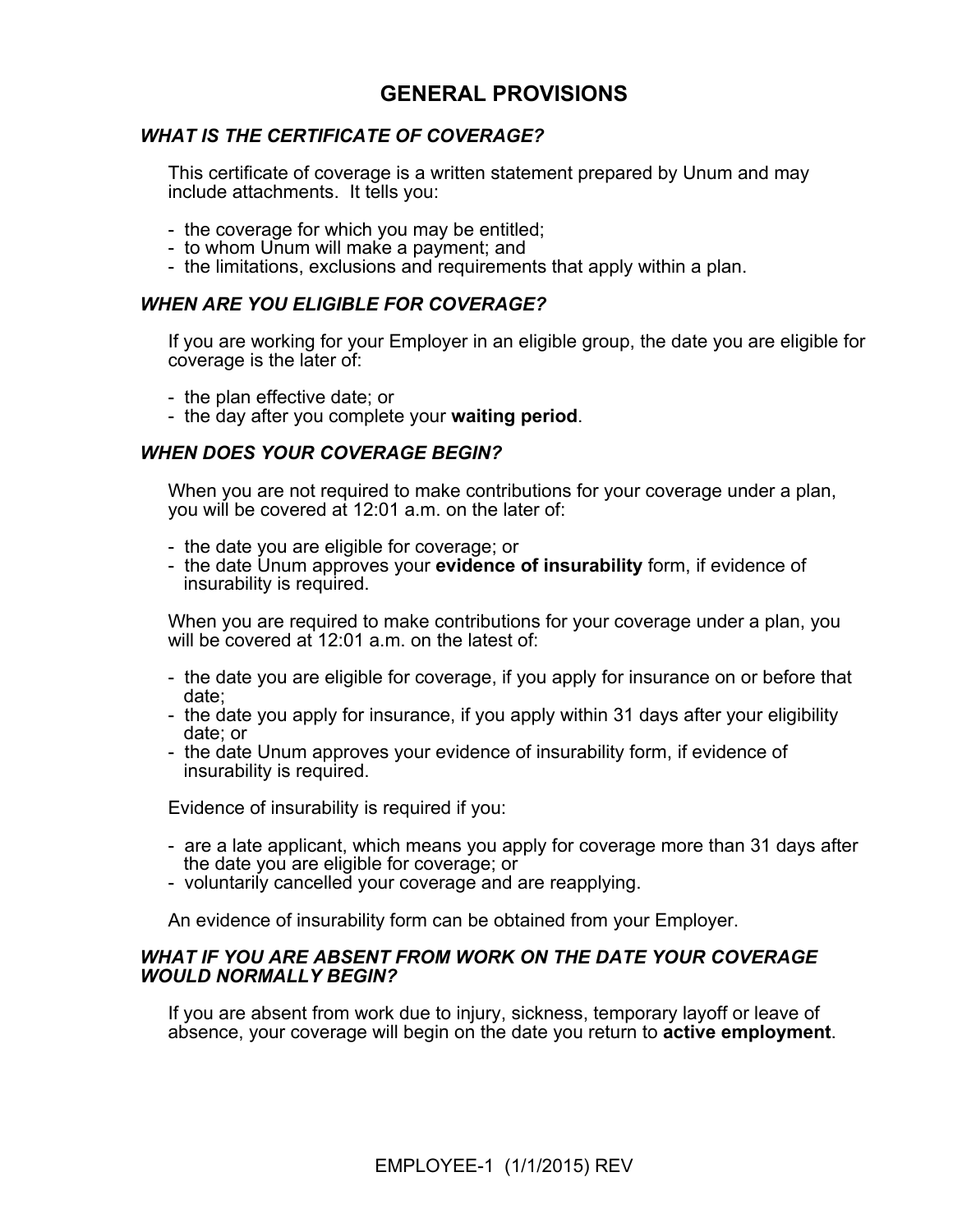# *ONCE YOUR COVERAGE BEGINS, WHAT HAPPENS IF YOU ARE NOT WORKING DUE TO INJURY OR SICKNESS?*

If you are not working due to injury or sickness, and if premium is paid, you may continue to be covered up to your retirement date.

### *ONCE YOUR COVERAGE BEGINS, WHAT HAPPENS IF YOU ARE TEMPORARILY NOT WORKING?*

If you are on a temporary **layoff**, and if premium is paid, you will be covered through the end of the month that immediately follows the month in which your temporary layoff begins.

If you are on a **leave of absence**, and if premium is paid, you will be covered for up to 12 months following the date your leave of absence begins.

# *WHEN WILL CHANGES TO YOUR COVERAGE TAKE EFFECT?*

Once your coverage begins, any increased or additional coverage due to a change in your annual earnings or due to a plan change requested by your Employer will take effect immediately or on the date Unum approves your evidence of insurability form, if evidence of insurability is required. You must be in active employment or on a covered layoff or leave of absence.

If you are not in active employment due to injury or sickness, any increased or additional coverage due to a change in your annual earnings or due to a plan change will begin on the date you return to active employment.

Any decrease in coverage will take effect immediately but will not affect a **payable claim** that occurs prior to the decrease.

### *WHEN DOES YOUR COVERAGE END?*

Your coverage under the Summary of Benefits or a plan ends on the earliest of:

- the date the Summary of Benefits or a plan is cancelled;
- the date you no longer are in an eligible group;
- the date your eligible group is no longer covered;
- the last day of the period for which you made any required contributions; or
- the last day you are in active employment unless continued due to a covered layoff or leave of absence or due to an injury or sickness, as described in this certificate of coverage.

Unum will provide coverage for a payable claim which occurs while you are covered under the Summary of Benefits or plan.

### *WHAT ARE THE TIME LIMITS FOR LEGAL PROCEEDINGS?*

You or your authorized representative can start legal action regarding a claim 60 days after proof of claim has been given and up to 3 years from the time proof of claim is required, unless otherwise provided under applicable law.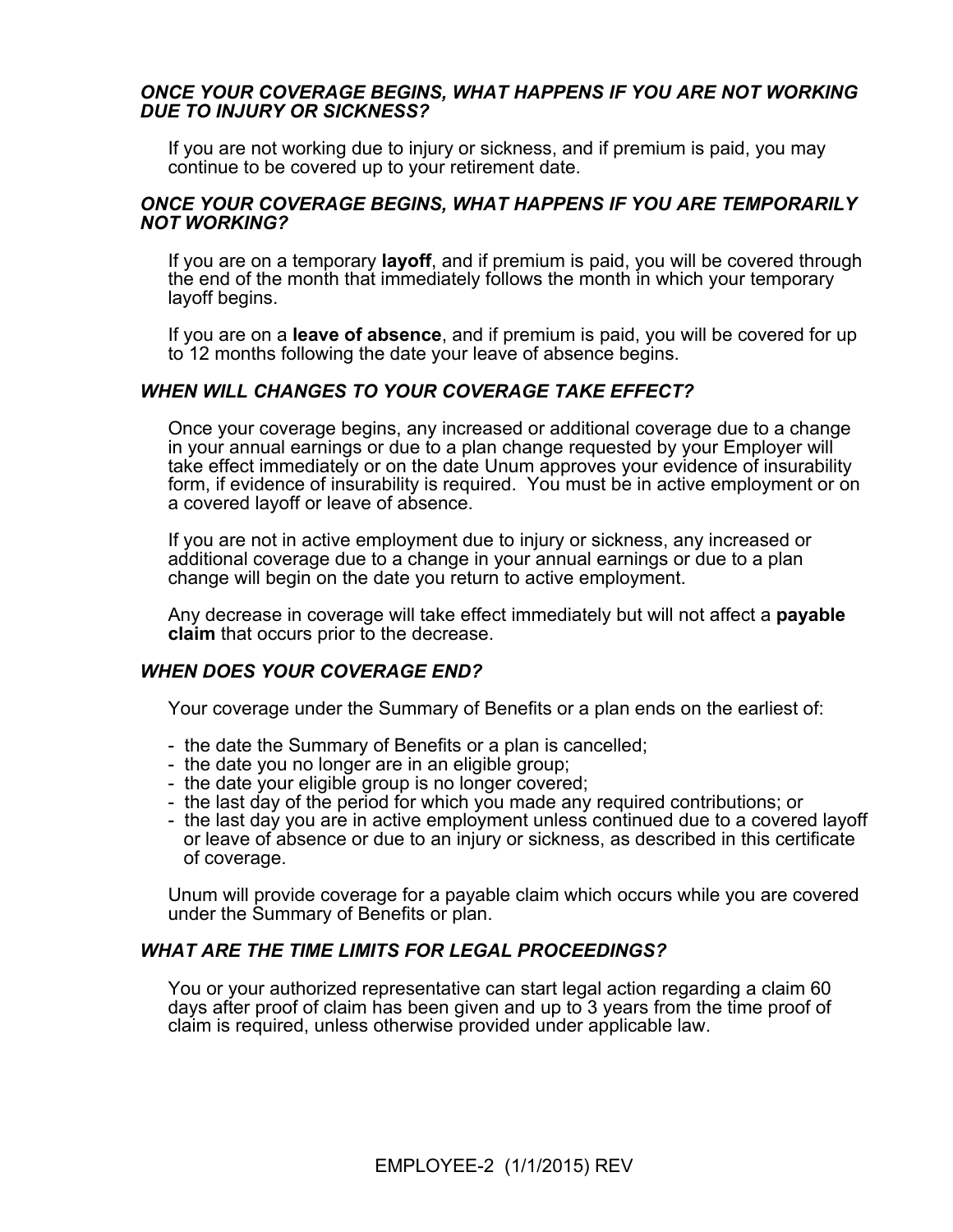# *HOW CAN STATEMENTS MADE IN YOUR APPLICATION FOR THIS COVERAGE BE USED?*

Unum considers any statements you or your Employer make in a signed application for coverage or an evidence of insurability form a representation and not a warranty. If any of the statements you or your Employer make are not complete and/or not true at the time they are made, we can:

- reduce or deny any claim; or
- cancel your coverage from the original effective date.

We will use only statements made in a signed application or an evidence of insurability form as a basis for doing this.

Except in the case of fraud, Unum can take action only in the first 2 years coverage is in force.

If the Employer gives us information about you that is incorrect, we will:

- use the facts to decide whether you have coverage under the plan and in what amounts; and
- make a fair adjustment of the premium.

# *HOW WILL UNUM HANDLE INSURANCE FRAUD?*

Unum wants to ensure you and your Employer do not incur additional insurance costs as a result of the undermining effects of insurance fraud. Unum promises to focus on all means necessary to support fraud detection, investigation, and prosecution.

It is a crime if you knowingly, and with intent to injure, defraud or deceive Unum, or provide any information, including filing a claim, that contains any false, incomplete or misleading information. These actions, as well as submission of materially false information, will result in denial of your claim, and are subject to prosecution and punishment to the full extent under state and/or federal law. Unum will pursue all appropriate legal remedies in the event of insurance fraud.

### *DOES THE SUMMARY OF BENEFITS REPLACE OR AFFECT ANY WORKERS' COMPENSATION OR STATE DISABILITY INSURANCE?*

The Summary of Benefits does not replace or affect the requirements for coverage by any workers' compensation or state disability insurance.

# *DOES YOUR EMPLOYER ACT AS YOUR AGENT OR UNUM'S AGENT?*

For the purposes of the Summary of Benefits, your Employer acts on its own behalf or as your agent. Under no circumstances will your Employer be deemed the agent of Unum.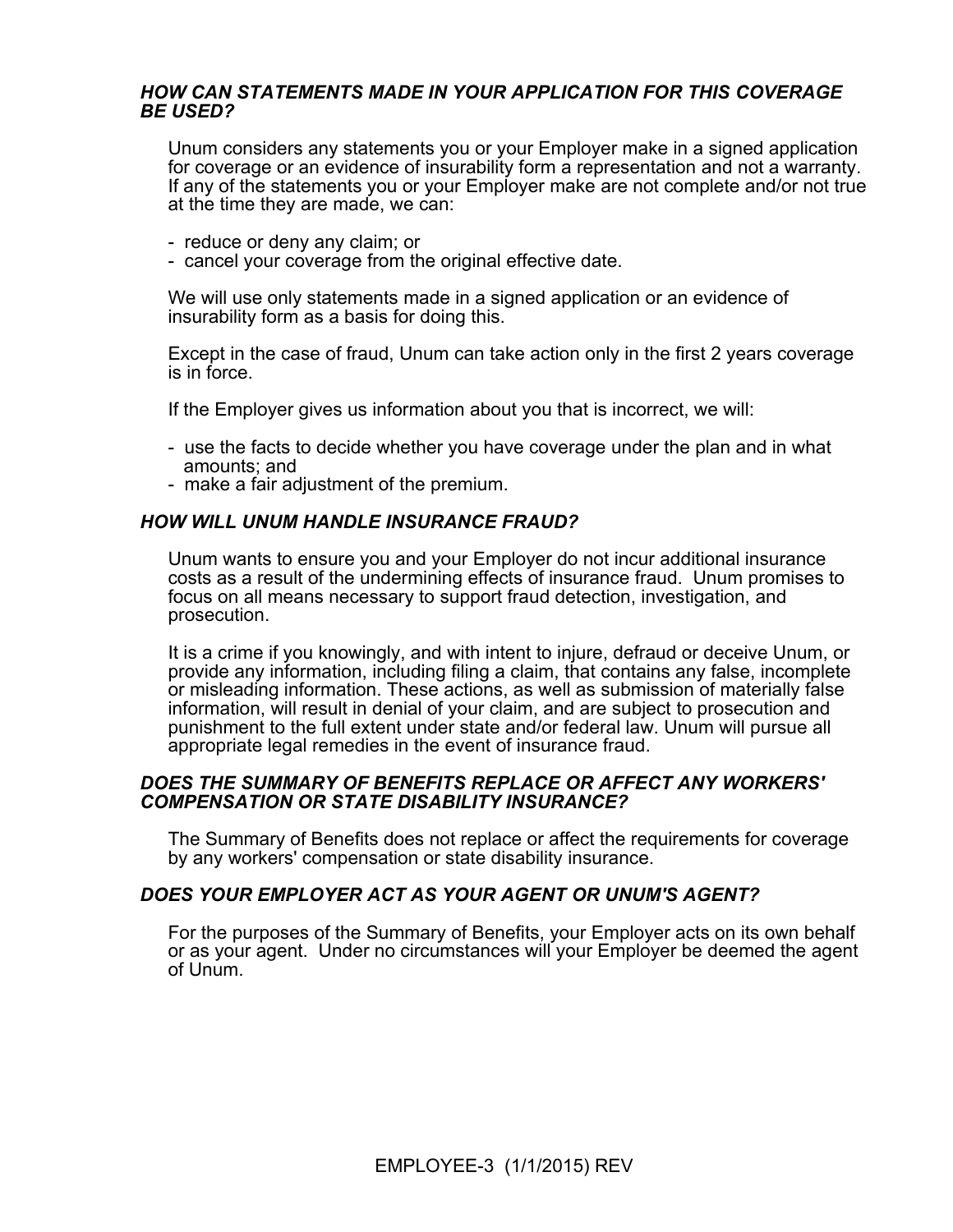# **LIFE INSURANCE**

# **BENEFIT INFORMATION**

# *WHEN WILL YOUR BENEFICIARY RECEIVE PAYMENT?*

Your beneficiary(ies) will receive payment when Unum approves your death claim.

# *WHAT DOCUMENTS ARE REQUIRED FOR PROOF OF DEATH?*

Unum will require a certified copy of the death certificate, enrollment documents and a Notice and Proof of Claim form.

# *HOW MUCH WILL UNUM PAY YOUR BENEFICIARY IF UNUM APPROVES YOUR DEATH CLAIM?*

Unum will determine the payment according to the amount of insurance shown in the LIFE INSURANCE **"BENEFITS AT A GLANCE"** page.

# *WHAT ARE YOUR ANNUAL EARNINGS?*

"Basic Annual Salary" means annual earnings received from your Employer, including commissions earned over the most recent 12 month period or length of employment, if less. It does not include bonuses, overtime pay, shift differential or any other extra compensation.

# *WHAT WILL WE USE FOR ANNUAL EARNINGS IF YOU BECOME DISABLED DURING A COVERED LAYOFF OR LEAVE OF ABSENCE?*

If you become disabled while you are on a covered layoff or leave of absence, we will use your annual earnings from your Employer in effect just prior to the date your absence began.

# *WHAT HAPPENS TO YOUR LIFE INSURANCE COVERAGE IF YOU BECOME DISABLED?*

Your life insurance coverage may be continued for a specific time and your life insurance premium will be waived if you qualify as described below.

# *HOW LONG MUST YOU BE DISABLED BEFORE YOU ARE ELIGIBLE TO HAVE LIFE PREMIUMS WAIVED?*

You must be disabled through your **elimination period**.

Your elimination period is 180 days.

# *WHEN WILL YOUR LIFE INSURANCE PREMIUM WAIVER BEGIN?*

Your life insurance premium waiver will begin when we approve your claim, if the elimination period has ended and you meet the following conditions. Your Employer may continue premium payments until Unum notifies your Employer of the date your life insurance premium waiver begins.

Your life insurance premium will be waived if you meet these conditions: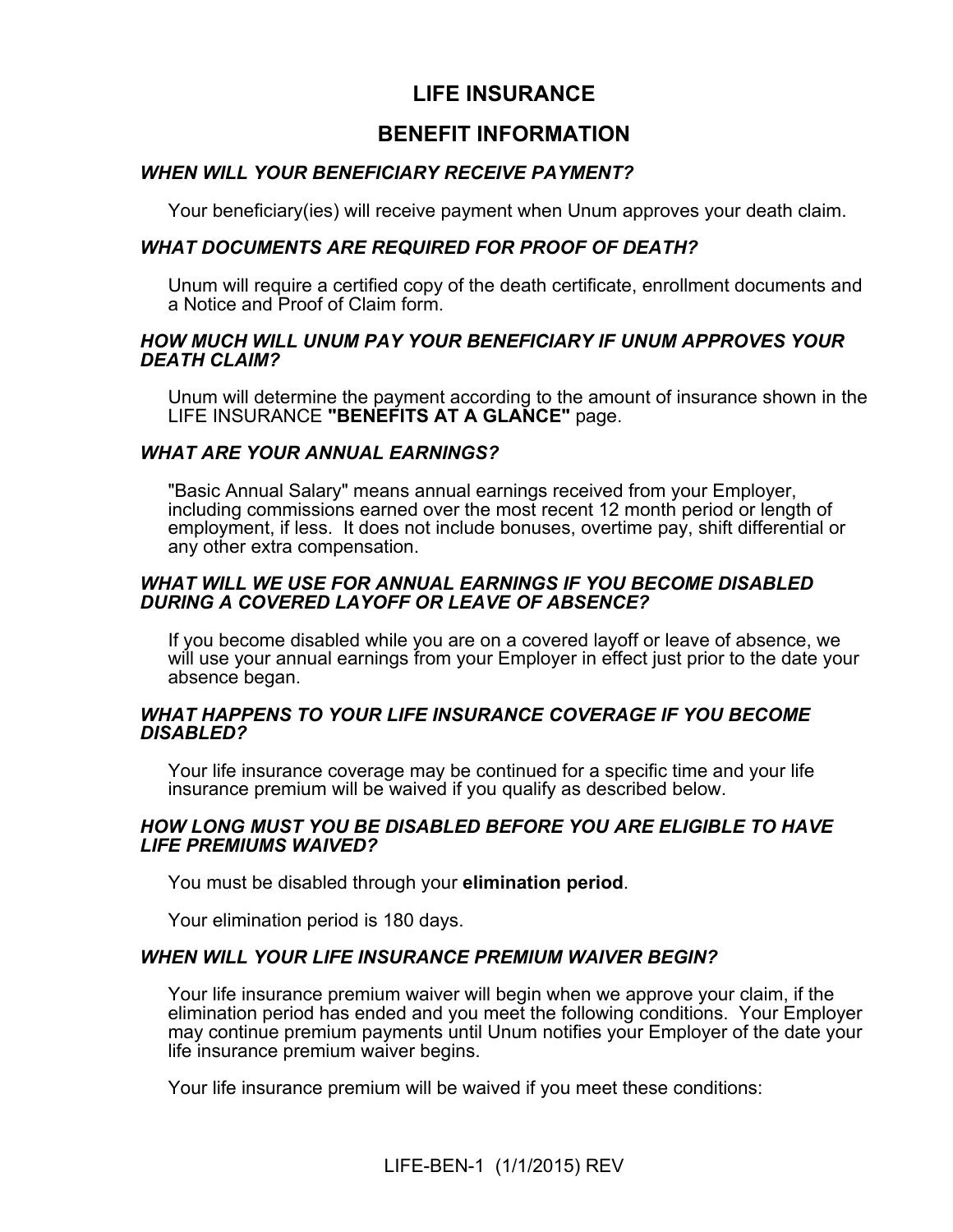- you are less than 60 and insured under the plan.
- you become disabled and remain disabled during the elimination period.
- you meet the notice and proof of claim requirements for disability while your life insurance is in effect or within three months after it ends.
- your claim is approved by Unum.

After we approve your claim, Unum does not require further premium payments for you while you remain disabled according to the terms and provisions of the plan.

Your life insurance amount will not increase while your life insurance premiums are being waived. Your life insurance amount will reduce or cease at any time it would reduce or cease if you had not been disabled.

# *WHEN WILL YOUR LIFE INSURANCE PREMIUM WAIVER END?*

The life insurance premium waiver will automatically end if:

- you recover and you no longer are disabled;
- you fail to give us proper proof that you remain disabled;
- you refuse to have an examination by a physician chosen by Unum;
- you reach age 70 or your retirement date, whichever occurs first; or
- premium has been waived for 12 months and you are considered to reside outside the United States. You will be considered to reside outside the United States when you have been outside the United States for a total period of 6 months or more during any 12 consecutive months for which premium has been waived.

You will not be considered retired or reaching your retirement date if you are receiving disability payments under:

- the United States Social Security Act; or
- any similar **law, plan or act**; or
- your Employer's **Retirement Plan**.

However, you will be considered retired if you are receiving retirement benefits.

# *HOW DOES UNUM DEFINE DISABILITY?*

### **For Clergy Only**

You are disabled when Unum determines that, during and beyond the elimination period, you are unable to perform any of the **material and substantial duties** of your **regular occupation** due to your **injury or sickness**.

# **For All Other Employees**

You are disabled when Unum determines that:

- during the elimination period, you are not working in any occupation due to your injury or sickness; and
- after the elimination period, due to the same injury or sickness, you are unable to perform the duties of any **gainful occupation** for which you are reasonably fitted by training, education or experience.

The loss of a professional or occupational license or certification does not, in itself, constitute disability.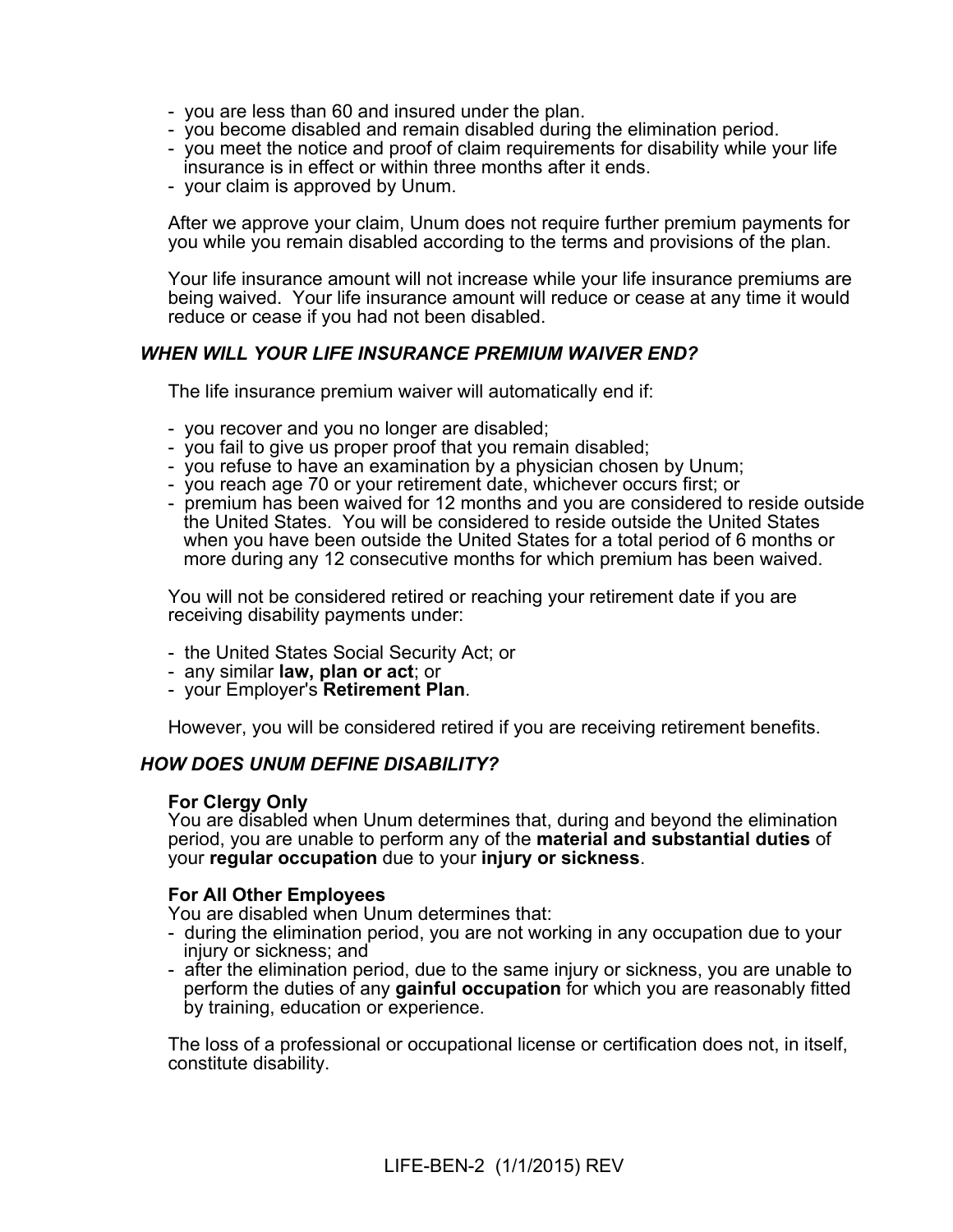# *APPLYING FOR LIFE INSURANCE PREMIUM WAIVER*

Ask your Employer for a life insurance premium waiver claim form.

The form has instructions on how to complete and where to send the claim.

### *WHAT INSURANCE IS AVAILABLE WHILE YOU ARE SATISFYING THE DISABILITY REQUIREMENTS? (See Conversion Privilege)*

You may use this life conversion privilege when your life insurance terminates while you are satisfying the disability requirements. Please refer to the conversion privilege below. You are not eligible to apply for this life conversion if you return to work and, again, become covered under the plan.

If an individual life insurance policy is issued to you, any benefit for your death under this plan will be paid only if the individual policy is returned for surrender to Unum. Unum will refund all premiums paid for the individual policy.

The amount of your death benefit will be paid to your named beneficiary for the plan. If, however, you named a different beneficiary for the individual policy and the policy is returned to Unum for surrender, that different beneficiary will not be paid.

If you want to name a different beneficiary for this group plan, you must change your beneficiary as described in the Beneficiary Designation page of this group plan.

## *WHAT INSURANCE IS AVAILABLE WHEN COVERAGE ENDS? (Conversion Privilege)*

When coverage ends under the plan, you can convert your coverage to an individual life policy, without evidence of insurability. The maximum amount that you can convert is the amount you are insured for under the plan. You may convert a lower amount of life insurance.

You must apply for individual life insurance under this life conversion privilege and pay the first premium within 31 days after the date:

- your employment terminates; or

- you no longer are eligible to participate in the coverage of the plan.

If you convert to an individual life policy, then return to work, and, again, become insured under the plan, you are not eligible to convert to an individual life policy again. However, you do not need to surrender that individual life policy when you return to work.

Converted insurance may be of any type of the level premium whole life plans then in use by Unum. You may elect one year of Preliminary Term insurance under the level premium whole life policy. The individual policy will not contain disability or other extra benefits.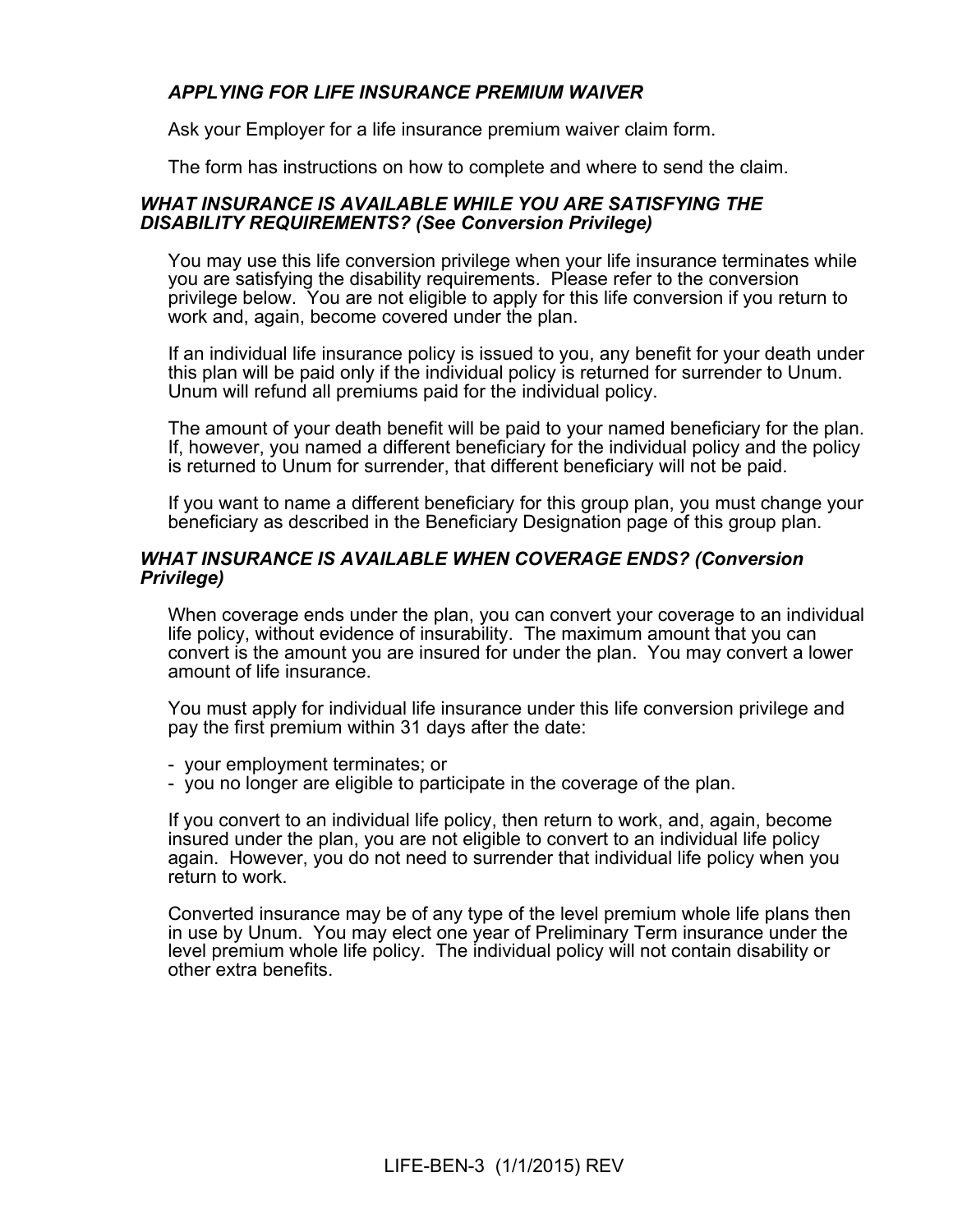# *WHAT LIMITED CONVERSION IS AVAILABLE IF THE SUMMARY OF BENEFITS OR THE PLAN IS CANCELLED? (Conversion Privilege)*

You may convert a limited amount of life insurance if you have been insured under your Employer's group plan with Unum for at least five (5) years and the Summary of Benefits or the plan:

- is cancelled with Unum; or
- changes so that you no longer are eligible.

The individual life policy maximum will be the lesser of:

- \$10,000; or
- your coverage amount under the plan less any amount that becomes available under any other group life plan offered by your Employer within 31 days after the date the Summary of Benefits or the plan is cancelled.

# *PREMIUMS*

Premiums for the converted insurance will be based on:

- your then attained age on the effective date of the individual life policy;
- the type and amount of insurance to be converted;
- Unum's customary rates in use at that time; and
- the class of risk to which you belong.

If the premium payment has been made, the individual life policy will be effective at the end of the 31 day conversion application period.

# *DEATH DURING THE THIRTY-ONE DAY CONVERSION APPLICATION PERIOD*

If you die within the 31 day conversion application period, Unum will pay the beneficiary(ies) the amount of insurance that could have been converted. This coverage is available whether or not you have applied for an individual life policy under the conversion privilege.

# *APPLYING FOR CONVERSION*

Ask your Employer for a conversion application form which includes cost information.

When you complete the application, send it with the first premium amount to:

Unum - Conversion Unit 2211 Congress Street Portland, Maine 04122-1350 1-800-343-5406

# *WILL UNUM ACCELERATE YOUR DEATH BENEFIT FOR THE PLAN IF YOU BECOME TERMINALLY ILL? (Accelerated Benefit)*

If you become terminally ill while you are insured by the plan, Unum will pay you a portion of your life insurance benefit one time. The payment will be based on 50% of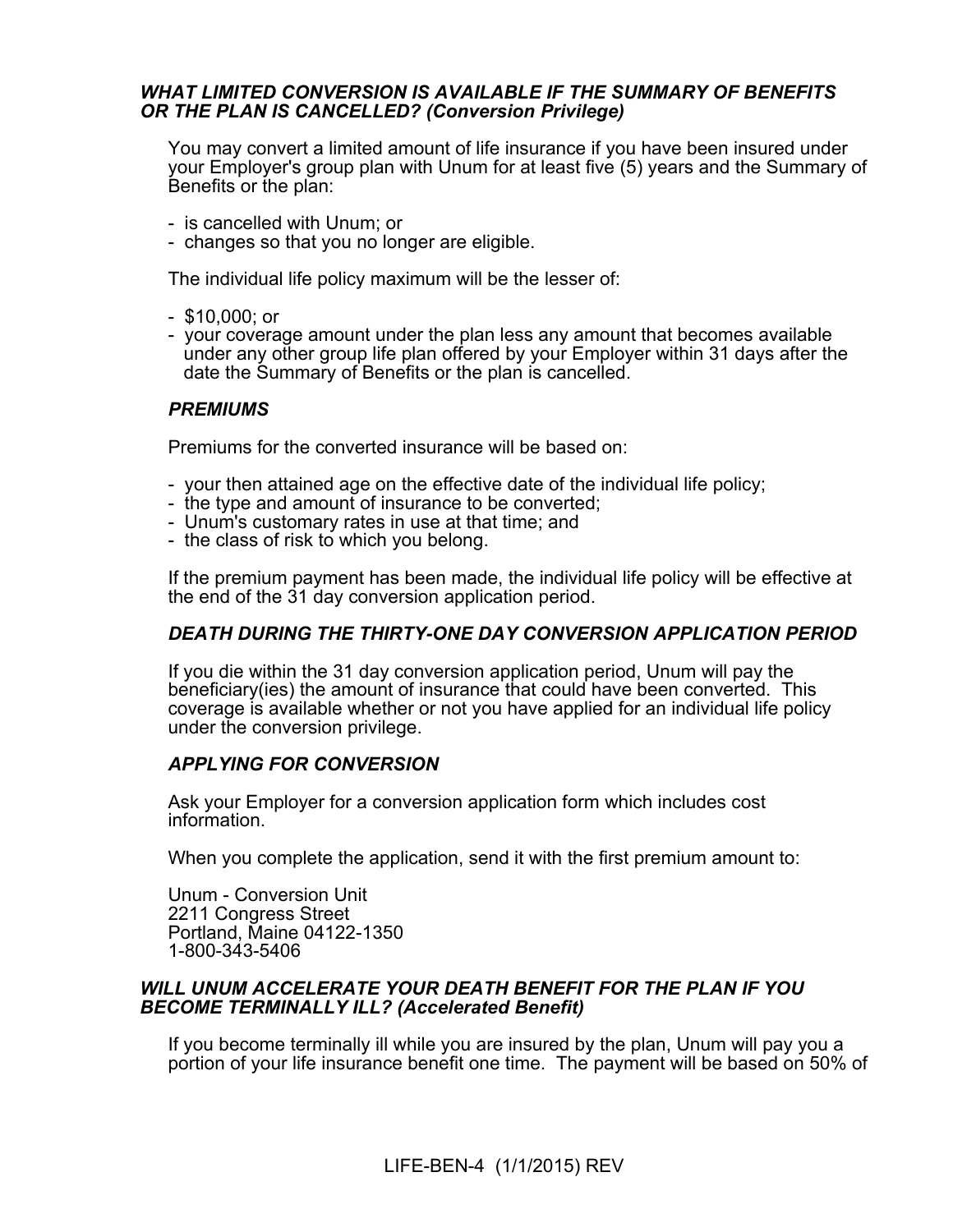your life insurance amount. However, the one-time benefit paid will not be greater than \$500,000.

Your right to exercise this option and to receive payment is subject to the following:

- you request this election, in writing, on a form acceptable to Unum;
- you must be terminally ill at the time of payment of the Accelerated Benefit;
- your physician must certify, in writing, that you are terminally ill and your life expectancy has been reduced to less than 12 months; and
- the physician's certification must be deemed satisfactory to Unum.

The Accelerated Benefit is available on a voluntary basis. Therefore, you are not eligible for benefits if:

- you are required by law to use this benefit to meet the claims of creditors, whether in bankruptcy or otherwise; or
- you are required by a government agency to use this benefit in order to apply for, get, or otherwise keep a government benefit or entitlement.

Premium payments must continue to be paid on the full amount of life insurance unless you qualify to have your life premium waived.

If you have assigned your rights under the plan to an assignee or made an irrevocable beneficiary designation, Unum must receive consent, in writing, that the assignee or irrevocable beneficiary has agreed to the Accelerated Benefit payment on your behalf in a form acceptable to Unum before benefits are payable.

An election to receive an Accelerated Benefit will have the following effect on other benefits:

- the death benefit payable will be reduced by any amount of Accelerated Benefit that has been paid; and
- any amount of life insurance that would be continued under a disability continuation provision or that may be available under the conversion privilege will be reduced by the amount of the Accelerated Benefit paid. The remaining life insurance amount will be paid according to the terms of the Summary of Benefits subject to any reduction and termination provisions.

Benefits paid may be taxable. Unum is not responsible for any tax or other effects of any benefit paid. As with all tax matters, you should consult your personal tax advisor to assess the impact of this benefit.

# *WHAT LOSSES ARE NOT COVERED UNDER YOUR PLAN?*

Your plan does not cover any losses where death is caused by, contributed to by, or results from:

- suicide occurring within 24 months after your initial effective date of insurance; and
- suicide occurring within 24 months after the date any increases or additional insurance becomes effective for you.

The suicide exclusion will apply to any amounts of insurance for which you pay all or part of the premium.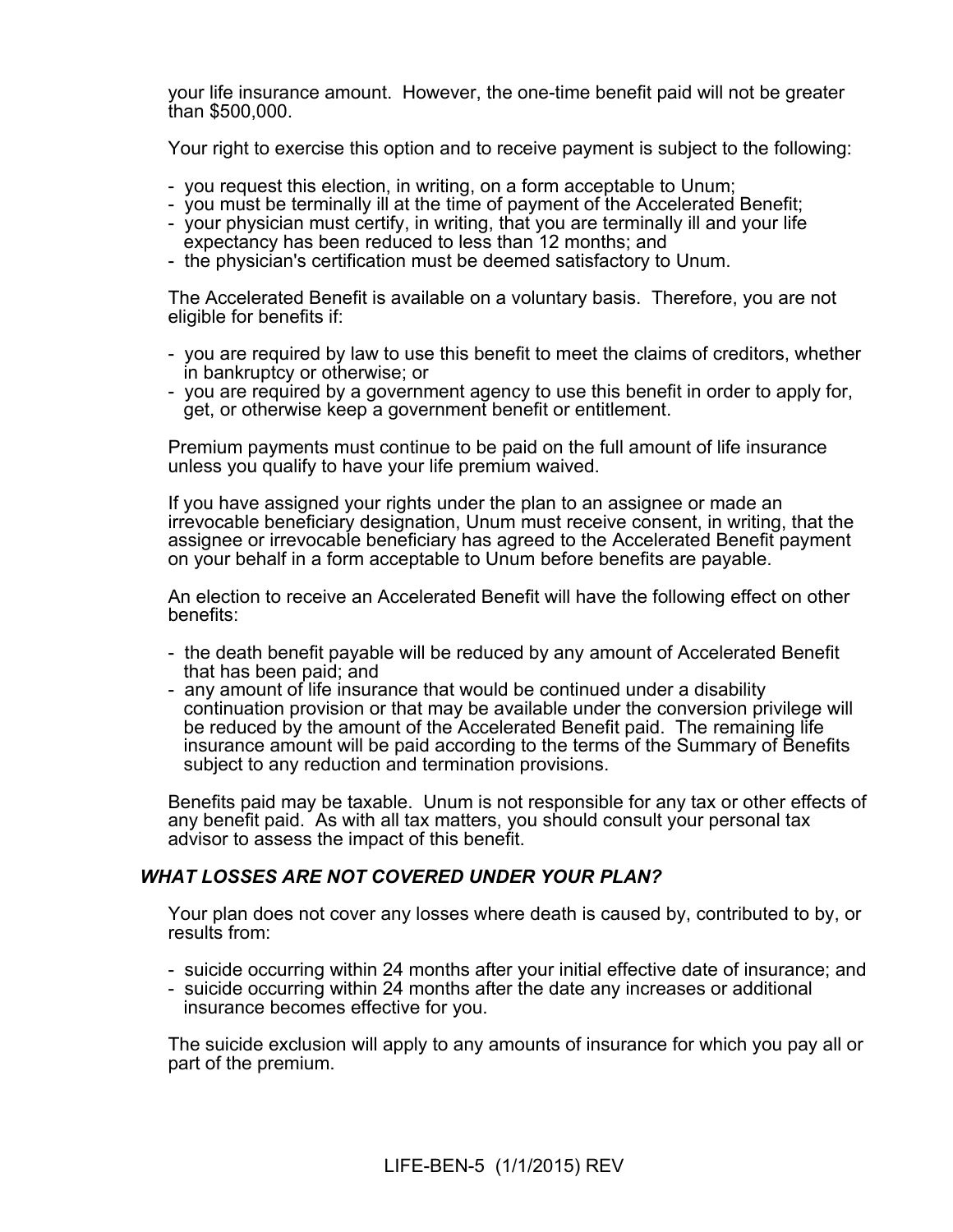The suicide exclusion also will apply to any amount that is subject to evidence of insurability requirements and Unum approves the evidence of insurability form and the amount you applied for at that time.

LIFE-BEN-6 (1/1/2015) REV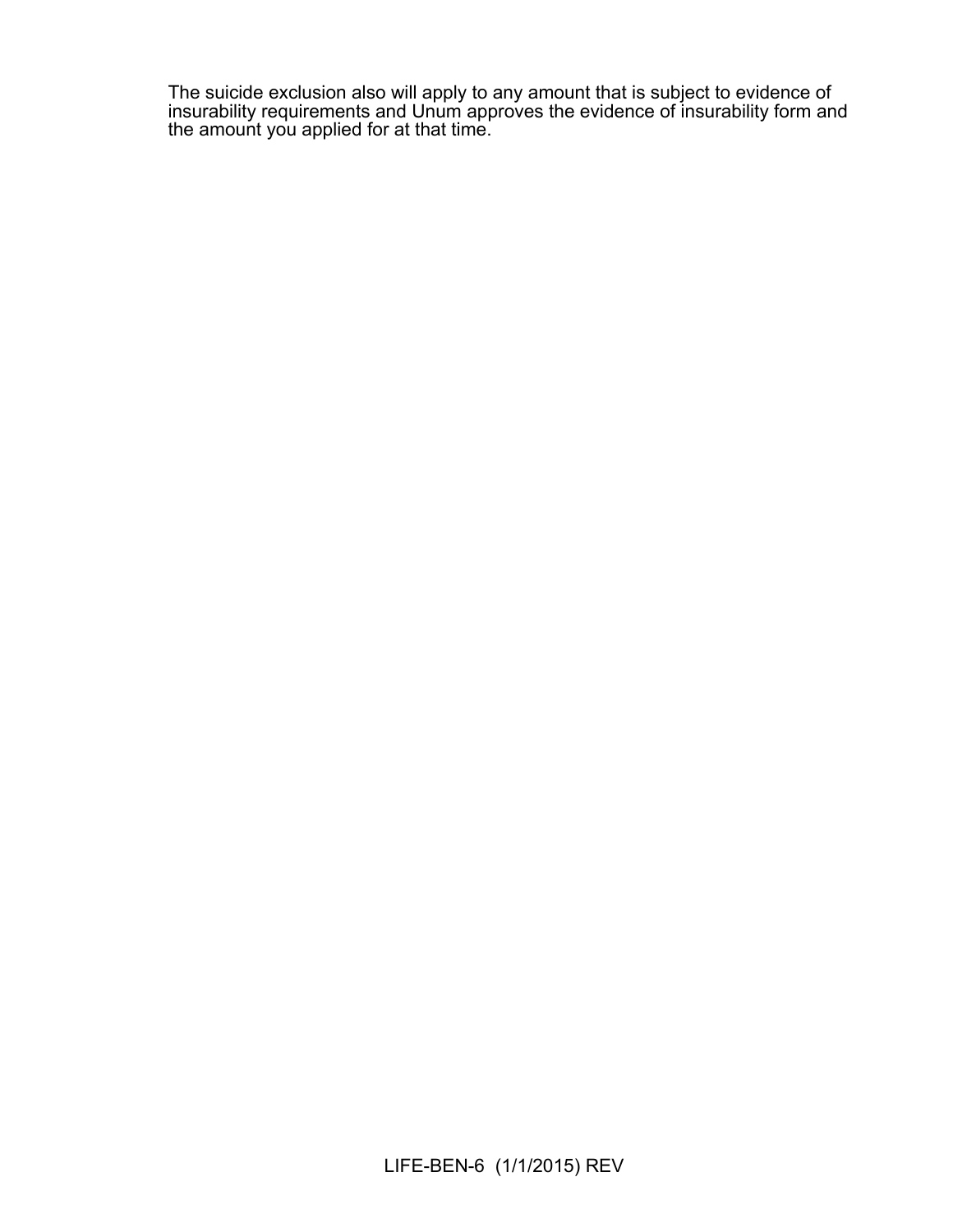# **LIFE INSURANCE**

# **OTHER BENEFIT FEATURES**

# *WHAT COVERAGE IS AVAILABLE IF YOU END EMPLOYMENT OR YOU WORK REDUCED HOURS? (Portability)*

If your employment ends with or you retire from your Employer or you are working less than the minimum number of hours as described under Eligible Groups in this plan, you may elect portable coverage for yourself.

# *PORTABLE INSURANCE COVERAGE AND AMOUNTS AVAILABLE*

The portable insurance coverage will be the current coverage and amounts that you are insured for under your Employer's group plan.

However, the amount of portable coverage for you will not be more than:

- the highest amount of life insurance available for employees under the plan; or
- 5x your annual earnings; or
- \$600,000 from all Unum group life and accidental death and dismemberment plans combined,

whichever is less.

The amount of ported life insurance must be equal to or greater than the amount of ported accidental death and dismemberment insurance.

The minimum amount of coverage that can be ported is \$5,000. If the current amounts under the plan are less than \$5,000, you may port the lesser amounts.

Your amount of life insurance will reduce or cease at any time it would reduce or cease for your eligible group if you had continued in active employment with your Employer.

# *APPLYING FOR PORTABLE COVERAGE*

You must apply for portable coverage for yourself and pay the first premium within 31 days after the date:

- your coverage ends or you retire from your Employer; or
- you begin working less than the minimum number of hours as described under Eligible Groups in this plan.

You are not eligible to apply for portable coverage for yourself if:

- you have an **injury** or **sickness**, under the terms of this plan, which has a material effect on life expectancy;
- the policy is cancelled (the Policy is the group policy issued to the Trustees of the Select Group Insurance Trust in which your Employer participates); or
- you failed to pay the required premium under the terms of this plan.

If we determine that because of an injury or sickness, which has a material effect on life expectancy, you were not eligible for portability at the time you elected portable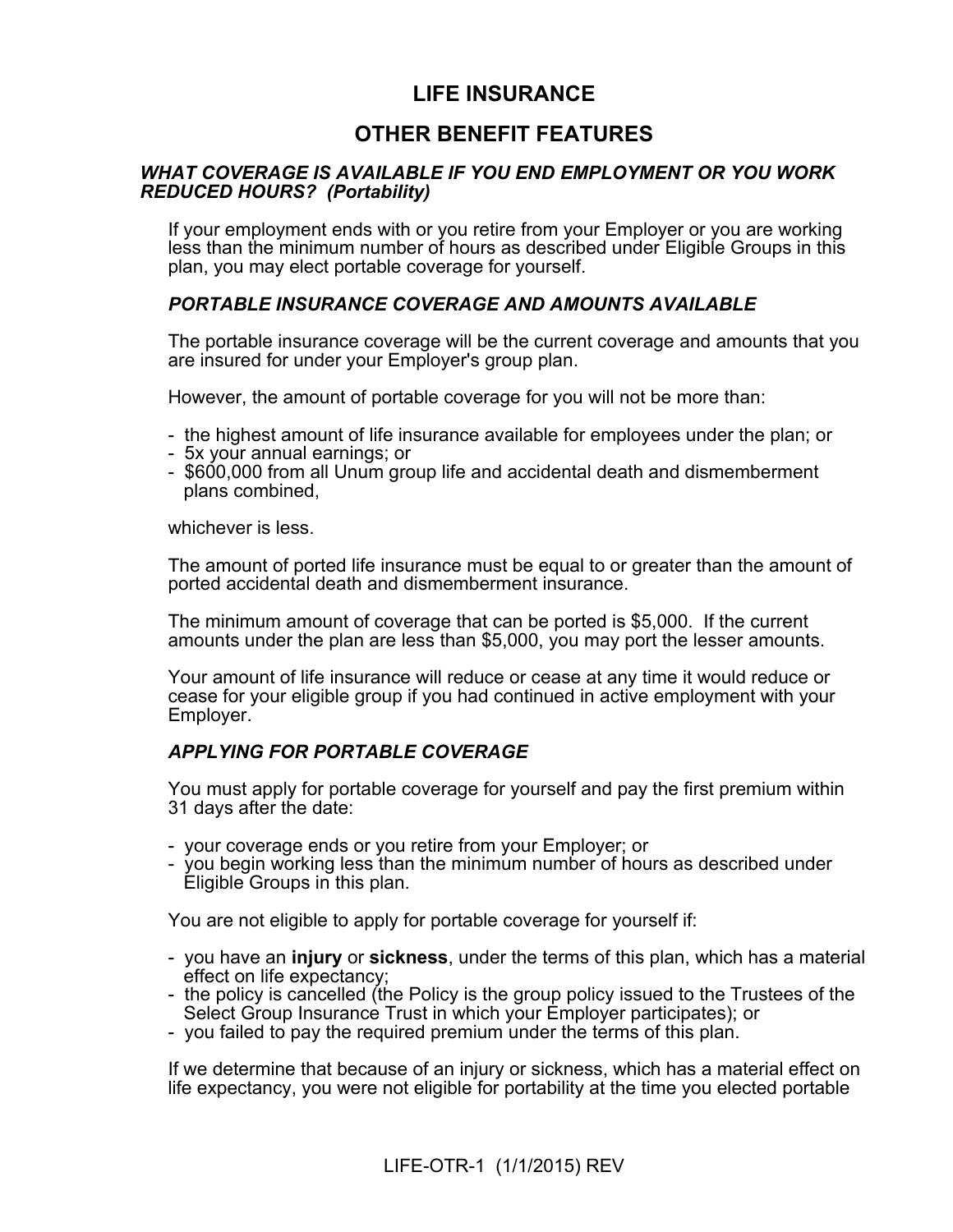coverage, the benefit will be adjusted to the amount of whole life coverage the premium would have purchased under the Conversion Privilege.

# *APPLYING FOR INCREASES OR DECREASES IN PORTABLE COVERAGE*

You may increase or decrease the amount of life insurance coverage. The minimum and maximum benefit amounts are shown above. However, the amount of life insurance coverage cannot be decreased below \$5,000. All increases are subject to evidence of insurability. Portable coverage will reduce at the ages and amounts shown in the LIFE INSURANCE **"BENEFITS AT A GLANCE"** page.

# *WHEN PORTABLE COVERAGE ENDS*

Portable coverage for you will end for the following reasons:

- the date you fail to pay any required premium; or
- the date the policy is cancelled (the Policy is the group policy issued to the Trustees of the Select Group Insurance Trust in which your Employer participates).

If portable coverage ends due to failure to pay required premium, portable coverage cannot be reinstated.

# *PREMIUM RATE CHANGES FOR PORTABLE COVERAGE*

Unum may change premium rates for portable coverage at any time for reasons which affect the risk assumed, including those reasons shown below:

- changes occur in the coverage levels;
- changes occur in the overall use of benefits by all insureds;
- changes occur in other risk factors; or
- a new law or a change in any existing law is enacted which applies to portable coverage.

The change in premium rates will be made on a class basis according to Unum's underwriting risk studies. Unum will notify the insured in writing at least 31 days before a premium rate is changed.

### *APPLYING FOR CONVERSION, IF PORTABLE COVERAGE ENDS OR IS NOT AVAILABLE*

If you are not eligible to apply for portable coverage or portable coverage ends, then you may qualify for conversion coverage. Refer to Conversion Privilege under this plan.

Ask your Employer for a conversion application form which includes cost information.

When you complete the application, send it with the first premium amount to:

Unum - Conversion Unit 2211 Congress Street Portland, Maine 04122-1350 1-800-343-5406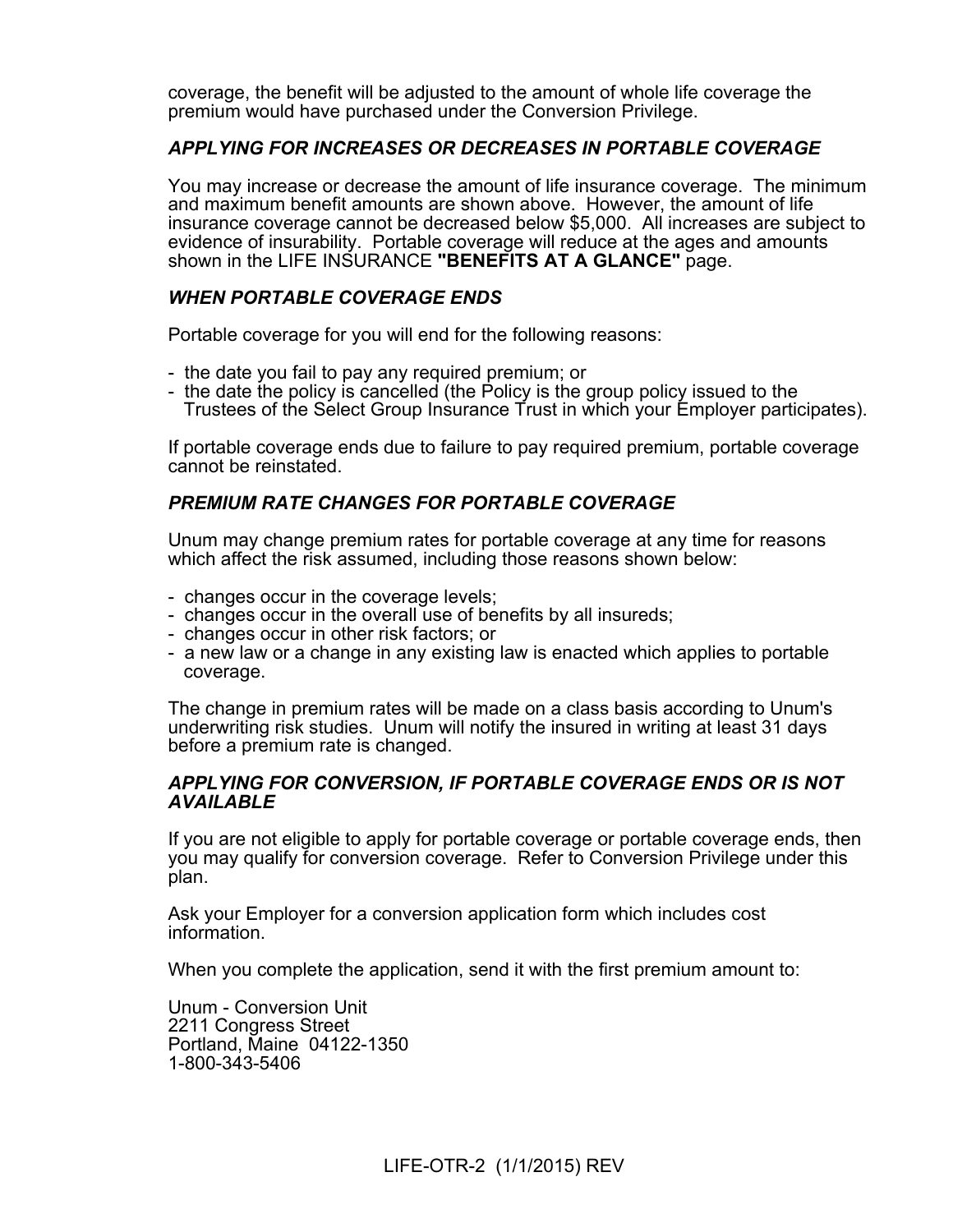# **ACCIDENTAL DEATH AND DISMEMBERMENT INSURANCE**

# **BENEFIT INFORMATION**

# *WHEN WILL YOUR BENEFICIARY RECEIVE PAYMENT IN THE EVENT OF YOUR DEATH IF YOUR DEATH IS THE DIRECT RESULT OF AN ACCIDENT?*

Your beneficiary(ies) will receive payment when Unum approves your death claim providing you meet certain conditions.

# *WHAT DOCUMENTS ARE REQUIRED FOR PROOF OF ACCIDENTAL DEATH?*

Unum will require a certified copy of the death certificate, enrollment documents and a Notice and Proof of Claim form.

# *WHEN WILL YOU RECEIVE PAYMENT IN THE EVENT OF CERTAIN OTHER COVERED LOSSES IF THE LOSS IS THE DIRECT RESULT OF AN ACCIDENT?*

You will receive payment when Unum approves the claim.

# *HOW MUCH WILL UNUM PAY YOUR BENEFICIARY IN THE EVENT OF YOUR ACCIDENTAL DEATH OR YOU FOR CERTAIN OTHER COVERED LOSSES?*

If Unum approves the claim, Unum will determine the payment according to the Covered Losses and Benefits List below. The benefit Unum will pay is listed opposite the corresponding covered loss.

The benefit will be paid only if an **accidental bodily injury** results in one or more of the covered losses listed below within 365 days from the date of the accident.

Also, the accident must occur while you are insured under the plan.

| <b>Covered Losses</b><br>Life                              | <b>Benefit Amounts</b><br>The Full Amount |
|------------------------------------------------------------|-------------------------------------------|
| Both Hands or Both<br>Feet or Sight of<br><b>Both Eyes</b> | The Full Amount                           |
| One Hand and One<br>Foot                                   | The Full Amount                           |
| One Hand and<br>Sight of One Eye                           | The Full Amount                           |
| One Foot and<br>Sight of One Eye                           | The Full Amount                           |
| One Hand or One<br>Foot                                    | One Half The Full Amount                  |
| Sight of One Eye                                           | One Half The Full Amount                  |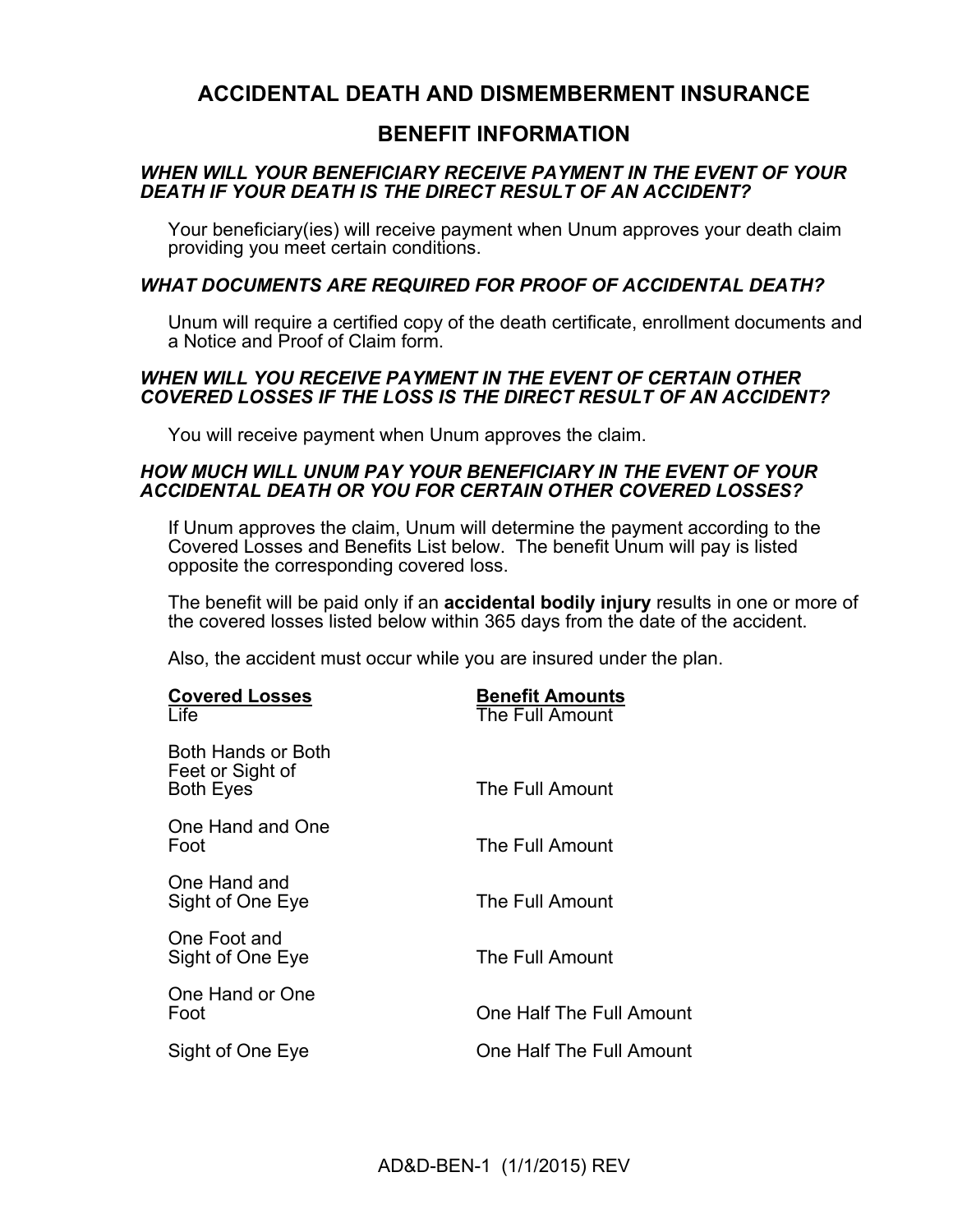The most Unum will pay for any combination of Covered Losses from any one accident is the full amount.

The Full Amount is the amount shown in the ACCIDENTAL DEATH AND DISMEMBERMENT INSURANCE **"BENEFITS AT A GLANCE"** page.

# *WHAT ARE YOUR ANNUAL EARNINGS?*

"Basic Annual Salary" means annual earnings received from your Employer, including commissions earned over the most recent 12 month period or length of employment, if less. It does not include bonuses, overtime pay, shift differential or any other extra compensation.

# *WHAT WILL WE USE FOR ANNUAL EARNINGS IF YOU BECOME DISABLED DURING A COVERED LAYOFF OR LEAVE OF ABSENCE?*

If you have an accidental bodily injury that results in one or more of the covered losses while you are on a covered layoff or leave of absence, we will use your annual earnings from your Employer in effect just prior to the date your absence began.

# *WHAT REPATRIATION BENEFIT WILL UNUM PROVIDE?*

Unum will pay an additional benefit for the preparation and transportation of your body to a mortuary chosen by you or your authorized representative. Payment will be made if, as the result of a covered accident, you suffer loss of life at least 75 miles away from your principal place of residence.

However, when combined with two or more Unum accidental death and dismemberment insurance plans, the combined overall maximum for these plans together cannot exceed the actual expenses for the preparation and transportation of your body to a mortuary.

The maximum benefit amount is shown in the ACCIDENTAL DEATH AND DISMEMBERMENT INSURANCE **"BENEFITS AT A GLANCE"** page.

# *WHAT SEATBELT(S) AND AIR BAG BENEFIT WILL UNUM PROVIDE?*

Unum will pay you or your authorized representative an additional benefit if you sustain an accidental bodily injury which causes your death while you are driving or riding in a **Private Passenger Car**, provided:

For Seatbelt(s):

- the Private Passenger Car is equipped with seatbelt(s); and
- the seatbelt(s) were in actual use and properly fastened at the time of the covered accident; and
- the position of the seatbelt(s) are certified in the official report of the covered accident, or by the investigating officer. A copy of the police accident report must be submitted with the claim.

Also, if such certification is not available, and it is clear that you were properly wearing seatbelt(s), then we will pay the additional seatbelt benefit.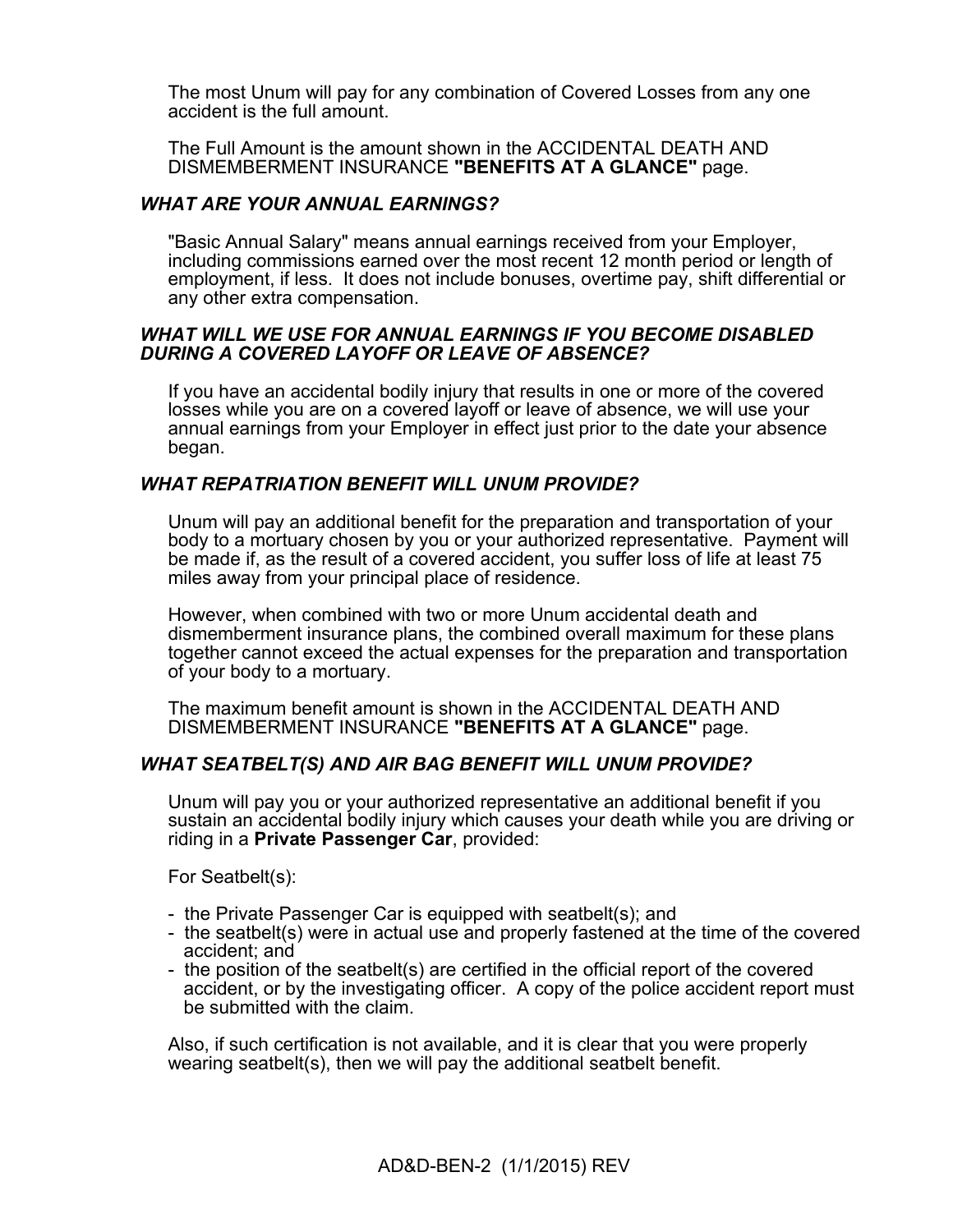However, if such certification is not available, and it is unclear whether you were properly wearing seatbelt(s), then we will pay a fixed benefit of \$1,000.

For Air Bag:

- the Private Passenger Car is equipped with a single air bag and you are the driver; or
- the Private Passenger Car is equipped with an air bag for both the driver and an air bag for the front passenger seat and you are the driver or front seat passenger; or
- the Private Passenger Car is equipped with an air bag for the driver seat, air bag for the front passenger seat and air bags for the rear passenger seats and you are the driver, front seat passenger or rear seat passenger; and
- the seatbelt(s) must be in actual use and properly fastened at the time of the covered accident.

No benefit will be paid if you are the driver of the Private Passenger Car and do not hold a current and valid driver's license.

The accident causing your death must occur while you are insured under the plan.

The maximum benefit amount is shown in the ACCIDENTAL DEATH AND DISMEMBERMENT **"BENEFITS AT A GLANCE"** page.

# *WHAT EDUCATION BENEFIT WILL UNUM PROVIDE FOR YOUR QUALIFIED CHILDREN?*

Unum will pay your authorized representative on behalf of each of your qualified children a lump sum payment if:

- you lose your life:
	- as a result of an accidental bodily injury; and
- within 365 days after the date of the accident causing the accidental bodily injury;
- the accident causing your accidental bodily injury occurred while you were insured under the plan;
- proof is furnished to Unum that the child is a **qualified child**; and
- the qualified child continues to be enrolled as a full-time student in an accredited post-secondary institution of higher learning beyond the 12th grade level.

The benefit amount per academic term, maximum benefit payments, maximum benefit amount and maximum benefit period are shown in the ACCIDENTAL DEATH AND DISMEMBERMENT INSURANCE **"BENEFITS AT A GLANCE"** page.

# *WHEN WILL THE EDUCATION BENEFIT END FOR EACH QUALIFIED CHILD?*

The education benefit will terminate for each qualified child on the earliest of the following dates:

- the date your qualified child fails to furnish proof as required by us;
- the date your qualified child no longer qualifies as a dependent child for any reason except your death; or
- the end of the maximum benefit period.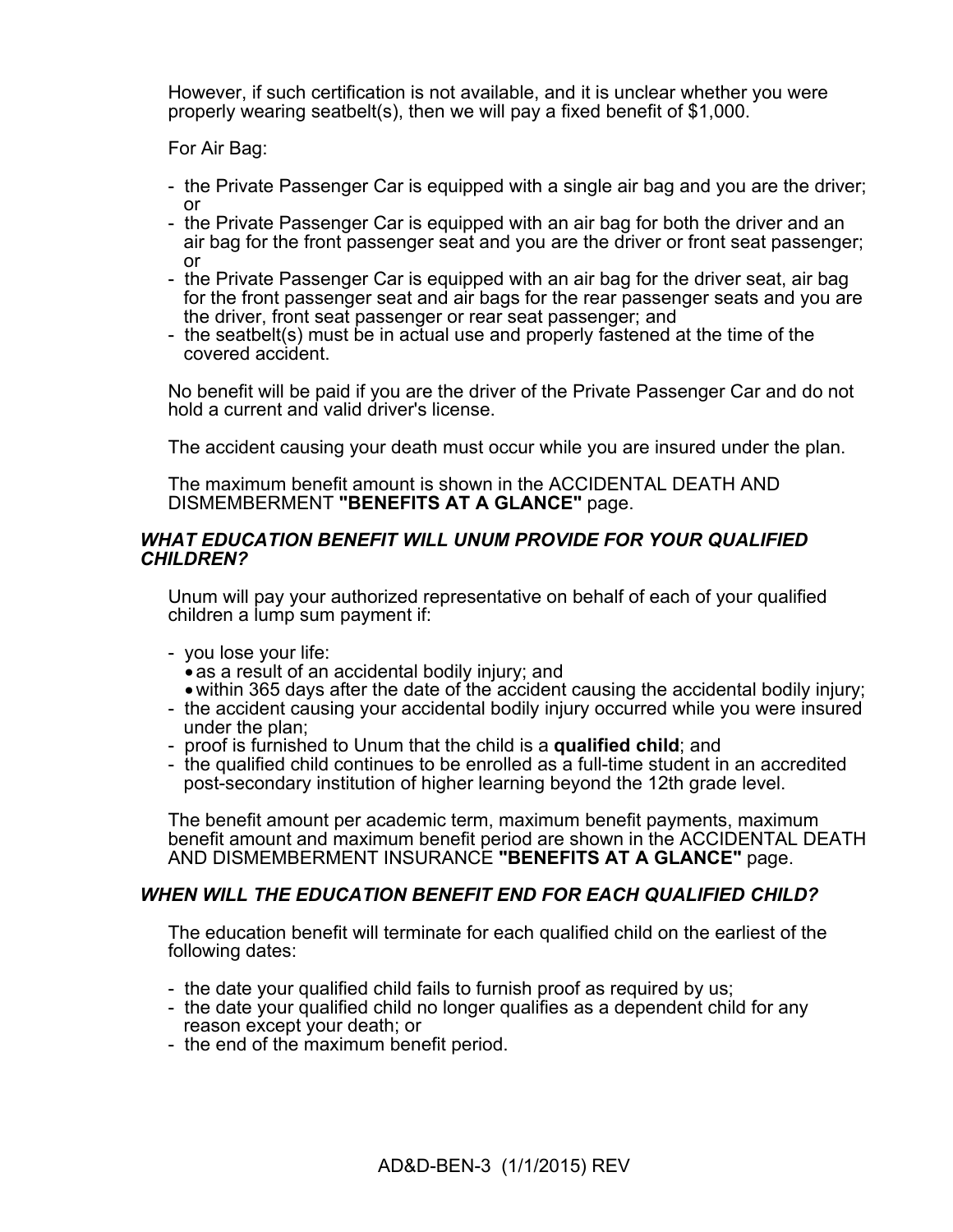# *WHAT ACCIDENTAL LOSSES ARE NOT COVERED UNDER YOUR PLAN?*

Your plan does not cover any accidental losses caused by, contributed to by, or resulting from:

- suicide, self destruction while sane, intentionally self-inflicted injury while sane, or self-inflicted injury while sane, or self-inflicted injury while insane.
- active participation in a riot.
- an attempt to commit or commission of a crime under state or federal law.
- the voluntary use of any prescription or non-prescription drug, poison, fume, or other chemical substance unless used according to the prescription or direction of your physician. This exclusion will not apply to you if the chemical substance is ethanol.
- disease of the body or diagnostic, medical or surgical treatment or mental disorder as set forth in the latest edition of the Diagnostic and Statistical Manual of Mental Disorders.
- operating any motorized vehicle while **intoxicated**.
- war, declared or undeclared, or any act of war.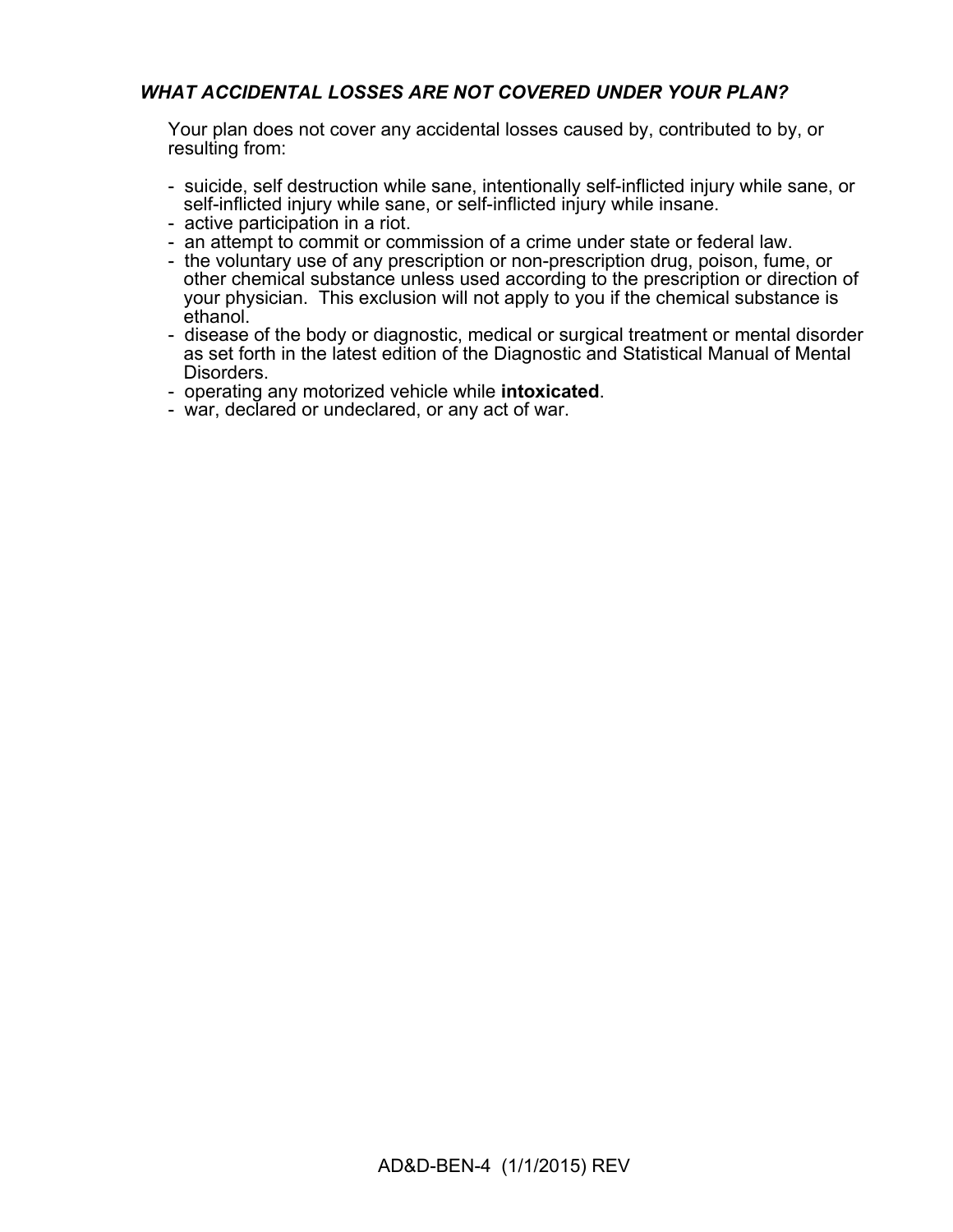# **ACCIDENTAL DEATH AND DISMEMBERMENT INSURANCE**

# **OTHER BENEFIT FEATURES**

# *WHAT COVERAGE IS AVAILABLE IF YOU END EMPLOYMENT OR YOU WORK REDUCED HOURS? (Portability)*

If your employment ends with or you retire from your Employer or you are working less than the minimum number of hours as described under Eligible Groups in this plan, you may elect portable coverage for yourself.

# *PORTABLE INSURANCE COVERAGE AND AMOUNTS AVAILABLE*

The portable insurance coverage will be the current coverage and amounts that you are insured for under your Employer's group plan.

However, the amount of portable coverage for you will not be more than:

- the highest amount of accidental death and dismemberment insurance available for employees under the plan; or
- 5x your annual earnings; or
- \$600,000 from all Unum group life and accidental death and dismemberment plans combined,

whichever is less.

The amount of ported life insurance must be equal to or greater than the amount of ported accidental death and dismemberment insurance.

The minimum amount of coverage that can be ported is \$5,000. If the current amounts under the plan are less than \$5,000, you may port the lesser amounts.

Your amount of AD&D insurance will reduce or cease at any time it would reduce or cease for your eligible group if you had continued in active employment with your Employer.

# *APPLYING FOR PORTABLE COVERAGE*

You must apply for portable coverage for yourself and pay the first premium within 31 days after the date:

- your coverage ends or you retire from your Employer; or
- you begin working less than the minimum number of hours as described under Eligible Groups in this plan.

You are not eligible to apply for portable coverage for yourself if:

- you have an **injury** or **sickness**, under the terms of this plan, which has a material effect on life expectancy;
- the policy is cancelled (the Policy is the group policy issued to the Trustees of the Select Group Insurance Trust in which your Employer participates); or
- you failed to pay the required premium under the terms of this plan.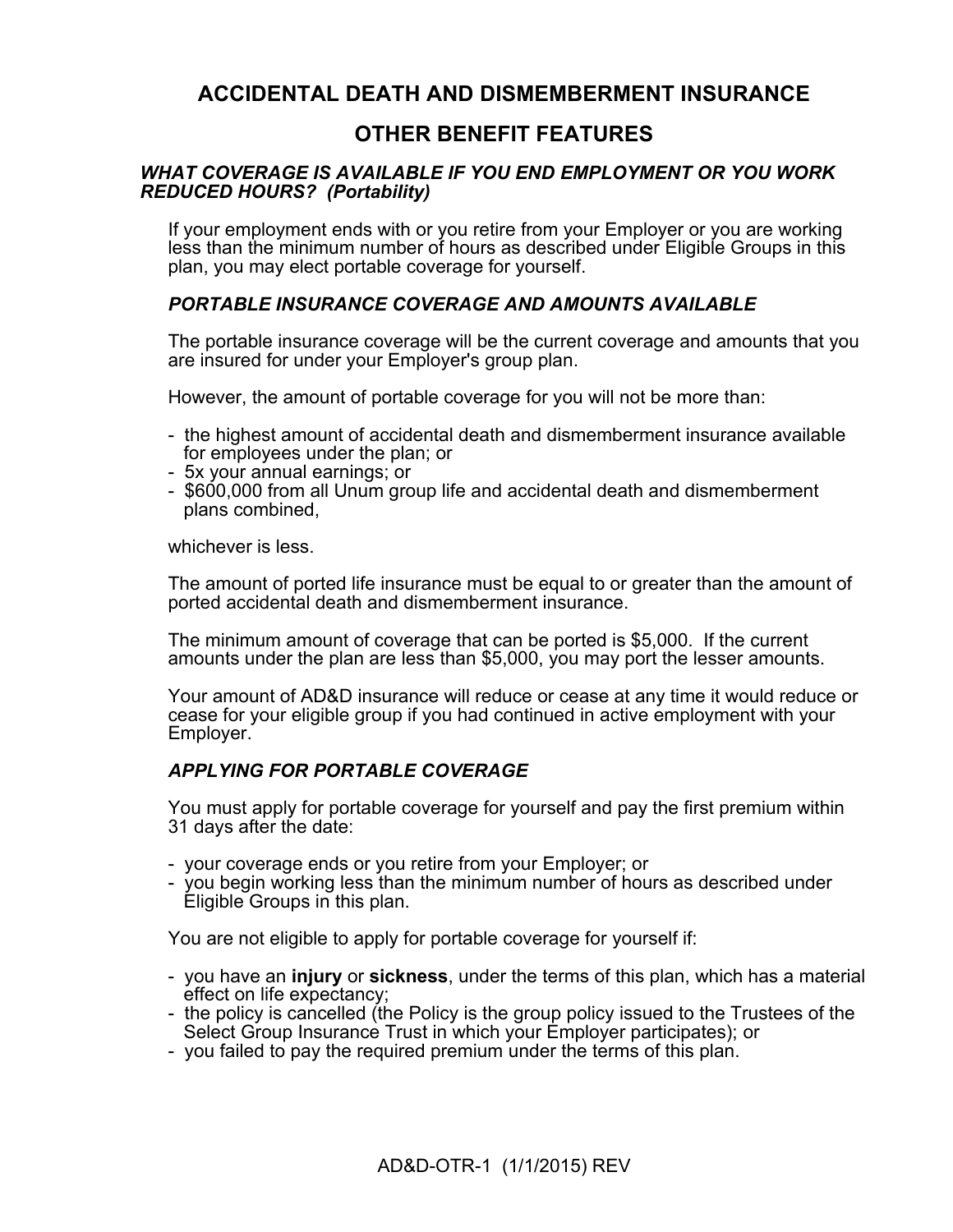# *APPLYING FOR INCREASES OR DECREASES IN PORTABLE COVERAGE*

You may increase or decrease the amount of AD&D insurance coverage. The minimum and maximum benefit amounts are shown above. However, the amount of accidental death and dismemberment insurance coverage cannot be decreased below \$5,000. Portable coverage will reduce at the ages and amounts shown in the ACCIDENTAL DEATH AND DISMEMBERMENT INSURANCE **"BENEFITS AT A GLANCE"** page.

# *WHEN PORTABLE COVERAGE ENDS*

Portable coverage for you will end for the following reasons:

- the date you fail to pay any required premium; or
- the date the policy is cancelled (the Policy is the group policy issued to the Trustees of the Select Group Insurance Trust in which your Employer participates).

If portable coverage ends due to failure to pay required premium, portable coverage cannot be reinstated.

# *PREMIUM RATE CHANGES FOR PORTABLE COVERAGE*

Unum may change premium rates for portable coverage at any time for reasons which affect the risk assumed, including those reasons shown below:

- changes occur in the coverage levels;
- changes occur in the overall use of benefits by all insureds;
- changes occur in other risk factors; or
- a new law or a change in any existing law is enacted which applies to portable coverage.

The change in premium rates will be made on a class basis according to Unum's underwriting risk studies. Unum will notify the insured in writing at least 31 days before a premium rate is changed.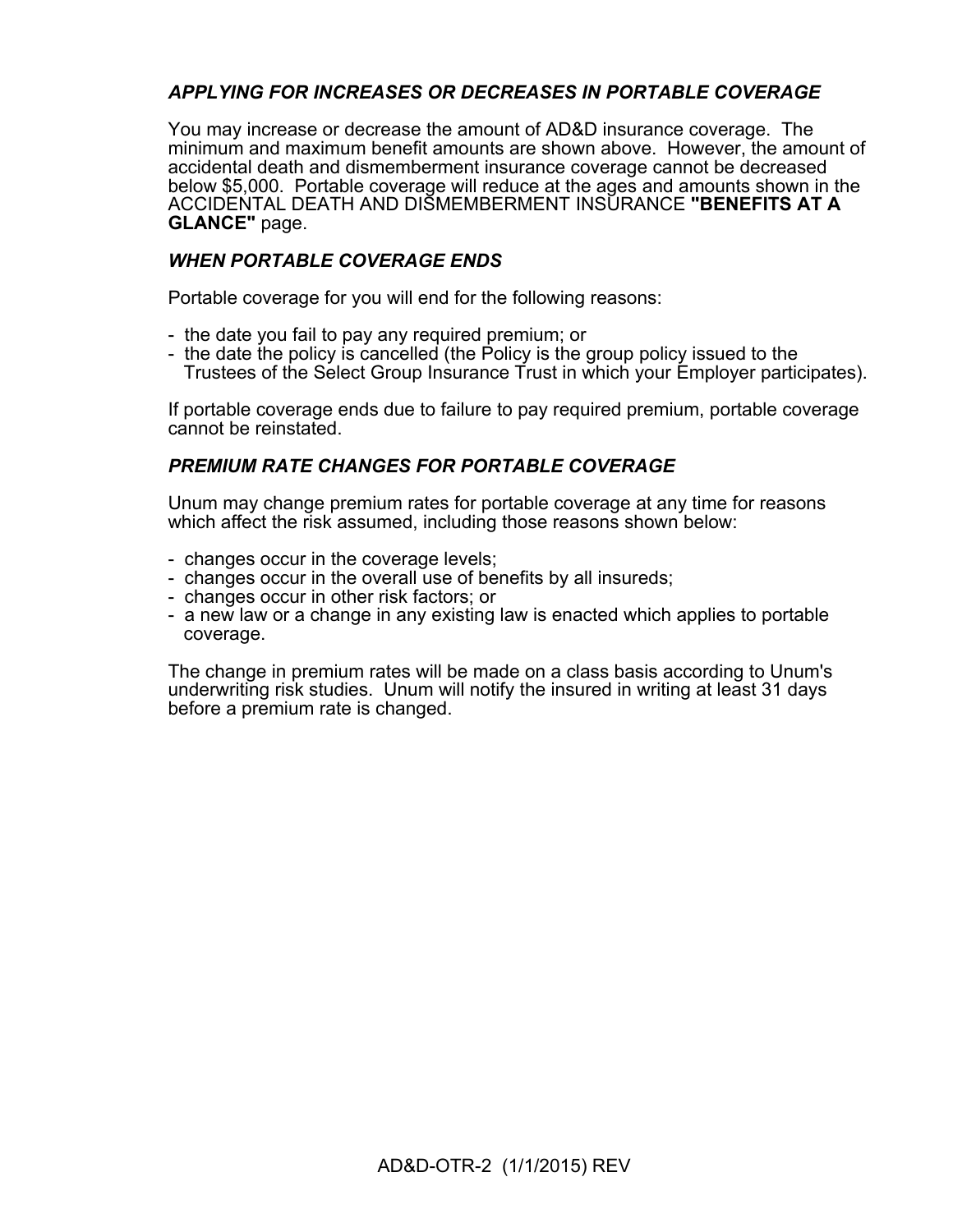# **GLOSSARY**

**ACCIDENTAL BODILY INJURY** means bodily harm caused solely by external, violent and accidental means and not contributed to by any other cause.

**ACCIDENTAL DEATH AND DISMEMBERMENT INSURANCE BENEFIT** means the total benefit amount for which an employee is insured under this plan subject to the maximum benefit.

**ACTIVE EMPLOYMENT** means you are working for your Employer for earnings that are paid regularly and that you are performing the material and substantial duties of your regular occupation. You must be working at least the minimum number of hours as described under Eligible Group(s) in each plan.

Your work site must be:

- your Employer's usual place of business;
- an alternative work site at the direction of your Employer, including your home; or
- a location to which your job requires you to travel.

Normal vacation is considered active employment. Temporary and seasonal workers are excluded from coverage.

**ANNUAL EARNINGS** means your annual income received from your Employer as defined in the plan.

**COVERED UNIT** means a parish, school, institution, organization, corporation or other entity in the State of Michigan which is an integral part of the Catholic Church, engaged in carrying out the functions of the Catholic Church, and under the control of an Archbishop or Bishop of a Diocese in the Province of Detroit, unless the Archbishop or Bishop specifically exempts the unit from status as a Covered Unit. The Michigan Catholic Conference shall be a Covered Unit. Any parish, school, institution, organization, corporation or other entity listed within the Kenedy Directory which is an integral part of the Catholic Church and which is engaged in carrying out the functions of the Catholic Church, but which is not under the control of an Archbishop or Bishop of a Diocese in the Province of Detroit, may become a Covered Unit pursuant to a written agreement between its governing authority and the Michigan Catholic Conference. Determinations of the Covered Unit status for purposes of this Plan shall be made by the Michigan Catholic Conference with approval of its Board of Directors. A determination that an entity is a Covered Unit for purposes of this Plan shall not be binding upon the Michigan Catholic Conference for any other purpose.

**ELIMINATION PERIOD** means a period of continuous disability which must be satisfied before you are eligible to have your life premium waived by Unum.

**EMPLOYEE** means a person who is in active employment in the United States with the Employer.

**EMPLOYER** means the Michigan Catholic Conference named in the Application for Participation in the Select Group Insurance Trust, on the first page of the Summary of Benefits and in all amendments. It includes any Covered Unit which elects to participate in the plan and receives the consent of its Board of Directors to do so.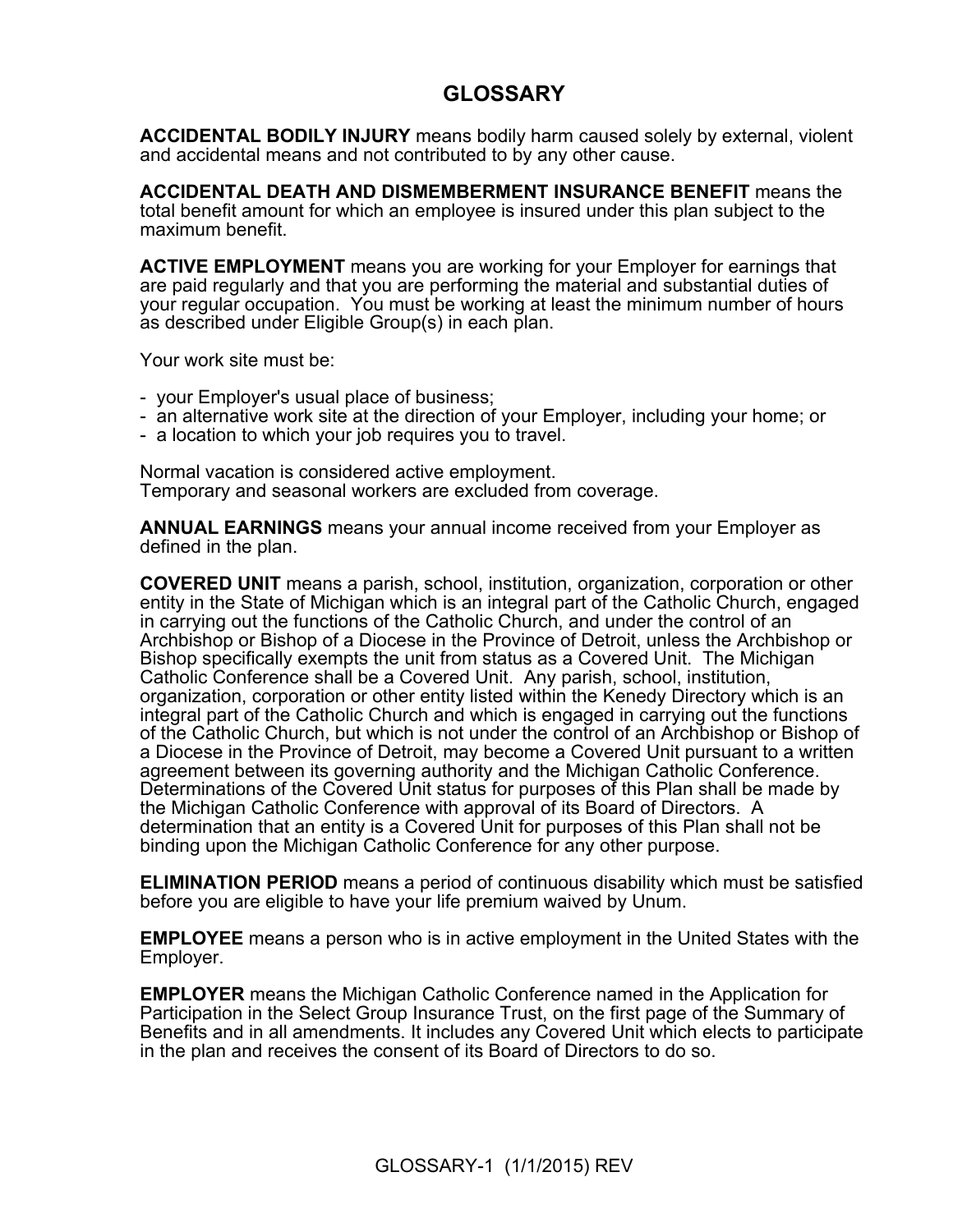**EVIDENCE OF INSURABILITY** means a statement of your medical history which Unum will use to determine if you are approved for coverage. Evidence of insurability will be at Unum's expense.

**GRACE PERIOD** means the period of time following the premium due date during which premium payment may be made.

**HOSPITAL OR INSTITUTION** means an accredited facility licensed to provide care and treatment for the condition causing your disability.

**INJURY** means:

- **for purposes of Portability**, a bodily injury that is the direct result of an accident and not related to any other cause.
- **for all other purposes**, a bodily injury that is the direct result of an accident and not related to any other cause. Disability must begin while you are covered under the plan.

**INSURED** means any person covered under a plan.

**INTOXICATED** means that your blood alcohol level equals or exceeds the legal limit for operating a motor vehicle in the state where the accident occurred.

**LAW, PLAN OR ACT** means the original enactments of the law, plan or act and all amendments.

**LAYOFF** or **LEAVE OF ABSENCE** means you are temporarily absent from active employment for a period of time that has been agreed to in advance in writing by your Employer.

Your normal vacation time or any period of disability is not considered a temporary layoff or leave of absence.

**LIFE INSURANCE BENEFIT** means the total benefit amount for which an employee is insured under this plan subject to the maximum benefit.

**LOSS OF A FOOT** means that all of the foot is cut off at or above the ankle joint.

**LOSS OF A HAND** means that all four fingers are cut off at or above the knuckles joining each to the hand.

**LOSS OF SIGHT** means the eye is totally blind and that no sight can be restored in that eye.

**MATERIAL AND SUBSTANTIAL DUTIES** means duties that:

- are normally required for the performance of your regular occupation; and
- cannot be reasonably omitted or modified.

**PAYABLE CLAIM** means a claim for which Unum is liable under the terms of the Summary of Benefits.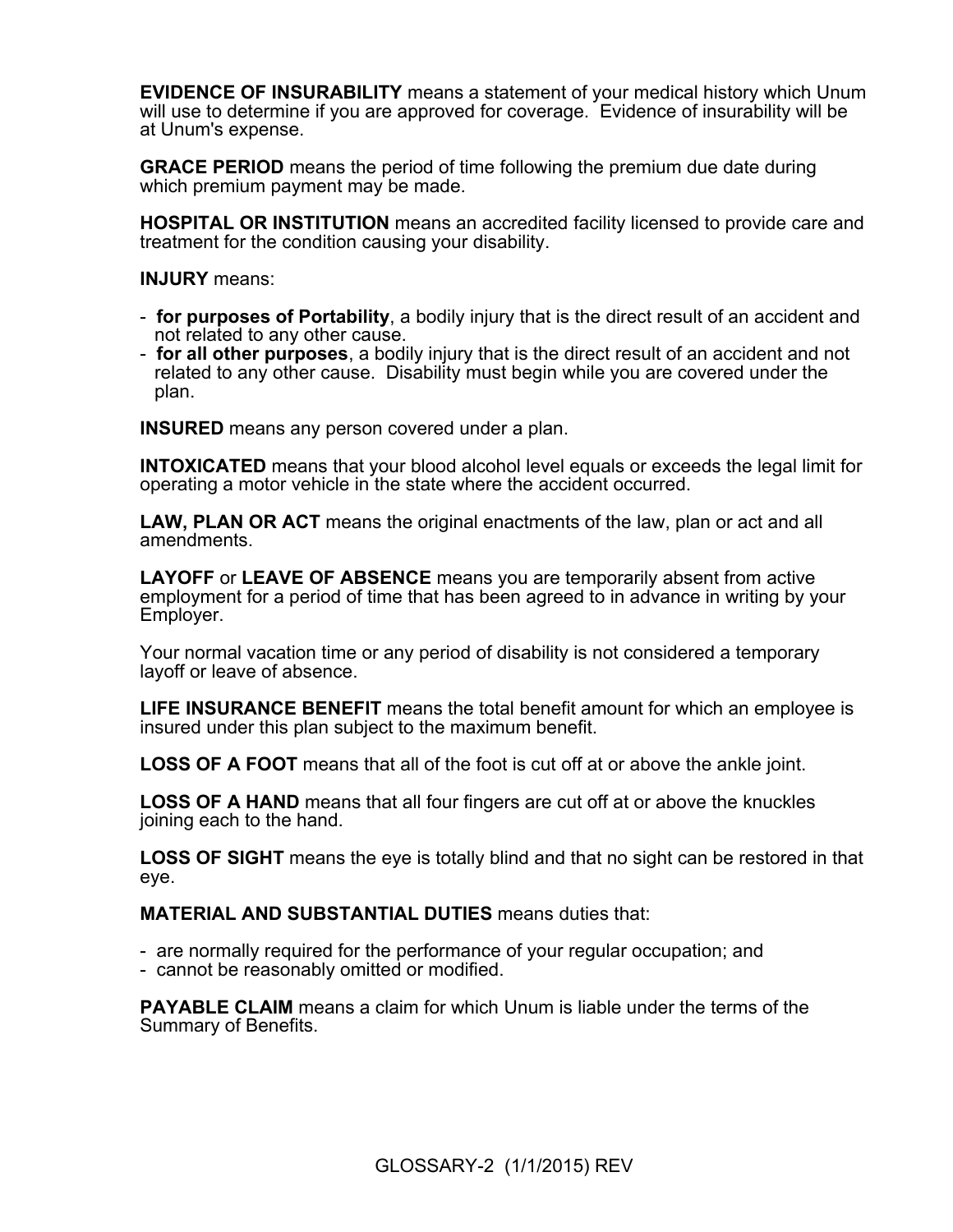# **PHYSICIAN** means:

- a person performing tasks that are within the limits of his or her medical license; and
- a person who is licensed to practice medicine and prescribe and administer drugs or to perform surgery; or
- a person with a doctoral degree in Psychology (Ph.D. or Psy.D.) whose primary practice is treating patients; or
- a person who is a legally qualified medical practitioner according to the laws and regulations of the governing jurisdiction.

Unum will not recognize you, or your spouse, children, parents or siblings as a physician for a claim that you send to us.

**PLAN** means a line of coverage under the Summary of Benefits.

**PRIVATE PASSENGER CAR** means a validly registered four-wheel private passenger car (including Employer-owned cars), station wagons, jeeps, pick-up trucks, and vans that are used only as private passenger cars.

**QUALIFIED CHILD** is any of your unmarried dependent children under age 25 who, on the date of your death as a result of an accidental bodily injury, was either:

- enrolled as a full-time student in an accredited post-secondary institution of higher learning beyond the 12th grade level; or
- at the 12th grade level and enrolls as a full-time student in an accredited postsecondary institution of higher learning beyond the 12th grade level within 365 days following the date of your death.

Children include your own natural offspring, lawfully adopted children and stepchildren. They also include foster children and other children who are dependent on you for main support and living with you in a regular parent-child relationship. A child will be considered adopted on the date of placement in your home.

# **REGULAR CARE** means:

- you personally visit a physician as frequently as is medically required, according to generally accepted medical standards, to effectively manage and treat your disabling condition(s); and
- you are receiving the most appropriate treatment and care which conforms with generally accepted medical standards, for your disabling condition(s) by a physician whose specialty or experience is the most appropriate for your disabling condition(s), according to generally accepted medical standards.

**REGULAR OCCUPATION** means the occupation you are routinely performing when your disability begins. Unum will look at your occupation as it is normally performed in the national economy, instead of how the work tasks are performed for a specific employer or at a specific location.

# **RETAINED ASSET ACCOUNT:**

- **for Life Insurance**, is an interest bearing account established through an intermediary bank in the name of your beneficiary, as owner.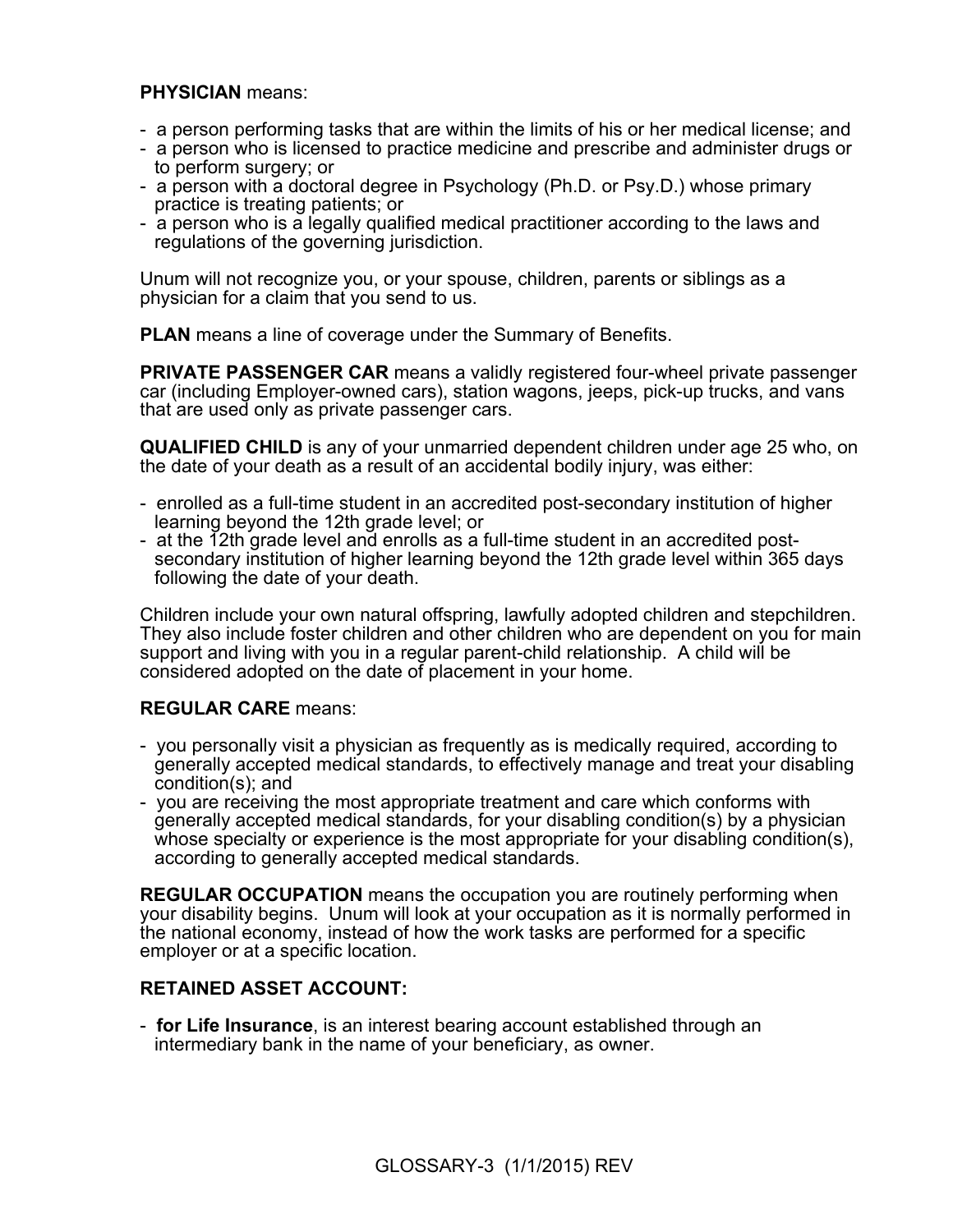- **for Accidental Death and Dismemberment Insurance**, is an interest bearing account established through an intermediary bank in the name of you or your beneficiary, as owner.

**RETIREMENT PLAN** means a defined contribution plan or defined benefit plan. These are plans which provide retirement benefits to employees and are not funded entirely by post tax or employee contributions, as that term is used in the Internal Revenue Code of 1986, as amended.

## **SICKNESS** means:

- **for purposes of Portability**, an illness, disease or symptoms for which a person, in the exercise of ordinary prudence, would have consulted a health care provider.
- **for all other purposes**, an illness or disease. Disability must begin while you are covered under the plan.

**TRUST** means the policyholder trust named on the first page of the Summary of Benefits and all amendments to the policy.

**WAITING PERIOD** means the continuous period of time (shown in each plan) that you must be in active employment in an eligible group before you are eligible for coverage under a plan.

**WE**, **US** and **OUR** means Unum Life Insurance Company of America.

**YOU** means an employee who is eligible for Unum coverage.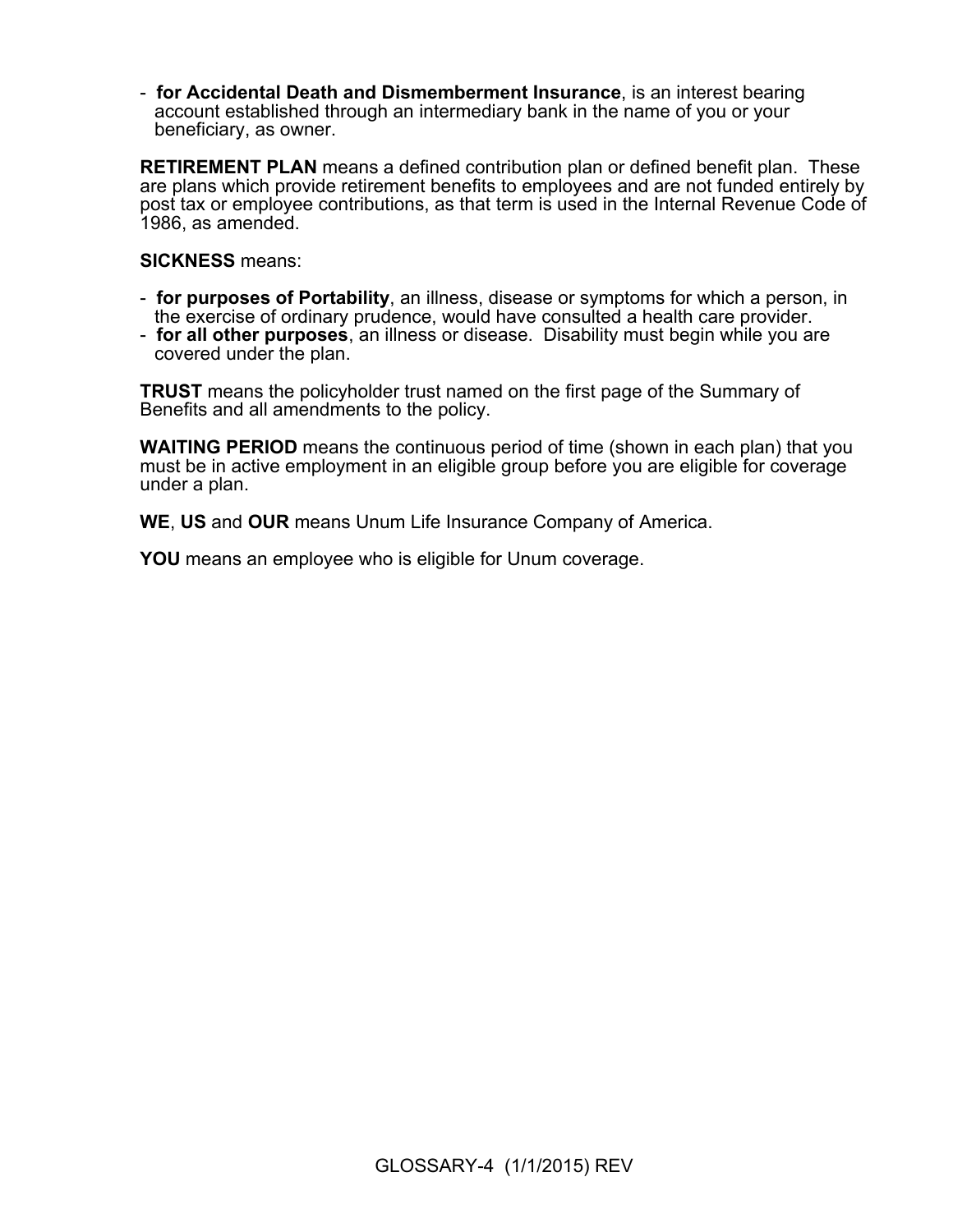# **Additional Claim and Appeal Information**

# **APPLICABILITY OF ERISA**

If this Summary of Benefits provides benefits under a Plan which is subject to the Employee Retirement Income Security Act of 1974 (ERISA), the following provisions apply. Whether a Plan is governed by ERISA is determined by a court, however, your Employer may have information related to ERISA applicability. If ERISA applies, the following items constitute the Plan: the additional information contained in this document, the Summary of Benefits, including your certificate of coverage, and any additional summary plan description information provided by the Plan Administrator. Benefit determinations are controlled exclusively by the Summary of Benefits, your certificate of coverage, and the information in this document.

This coverage may be provided under a Plan that provides other benefits as well. Contributions to the Plan are made as stated under your certificate of coverage. The contributions made by you and your Employer, if any, for this coverage may be used by the Plan to provide any of the benefits under the Plan. The Employer is ultimately responsible for paying any difference between the total cost of benefits under the Plan and the amounts you and other employees contribute.

# **HOW TO FILE A CLAIM**

If you wish to file a claim for benefits, you should follow the claim procedures described in your insurance certificate. To complete your claim filing, Unum must receive the claim information it requests from you (or your authorized representative), your attending physician and your Employer. If you or your authorized representative has any questions about what to do, you or your authorized representative should contact Unum directly.

# **CLAIMS PROCEDURES**

### **If a claim is based on death, a covered loss not based on disability or for the Education Benefit**

In the event that your claim is denied, either in full or in part, Unum will notify you in writing within 90 days after your claim was filed. Under special circumstances, Unum is allowed an additional period of not more than 90 days (180 days in total) within which to notify you of its decision. If such an extension is required, you will receive a written notice from Unum indicating the reason for the delay and the date you may expect a final decision. Unum's notice of denial shall include:

- the specific reason or reasons for denial with reference to those Plan provisions on which the denial is based;
- a description of any additional material or information necessary to complete the claim and why that material or information is necessary; and
- a description of the Plan's procedures and applicable time limits for appealing the determination, including a statement of your right to bring a lawsuit under Section 502(a) of ERISA following an adverse determination from Unum on appeal.

Notice of the determination may be provided in written or electronic form. Electronic notices will be provided in a form that complies with any applicable legal requirements.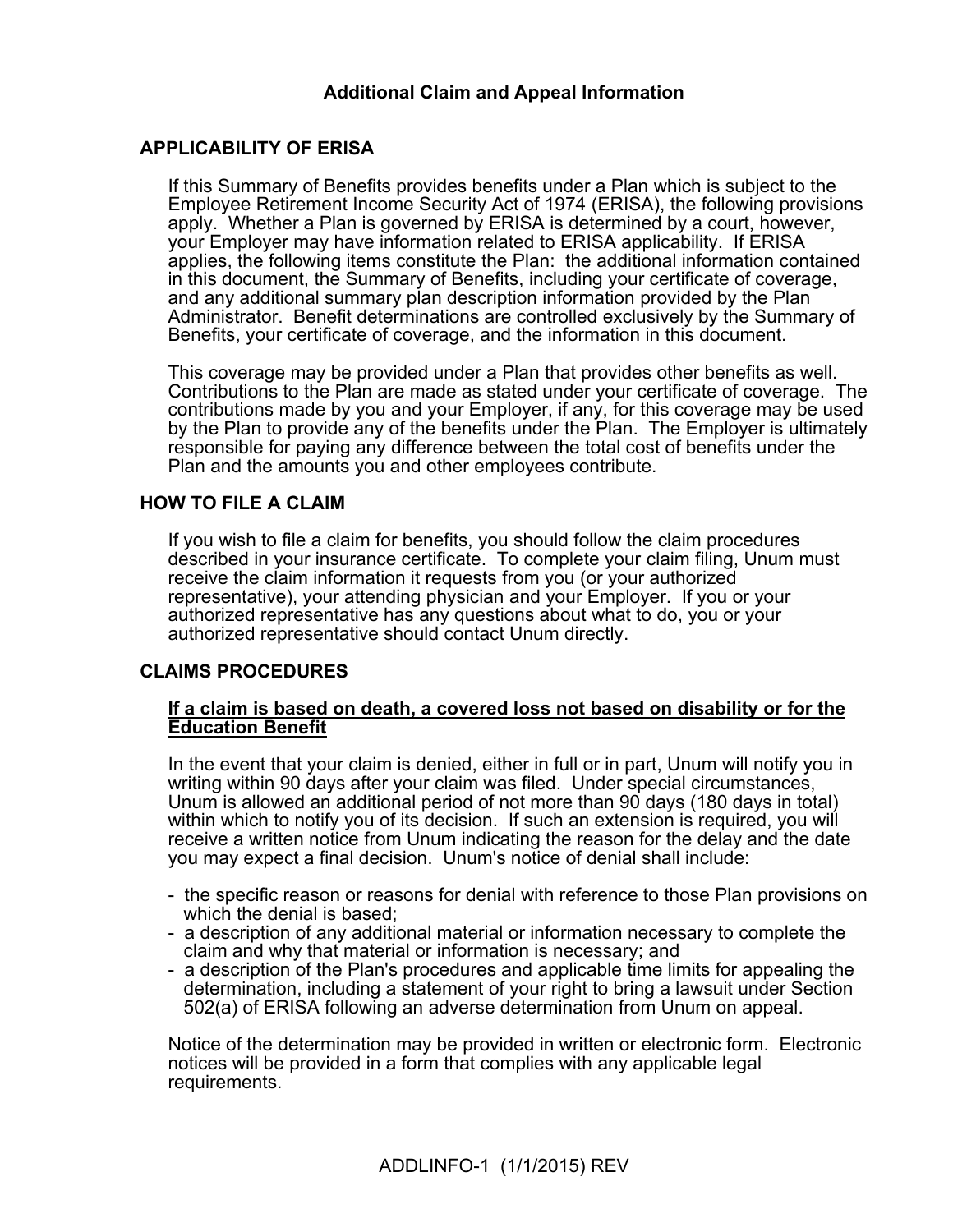# **If a claim is based on your disability**

Unum will give you notice of the decision no later than 45 days after the claim is filed. This time period may be extended twice by 30 days if Unum both determines that such an extension is necessary due to matters beyond the control of the Plan and notifies you of the circumstances requiring the extension of time and the date by which Unum expects to render a decision. If such an extension is necessary due to your failure to submit the information necessary to decide the claim, the notice of extension will specifically describe the required information, and you will be afforded at least 45 days within which to provide the specified information. If you deliver the requested information within the time specified, any 30 day extension period will begin after you have provided that information. If you fail to deliver the requested information within the time specified, Unum may decide your claim without that information.

If your claim for benefits is wholly or partially denied, the notice of adverse benefit determination under the Plan will:

- state the specific reason(s) for the determination;
- reference specific Plan provision(s) on which the determination is based;
- describe additional material or information necessary to complete the claim and why such information is necessary;
- describe Plan procedures and time limits for appealing the determination, and your right to obtain information about those procedures and the right to bring a lawsuit under Section 502(a) of ERISA following an adverse determination from Unum on appeal; and
- disclose any internal rule, guidelines, protocol or similar criterion relied on in making the adverse determination (or state that such information will be provided free of charge upon request).

Notice of the determination may be provided in written or electronic form. Electronic notices will be provided in a form that complies with any applicable legal requirements.

# **APPEAL PROCEDURES**

# **If an appeal is based on death, a covered loss not based on disability or for the Education Benefit**

If you or your authorized representative appeal a denied claim, it must be submitted within 90 days after you receive Unum's notice of denial. You have the right to:

- submit a request for review, in writing, to Unum;
- upon request and free of charge, reasonable access to and copies of, all relevant documents as defined by applicable U.S. Department of Labor regulations; and
- submit written comments, documents, records and other information relating to the claim to Unum.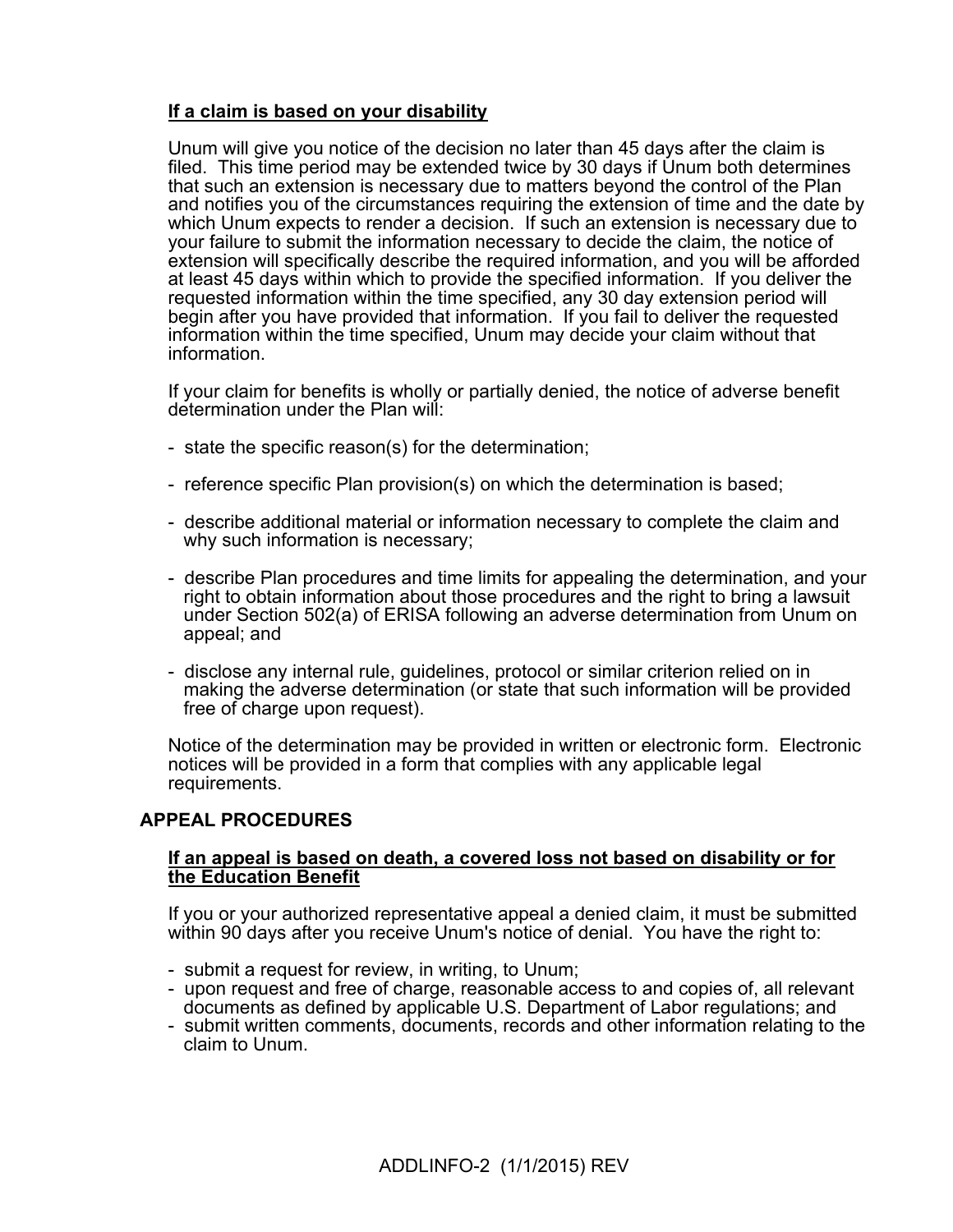Unum will make a full and fair review of the claim and all new information submitted whether or not presented or available at the initial determination, and may require additional documents as it deems necessary or desirable in making such a review. A final decision on the review shall be made not later than 60 days following receipt of the written request for review. If special circumstances require an extension of time for processing, you will be notified of the reasons for the extension and the date by which the Plan expects to make a decision. If an extension is required due to your failure to submit the information necessary to decide the claim, the notice of extension will specifically describe the necessary information and the date by which you need to provide it to us. The 60-day extension of the appeal review period will begin after you have provided that information.

The final decision on review shall be furnished in writing and shall include the reasons for the decision with reference, again, to those Summary of Benefits' provisions upon which the final decision is based. It will also include a statement describing your access to documents and describing your right to bring a lawsuit under Section 502(a) of ERISA if you disagree with the determination.

Notice of the determination may be provided in written or electronic form. Electronic notices will be provided in a form that complies with any applicable legal requirements.

Unless there are special circumstances, this administrative appeal process must be completed before you begin any legal action regarding your claim.

### **If an appeal is based on your disability**

You have 180 days from the receipt of notice of an adverse benefit determination to file an appeal. Requests for appeals should be sent to the address specified in the claim denial. A decision on review will be made not later than 45 days following receipt of the written request for review. If Unum determines that special circumstances require an extension of time for a decision on review, the review period may be extended by an additional 45 days (90 days in total). Unum will notify you in writing if an additional 45 day extension is needed.

If an extension is necessary due to your failure to submit the information necessary to decide the appeal, the notice of extension will specifically describe the required information, and you will be afforded at least 45 days to provide the specified information. If you deliver the requested information within the time specified, the 45 day extension of the appeal period will begin after you have provided that information. If you fail to deliver the requested information within the time specified, Unum may decide your appeal without that information.

You will have the opportunity to submit written comments, documents, or other information in support of your appeal. You will have access to all relevant documents as defined by applicable U.S. Department of Labor regulations. The review of the adverse benefit determination will take into account all new information, whether or not presented or available at the initial determination. No deference will be afforded to the initial determination.

The review will be conducted by Unum and will be made by a person different from the person who made the initial determination and such person will not be the original decision maker's subordinate. In the case of a claim denied on the grounds of a medical judgment, Unum will consult with a health professional with appropriate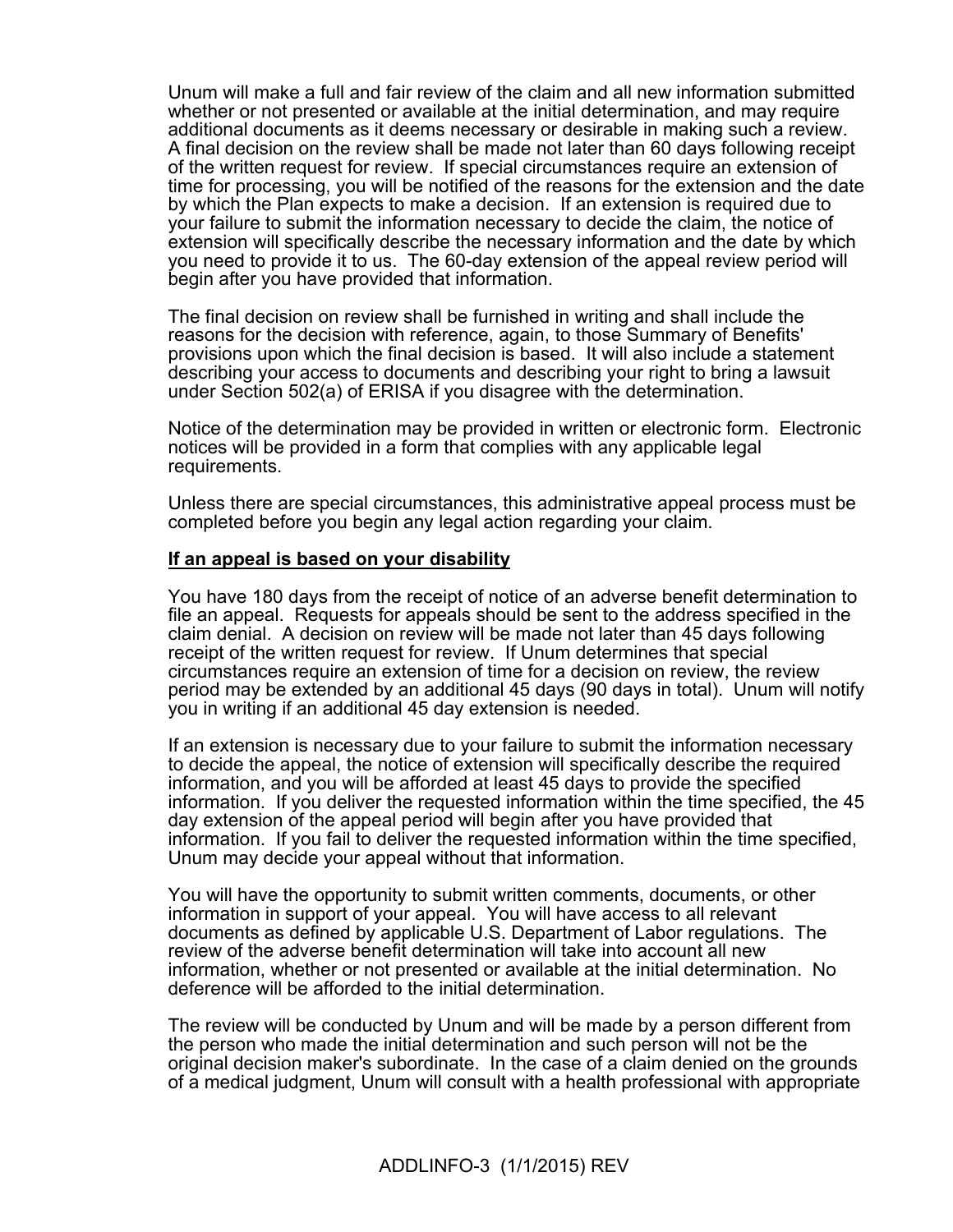training and experience. The health care professional who is consulted on appeal will not be the individual who was consulted during the initial determination or a subordinate. If the advice of a medical or vocational expert was obtained by the Plan in connection with the denial of your claim, Unum will provide you with the names of each such expert, regardless of whether the advice was relied upon.

A notice that your request on appeal is denied will contain the following information:

- the specific reason(s) for the determination;
- a reference to the specific Plan provision(s) on which the determination is based;
- a statement disclosing any internal rule, guidelines, protocol or similar criterion relied on in making the adverse determination (or a statement that such information will be provided free of charge upon request);
- a statement describing your right to bring a lawsuit under Section 502(a) of ERISA if you disagree with the decision;
- the statement that you are entitled to receive upon request, and without charge, reasonable access to or copies of all documents, records or other information relevant to the determination; and
- the statement that "You or your Plan may have other voluntary alternative dispute resolution options, such as mediation. One way to find out what may be available is to contact your local U.S. Department of Labor Office and your State insurance regulatory agency".

Notice of the determination may be provided in written or electronic form. Electronic notices will be provided in a form that complies with any applicable legal requirements.

Unless there are special circumstances, this administrative appeal process must be completed before you begin any legal action regarding your claim.

# **OTHER RIGHTS**

Unum, for itself and as claims fiduciary for the Plan, is entitled to legal and equitable relief to enforce its right to recover any benefit overpayments caused by your receipt of deductible sources of income from a third party. This right of recovery is enforceable even if the amount you receive from the third party is less than the actual loss suffered by you but will not exceed the benefits paid you under the Summary of Benefits. You agree that Unum and the Plan have an equitable lien over such sources of income until any benefit overpayments have been recovered in full.

# **DISCRETIONARY ACTS**

The Plan, acting through the Plan Administrator, delegates to Unum and its affiliate Unum Group discretionary authority to make benefit determinations under the Plan. Unum and Unum Group may act directly or through their employees and agents or further delegate their authority through contracts, letters or other documentation or procedures to other affiliates, persons or entities. Benefit determinations include determining eligibility for benefits and the amount of any benefits, resolving factual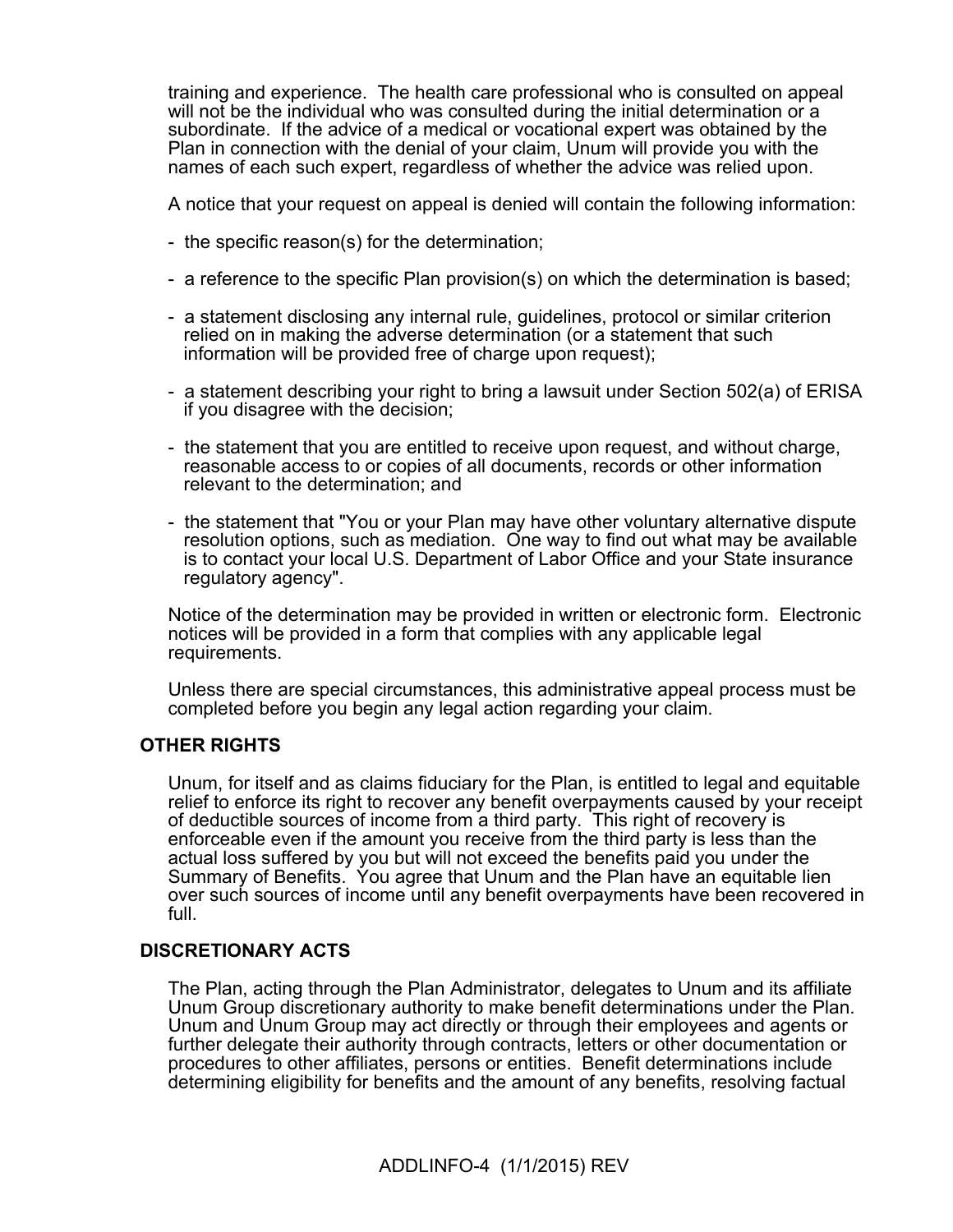disputes, and interpreting and enforcing the provisions of the Plan. All benefit determinations must be reasonable and based on the terms of the Plan and the facts and circumstances of each claim.

Once you are deemed to have exhausted your appeal rights under the Plan, you have the right to seek court review under Section 502(a) of ERISA of any benefit determinations with which you disagree. The court will determine the standard of review it will apply in evaluating those decisions.

**PLAN ADMINISTRATOR** means Michigan Catholic Conference

### **MODIFYING OR CANCELLING THE SUMMARY OF BENEFITS OR A PLAN UNDER THE SUMMARY OF BENEFITS**

This Summary of Benefits or a plan under this Summary of Benefits can be cancelled:

- by Unum; or

- by the Michigan Catholic Conference.

Unum may cancel or modify this Summary of Benefits or a plan if:

- there is less than 100% participation of those eligible employees for a Michigan Catholic Conference paid plan; or
- the Michigan Catholic Conference does not promptly provide Unum with information that is reasonably required; or
- the Michigan Catholic Conference fails to perform any of its obligations that relate to this Summary of Benefits; or
- fewer than 10 employees are insured under a plan; or
- the premium is not paid in accordance with the provisions of this Summary of Benefits that specify whether the Michigan Catholic Conference, the employee, or both, pay the premiums; or
- the Michigan Catholic Conference does not promptly report to Unum the names of any employees who are added or deleted from the eligible group; or
- Unum determines that there is a significant change, in the size, occupation or age of the eligible group as a result of a corporate transaction such as a merger, divestiture, acquisition, sale, or reorganization of the Michigan Catholic Conference and/or its employees; or
- the Michigan Catholic Conference fails to pay any premium within the 31 day **grace period**.

If Unum cancels or modifies this Summary of Benefits or a plan, for reasons other than the Michigan Catholic Conference's failure to pay premium, a written notice will be delivered to the Michigan Catholic Conference at least 31 days prior to the cancellation date or modification date. The Michigan Catholic Conference may cancel this Summary of Benefits or plan if the modifications are unacceptable.

If any portion of the premium is not paid during the grace period, Unum will either cancel or modify this Summary of Benefits or a plan automatically at the end of the grace period. The Michigan Catholic Conference is liable for premium for coverage during the grace period. The Michigan Catholic Conference must pay Unum all premium due for the full period each plan is in force.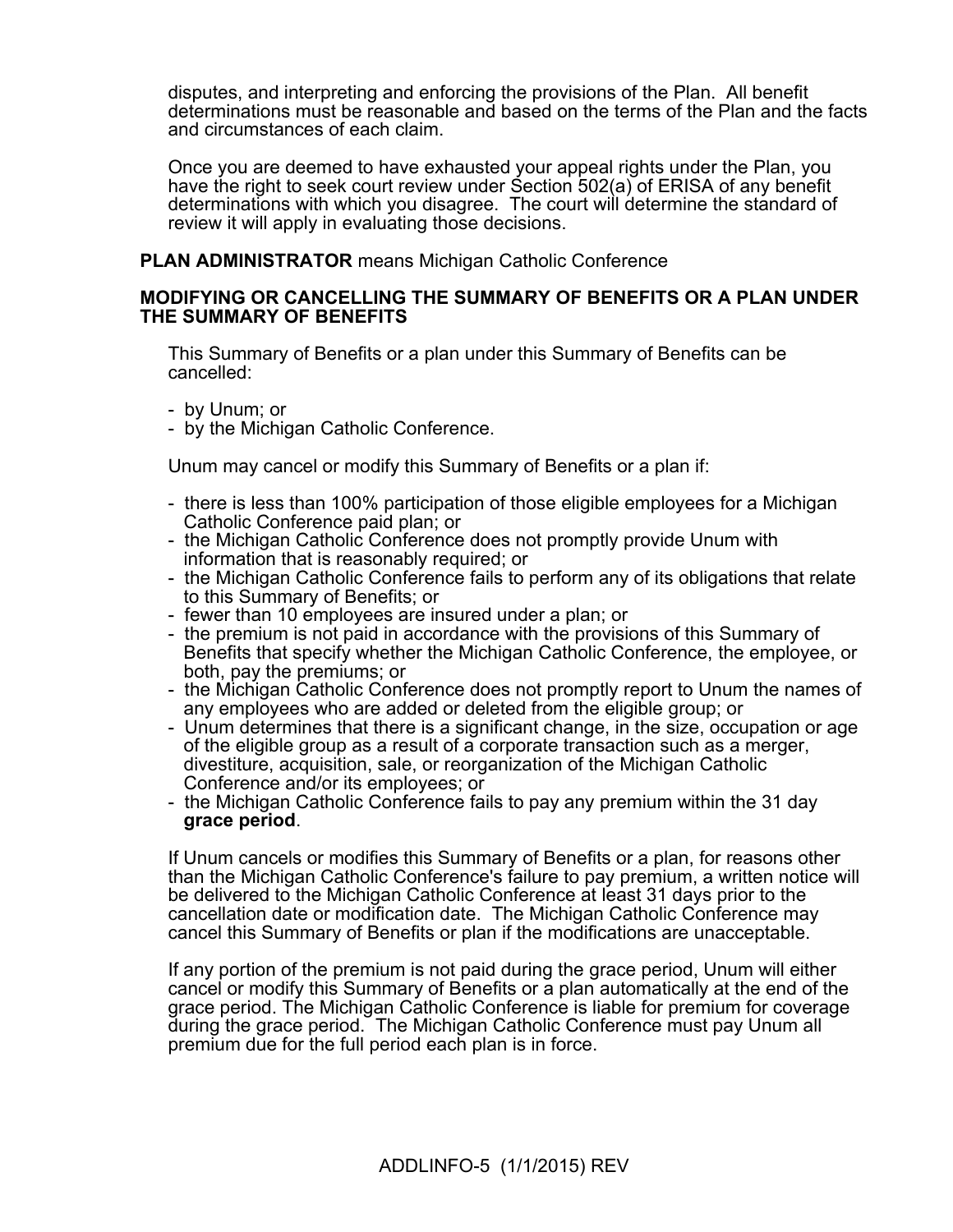The Michigan Catholic Conference may cancel this Summary of Benefits or a plan by written notice delivered to Unum at least 31 days prior to the cancellation date. When both the Michigan Catholic Conference and Unum agree, this Summary of Benefits or a plan can be cancelled on an earlier date. If Unum or the Michigan Catholic Conference cancels this Summary of Benefits or a plan, coverage will end at 12:00 midnight on the last day of coverage.

If this Summary of Benefits or a plan is cancelled, the cancellation will not affect a payable claim.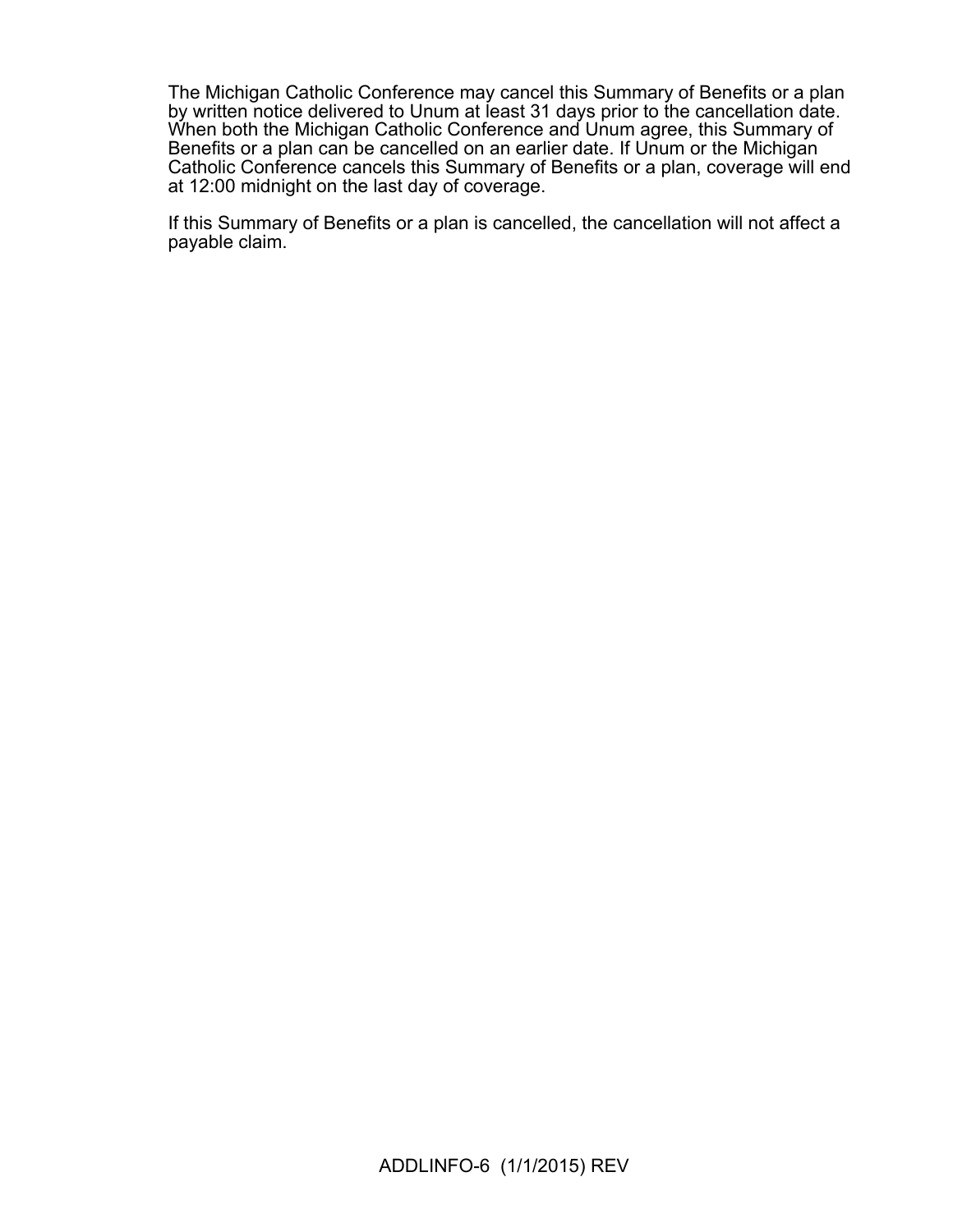# **Unum's Commitment to Privacy**

Unum understands your privacy is important. We value our relationship with you and are committed to protecting the confidentiality of nonpublic personal information (NPI). This notice explains why we collect NPI, what we do with NPI and how we protect your privacy.

# **Collecting Information**

We collect NPI about our customers to provide them with insurance products and services. This may include telephone number, address, date of birth, occupation, income and health history. We may receive NPI from your applications and forms, medical providers, other insurers, employers, insurance support organizations, and service providers.

# **Sharing Information**

We share the types of NPI described above primarily with people who perform insurance, business, and professional services for us, such as helping us pay claims and detect fraud. We may share NPI with medical providers for insurance and treatment purposes. We may share NPI with an insurance support organization. The organization may retain the NPI and disclose it to others for whom it performs services. In certain cases, we may share NPI with group policyholders for reporting and auditing purposes. We may share NPI with parties to a proposed or final sale of insurance business or for study purposes. We may also share NPI when otherwise required or permitted by law, such as sharing with governmental or other legal authorities. *When legally necessary, we ask your permission before sharing NPI about you*. Our practices apply to our former, current and future customers.

*Please be assured we do not share your health NPI to market any product or service*. We also do not share any NPI to market non-financial products and services. For example, we do not sell your name to catalog companies.

The law allows us to share NPI as described above (except health information) with affiliates to market financial products and services. The law does not allow you to restrict these disclosures. We may also share with companies that help us market our insurance products and services, such as vendors that provide mailing services to us. We may share with other financial institutions to jointly market financial products and services. *When required by law, we ask your permission before we share NPI for marketing purposes.*

When other companies help us conduct business, we expect them to follow applicable privacy laws. We do not authorize them to use or share NPI except when necessary to conduct the work they are performing for us or to meet regulatory or other governmental requirements.

Unum companies, including insurers and insurance service providers, may share NPI about you with each other. The NPI might not be directly related to our transaction or experience with you. It may include financial or other personal information such as employment history. Consistent with the Fair Credit Reporting Act, we ask your permission before sharing NPI that is not directly related to our transaction or experience with you.

# **Safeguarding Information**

We have physical, electronic and procedural safeguards that protect the confidentiality and security of NPI. We give access only to employees who need to know the NPI to provide insurance products or services to you.